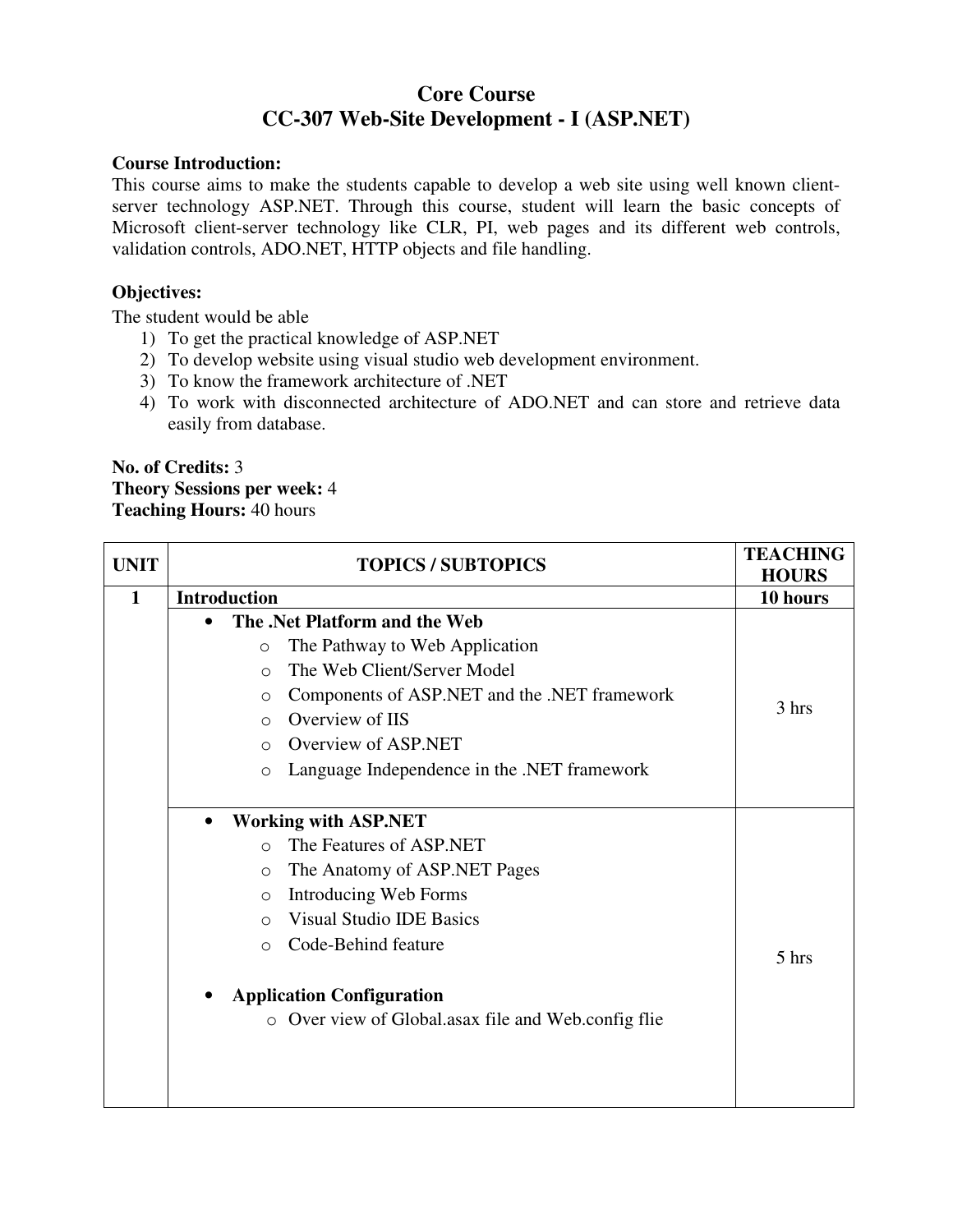| $\bullet$ | Web controls for Displaying and Formatting Data            |       |
|-----------|------------------------------------------------------------|-------|
|           | Following properties should be consider in each control of |       |
|           | <b>ASP.NET</b>                                             |       |
|           | <b>Properties</b>                                          |       |
|           | AccessKey<br>п                                             |       |
|           | <b>BackColor</b><br>٠                                      |       |
|           | BorderWidth<br>٠                                           |       |
|           | BorderStyle<br>ш                                           |       |
|           | <b>CSSClass</b><br>٠                                       |       |
|           | Enabled<br>٠                                               |       |
|           | Font.Bold<br>٠                                             |       |
|           | Font.Italic<br>٠                                           |       |
|           | Font.Name<br>٠                                             |       |
|           | Font.Overline<br>٠                                         |       |
|           | Font.Size<br>٠                                             |       |
|           | Font.Strikeout<br>٠                                        |       |
|           | Font.Underline<br>٠                                        |       |
|           | ForeColor<br>٠                                             |       |
|           | Height<br>п                                                |       |
|           | TabIndex<br>٠                                              |       |
|           | ToolTip<br>٠                                               |       |
|           | Width<br>٠                                                 | 2 hrs |
|           | Id<br>٠                                                    |       |
|           | Runat<br>п                                                 |       |
|           | Text<br>٠                                                  |       |
| $\bullet$ | Label                                                      |       |
|           | <b>Setting Properties</b><br>$\circlearrowright$           |       |
|           | BorderStyle<br>п                                           |       |
|           | BorderWidth                                                |       |
|           | <b>Panel</b>                                               |       |
|           | <b>Setting Properties</b><br>$\bigcirc$                    |       |
|           | BackImageUrl<br>п                                          |       |
|           | HorizontalAlign<br>П                                       |       |
|           | Wrap<br>٠                                                  |       |
|           | Add runtime control/s in panel<br>$\circ$                  |       |
|           | <b>Table</b>                                               |       |
|           | <b>Setting Properties</b><br>$\bigcirc$                    |       |
|           | BackImageUrl<br>п                                          |       |
|           | CellSpecing<br>п                                           |       |
|           | CellPadding<br>п                                           |       |
|           | GridLines<br>п                                             |       |
|           | HorizontalAlign<br>п                                       |       |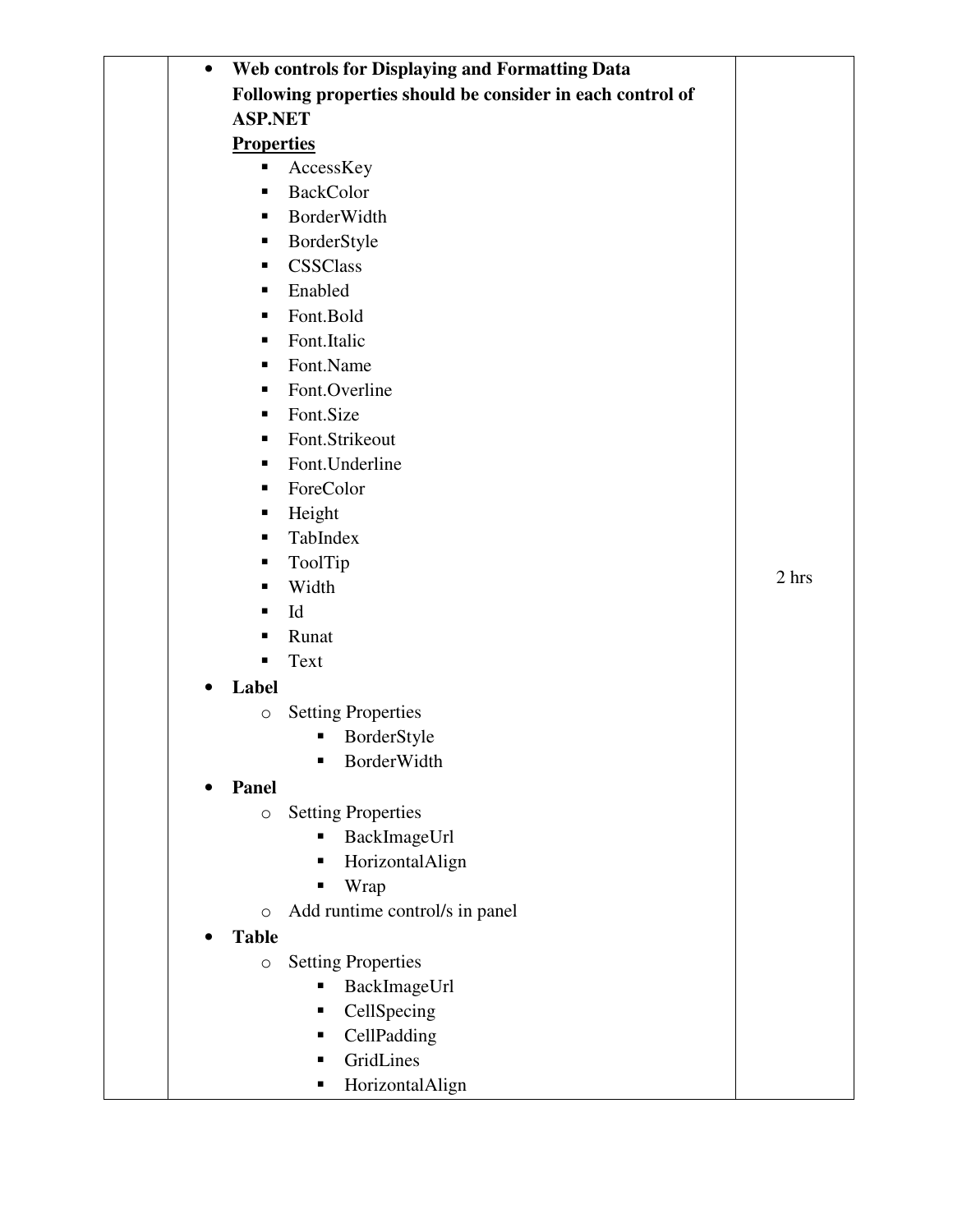|                  | <b>TableRow</b><br>$\bullet$                          |          |
|------------------|-------------------------------------------------------|----------|
|                  | <b>Setting Properties</b><br>$\circ$                  |          |
|                  | HorizontalAlign<br>Ξ                                  |          |
|                  | VerticalAlign<br>п                                    |          |
|                  | <b>TableCell controls</b><br>$\bullet$                |          |
|                  | <b>Setting Properties</b><br>$\bigcirc$               |          |
|                  | ColumnSpan<br>п                                       |          |
|                  | RowSpan<br>Е                                          |          |
|                  | HorizontalAlign<br>п                                  |          |
|                  | VerticalAlign<br>п                                    |          |
|                  | Wrap<br>п                                             |          |
|                  |                                                       |          |
| $\boldsymbol{2}$ | <b>Web Controls</b>                                   | 10 hours |
|                  | <b>Web Controls for Creating Buttons</b><br>$\bullet$ |          |
|                  | <b>Button, Image Button, Link Button</b>              |          |
|                  | <b>Setting Properties</b><br>$\bigcirc$               |          |
|                  | Command<br>п                                          |          |
|                  | CommandArgument<br>п                                  |          |
|                  | ImageUrl (Only for Image Button)<br>Е                 |          |
|                  | Event<br>$\circ$                                      |          |
|                  | OnClick<br>п                                          |          |
|                  |                                                       |          |
|                  | <b>Web Control for Inputting Text</b>                 |          |
|                  | <b>Textbox</b><br>$\bullet$                           |          |
|                  | <b>Setting Properties</b><br>$\bigcirc$               |          |
|                  | <b>AutoPostBack</b><br>п                              |          |
|                  | TextMode                                              |          |
|                  | Columns                                               | 8 hrs    |
|                  | MaxLength<br>п                                        |          |
|                  | Rows                                                  |          |
|                  | Text                                                  |          |
|                  | Wrap<br>п                                             |          |
|                  | Event<br>$\Omega$                                     |          |
|                  | OnTextChanged<br>п                                    |          |
|                  |                                                       |          |
|                  | <b>Web Controls for Selecting Choices</b>             |          |
|                  | <b>CheckBox</b>                                       |          |
|                  | <b>Setting Properties</b><br>$\circ$                  |          |
|                  | AutoPostBack<br>П                                     |          |
|                  | Text<br>п                                             |          |
|                  | TextAlign<br>Е                                        |          |
|                  | Checked<br>п                                          |          |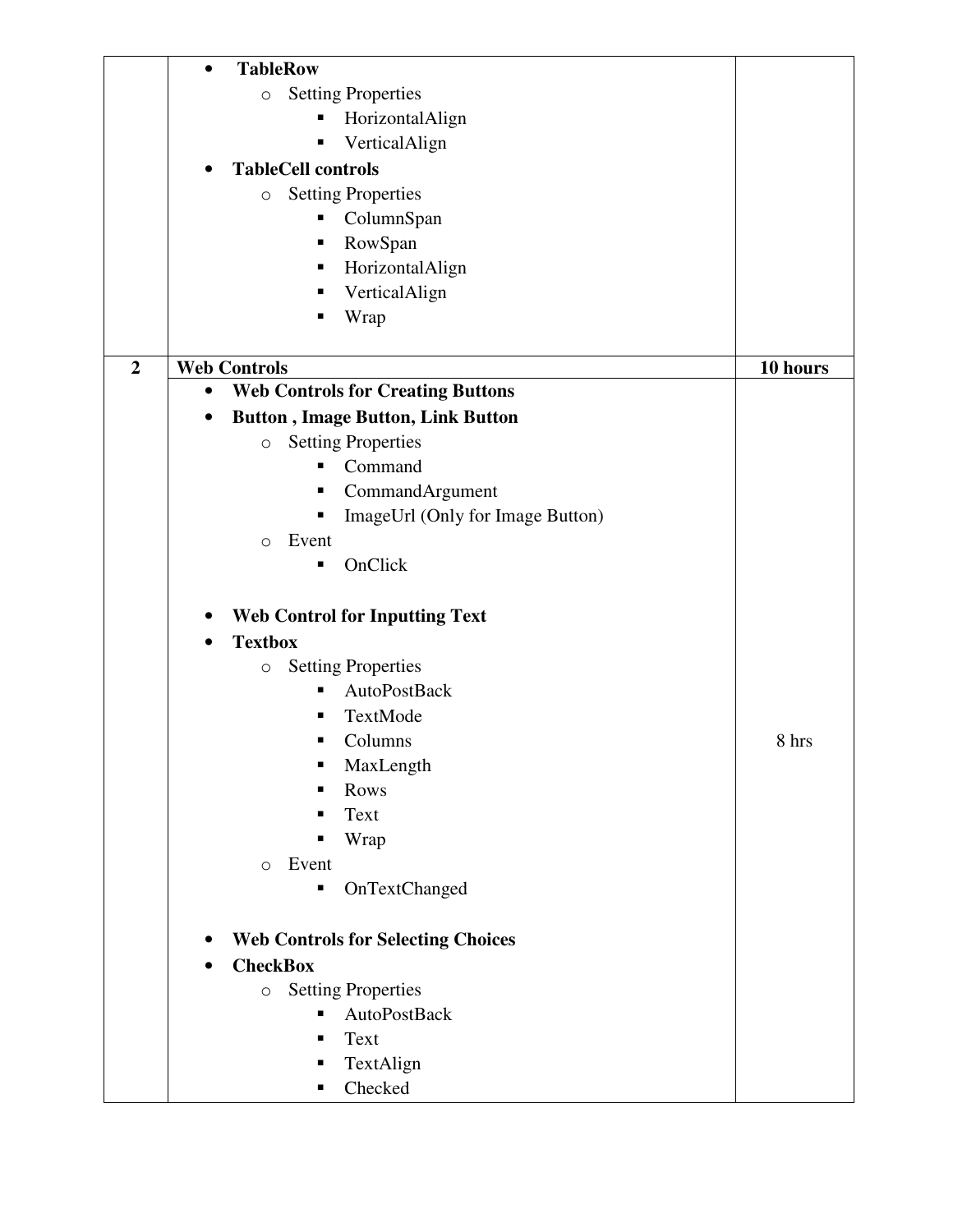o Event

- OnCheckedChanged
- **RadioButton** 
	- o Setting Properties
		- AutoPostBack
		- Checked
		- **GroupName**
		- **Text**
		- **TextAlign**
	- o Event
		- OnCheckedChanged

# • **CheckBoxList , RadioButtonList**

- o Setting Properties
	- AutoPostBack
	- CellPadding
	- DataSource
	- **DataTextField**
	- DataValueField
	- RepeatColumns
	- RepeatDirection
	- RepeatLayout
	- **TextAlign**
	- $\blacksquare$  Items
	- SelectedIndex
	- SelectedItem
	- SelectedItems (only for CheckBoxList)
- o Event
	- OnSelectedIndexChanged
- **Web Controls for Creating Lists**

# • **ListBox , DropDownList**

- o Setting Properties
	- DataSource
	- DataTextField
	- DataValueField
	- AutoPostBack
	- **Rows**
	- SelectionMode(Only for ListBox)
- o Event
	- OnSelectedIndexChanged
- **Rich Controls**
- **Calendar**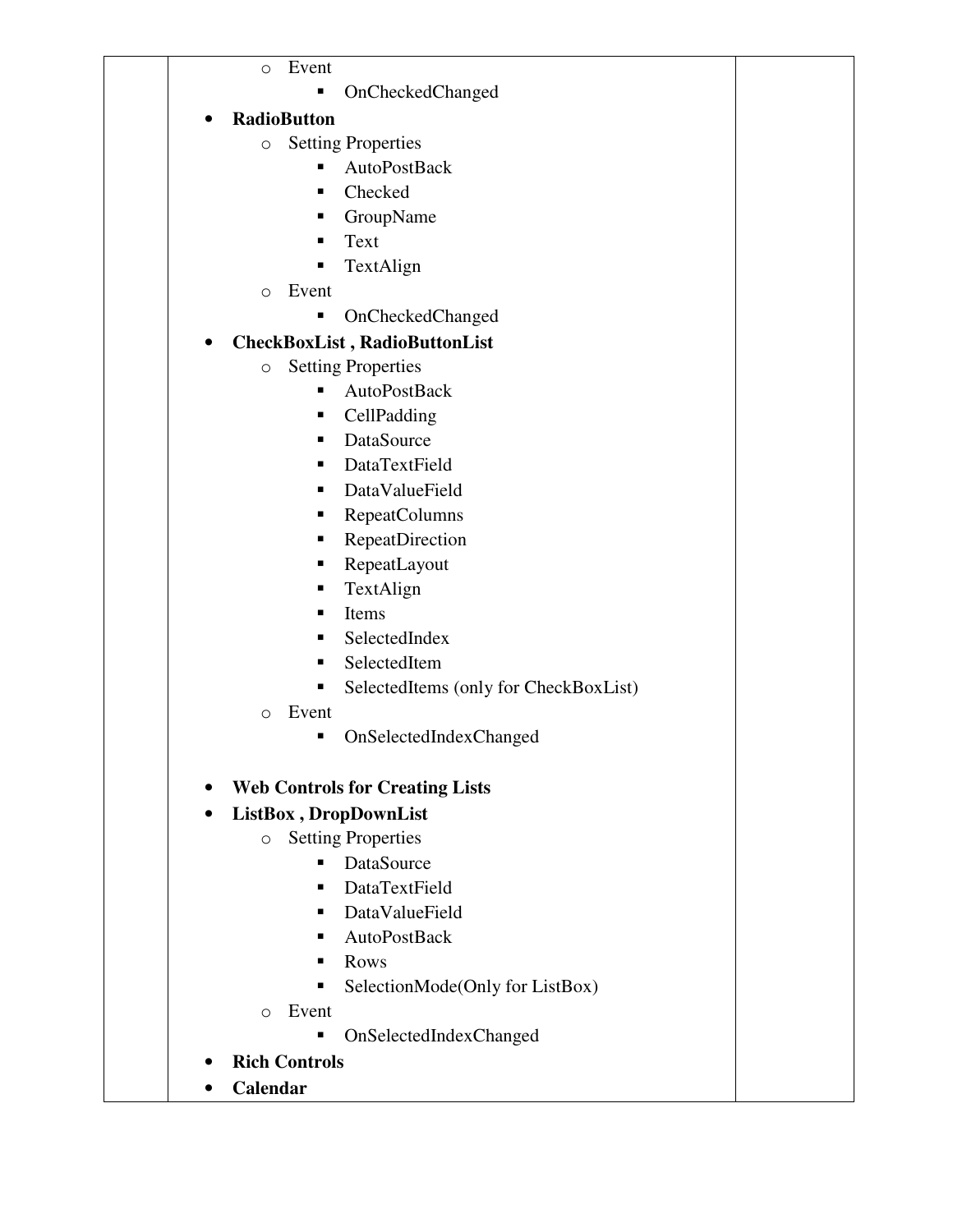| <b>Setting Properties</b><br>$\circ$ |  |
|--------------------------------------|--|
| CellPadding<br>٠                     |  |
| CellSpaceing<br>п                    |  |
| DayHeaderStyle<br>п                  |  |
| DayNameFormat<br>٠                   |  |
| DayStyle<br>٠                        |  |
| FirstDayofWeek<br>п                  |  |
| NextMonthText<br>٠                   |  |
| <b>NextPrevFormat</b><br>٠           |  |
| NextPrevStyle<br>п                   |  |
| OtherMonthDayStyle<br>٠              |  |
| PrevMonthText<br>п                   |  |
| PrevMonthText<br>٠                   |  |
| SelectedDate<br>п                    |  |
| SelectedDates<br>٠                   |  |
| SelectedDayStyle<br>٠                |  |
| SelectionMode<br>п                   |  |
| SelectMonthText<br>٠                 |  |
| SelectorStyle<br>٠                   |  |
| SelectWeelText<br>٠                  |  |
| ShowDayHeader<br>٠                   |  |
| ShowGridLine<br>п                    |  |
| ShowNextPrevMonth<br>п               |  |
| ShowTitle<br>٠                       |  |
| TitleFormat<br>٠                     |  |
| TitleStyle<br>п                      |  |
| TodayDayStyle<br>п                   |  |
| TodayDate<br>п                       |  |
| VisibleDate<br>п                     |  |
| WeekendDayStyle<br>п                 |  |
| Events<br>$\Omega$                   |  |
| DayRender<br>п                       |  |
| <b>SelectionChanged</b><br>п         |  |
| VisibleMonthChanged<br>٠             |  |
| <b>AdRotator</b>                     |  |
| <b>Setting Properties</b><br>O       |  |
| AdvertisementFile<br>٠               |  |
| OnAdCreated<br>٠                     |  |
| KeywordFilter<br>٠                   |  |
| Target<br>п                          |  |
| <b>File Upload</b>                   |  |
| <b>Other Controls</b>                |  |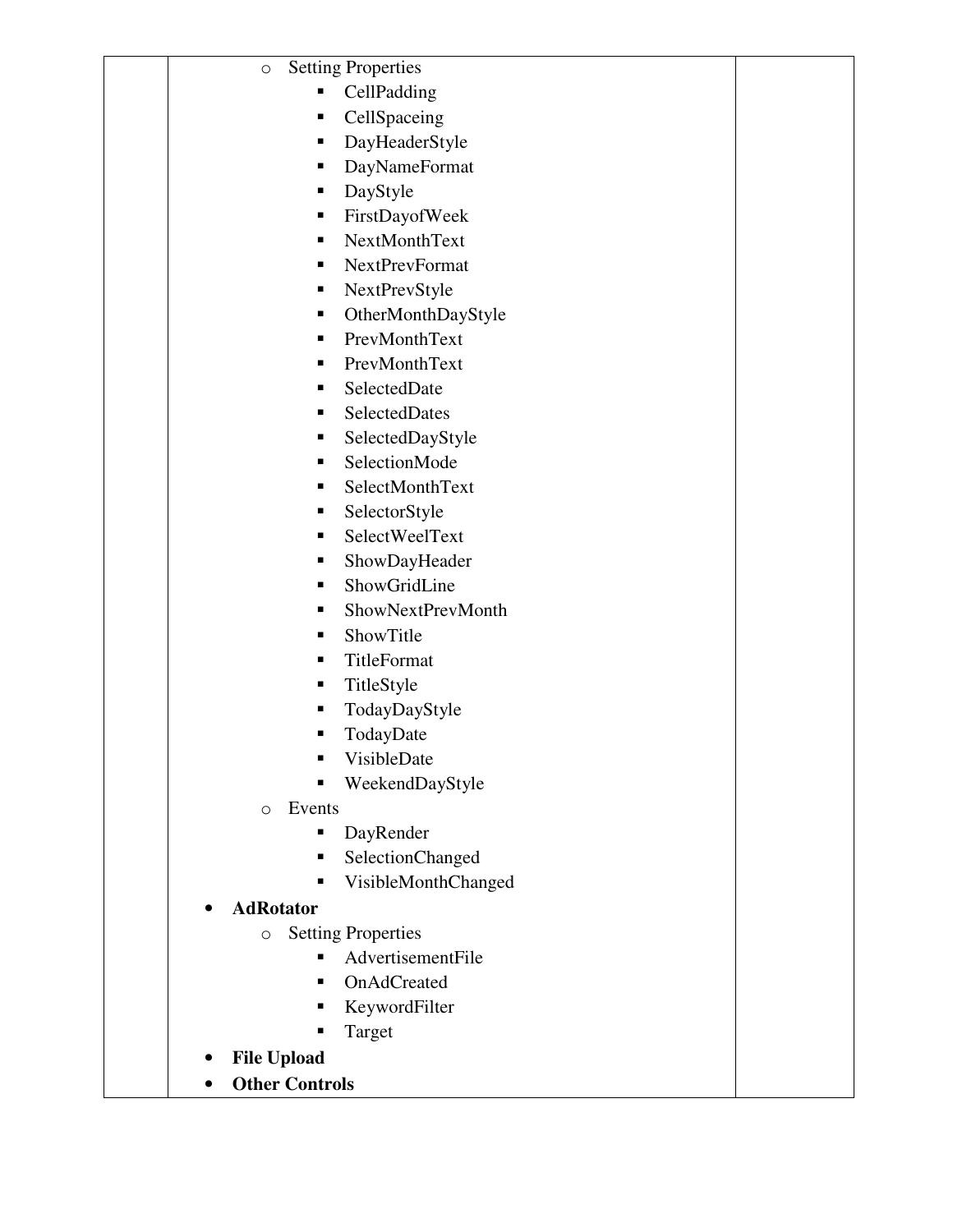|                         | $\bullet$ | <b>Hyperlink</b>                                                     |          |
|-------------------------|-----------|----------------------------------------------------------------------|----------|
|                         |           | <b>Setting Properties</b><br>$\circ$                                 |          |
|                         |           | NavigateUrl<br>п                                                     |          |
|                         |           | Text<br>п                                                            |          |
|                         |           | ImageUrl<br>ш                                                        |          |
|                         |           | Target<br>■                                                          |          |
|                         |           | Image                                                                |          |
|                         |           | <b>Setting Properties</b><br>$\bigcirc$                              |          |
|                         |           | ImageUrl<br>п                                                        |          |
|                         |           | AlternateText<br>п                                                   |          |
|                         |           | ImageAlign<br>ш                                                      |          |
|                         |           | <b>Image Map</b>                                                     |          |
|                         |           | <b>Setting Properties</b><br>$\bigcirc$                              |          |
|                         |           | HotSpotMode<br>п                                                     |          |
|                         |           | HotSpots<br>Ξ                                                        |          |
|                         |           | ImageUrl<br>п                                                        |          |
|                         |           | <b>AlternateText</b><br>п                                            |          |
|                         | $\bullet$ | <b>ASP.NET Page Directives</b>                                       |          |
|                         |           | @Page<br>$\bigcirc$                                                  |          |
|                         |           | @Control<br>$\circ$                                                  |          |
|                         |           | @Import<br>$\circlearrowright$                                       | 2 hrs    |
|                         |           | @Register<br>$\circlearrowright$                                     |          |
|                         |           | @Assembly<br>$\circ$                                                 |          |
|                         |           | @OutputCache<br>$\circ$                                              |          |
| $\overline{\mathbf{3}}$ |           | <b>Validation Controls ASP.NET Objects and Data Collection Class</b> | 10 hours |
|                         | $\bullet$ | <b>Validation Controls</b>                                           |          |
|                         |           | Following properties should be considered in each Validator          |          |
|                         |           | control of ASP.NET                                                   |          |
|                         |           | <b>Properties</b>                                                    |          |
|                         |           | ControlToValidate<br>$\blacksquare$                                  |          |
|                         |           | Display<br>٠                                                         |          |
|                         |           | Enabled<br>٠                                                         |          |
|                         |           | ErrorMessage<br>п                                                    |          |
|                         |           | ForeColor<br>٠                                                       | 2 hrs    |
|                         |           | IsValid<br>٠                                                         |          |
|                         |           | <b>Required FieldValidator Control</b>                               |          |
|                         |           | <b>CompareValidator Control</b>                                      |          |
|                         |           | <b>Setting Properties</b><br>$\circ$                                 |          |
|                         |           | ControlToCompare<br>п                                                |          |
|                         |           | Operator<br>п                                                        |          |
|                         |           | Type<br>п                                                            |          |
|                         |           | ValueToCompare<br>п                                                  |          |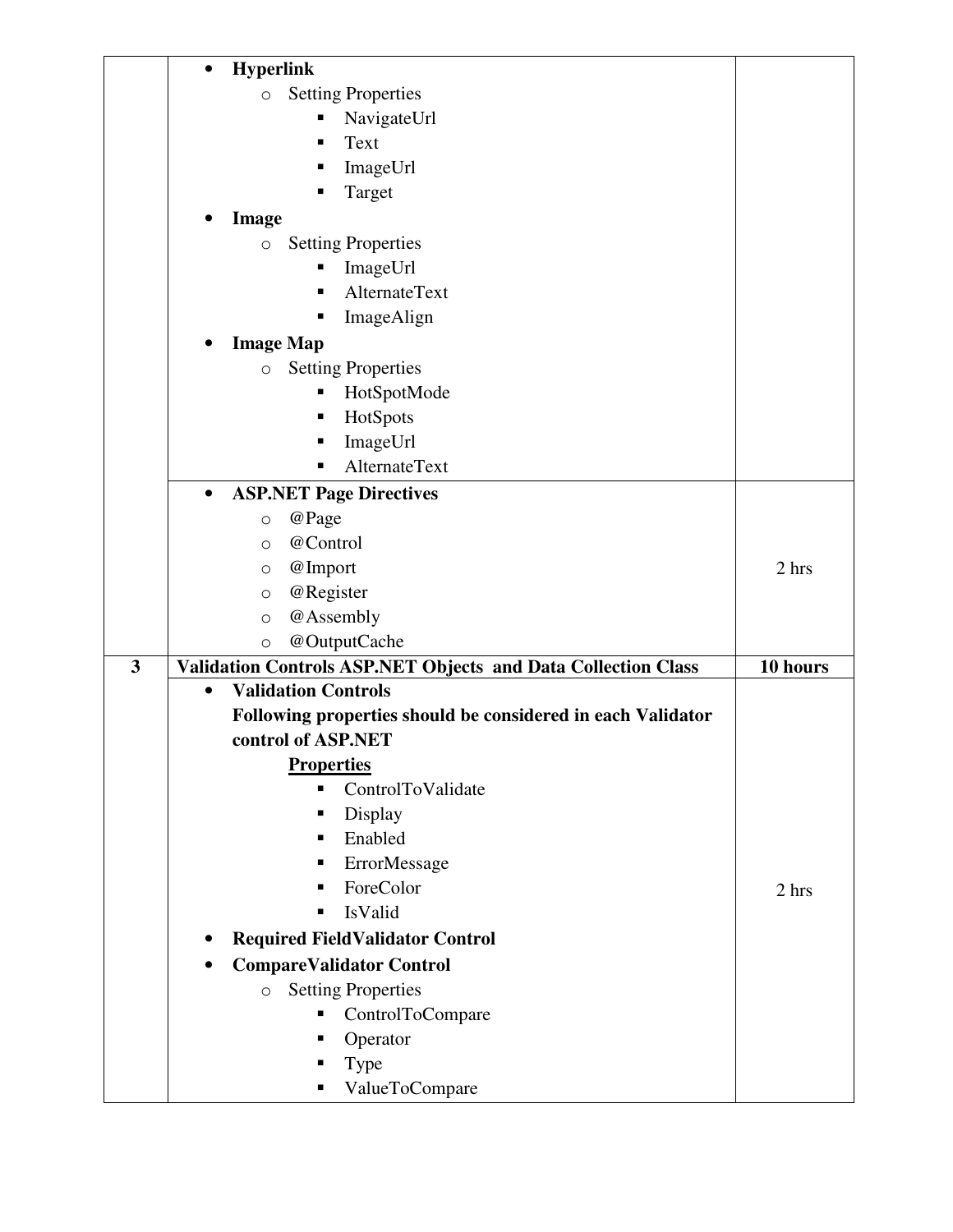|                         | <b>RangeValidator Control</b>                               |          |
|-------------------------|-------------------------------------------------------------|----------|
|                         | <b>Setting Properties</b><br>$\circ$                        |          |
|                         | MaximumValue                                                |          |
|                         | MinimumValue                                                |          |
|                         | <b>Regular Expression Validator Control</b>                 |          |
|                         | <b>Setting Properties</b><br>$\circ$                        |          |
|                         | ValidationExpression                                        |          |
|                         | <b>Introduction to Custom Validator control</b>             |          |
|                         | <b>Setting Properties</b><br>$\circ$                        |          |
|                         | ClientValidationFunction                                    |          |
|                         | OnServerValidate                                            |          |
|                         | <b>Data List Controls</b><br>$\bullet$                      |          |
|                         | <b>Repeater Control and DataList Control</b>                |          |
|                         | Template<br>$\circ$                                         |          |
|                         | AlternatingItemTemplate                                     |          |
|                         | FooterTemplate<br>ш                                         |          |
|                         | HeaderTemplate<br>ш                                         |          |
|                         | ItemTemplate<br>п                                           | 3 hrs    |
|                         | SeparatorTemplate<br>п                                      |          |
|                         | <b>Introduction of GridView Or DataGrod Control</b>         |          |
|                         |                                                             |          |
|                         | (Simple Demo of view records using above control)           |          |
|                         | <b>Introduction of FormView and Detail View Contorls</b>    |          |
|                         | (Simple Demo of edit, delete and insert records using above |          |
|                         | control)                                                    |          |
|                         | <b>Authoring a User Control</b>                             |          |
|                         | Login Control<br>$\circ$                                    |          |
|                         | o LoginView Control                                         | 2 hrs    |
|                         | LoginStatus Control<br>$\circ$                              |          |
|                         | LoginName Control<br>$\circ$                                |          |
|                         | PasswordRecovery Control<br>$\circ$                         |          |
|                         | <b>ASP.NET Intrinsic Objects</b><br>$\bullet$               |          |
|                         | The HttpRequest Object<br>$\circ$                           |          |
|                         | The HttpResponse Object<br>$\circ$                          | 3 hrs    |
|                         | The HttpApplicationState Object<br>$\circ$                  |          |
|                         | The HttpSessionState Object<br>$\circ$                      |          |
| $\overline{\mathbf{4}}$ | I/O and ADO.NET                                             | 10 hours |
|                         | <b>Handling File I/O</b>                                    |          |
|                         | <b>Reading Text Files</b><br>$\circlearrowright$            |          |
|                         | <b>Writing Text Files</b><br>$\circ$                        | 3 hrs    |
|                         | Binary Files I/O<br>$\circ$                                 |          |
|                         | Performing File Operations<br>$\circ$                       |          |
|                         | File Information<br>$\circ$                                 |          |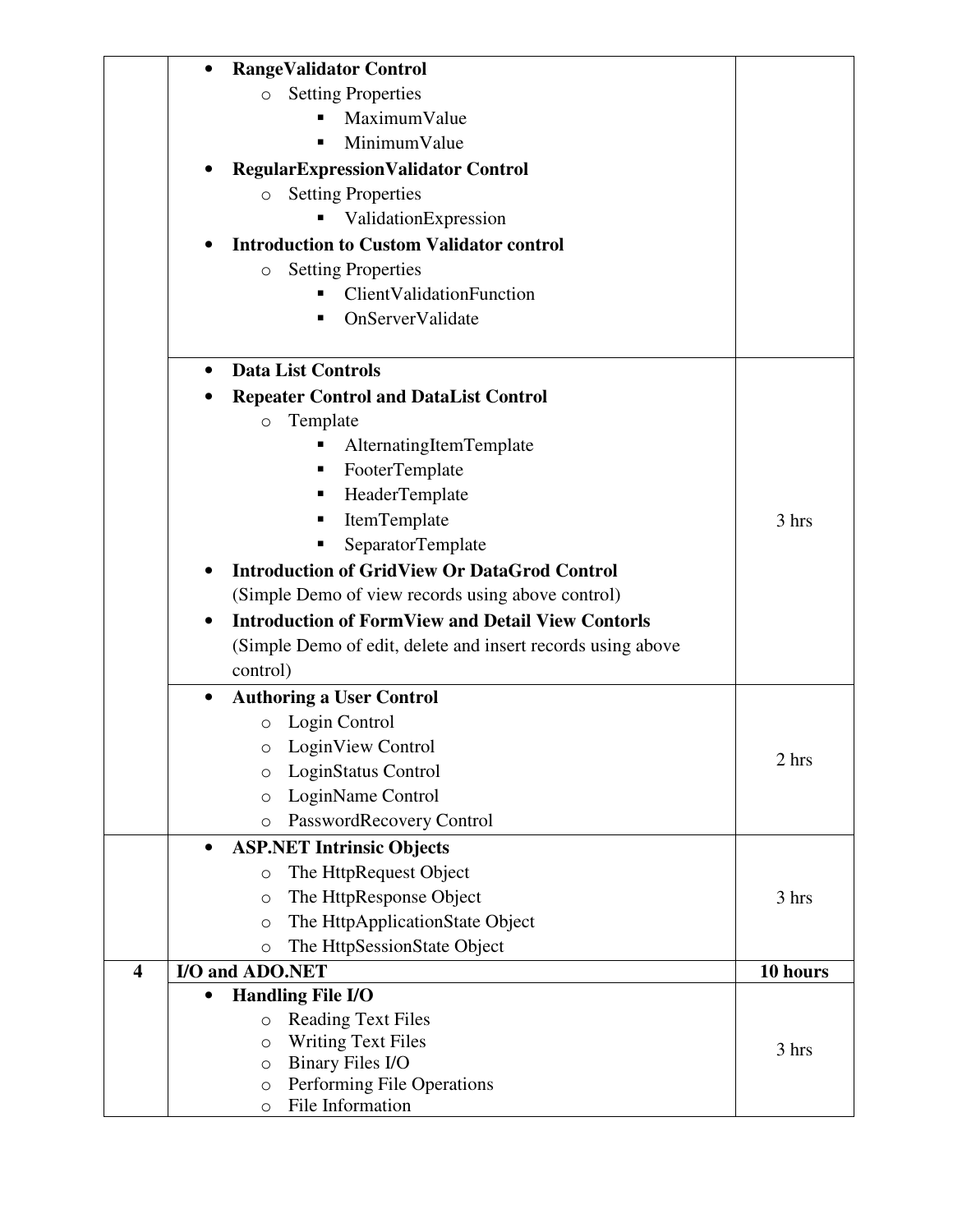| <b>ADO.NET</b>                                   |       |
|--------------------------------------------------|-------|
| o ADO.NET Programming Objects and Architecture   |       |
| <b>O</b> Displaying Database Data                | 7 hrs |
| Working with The Data Set and Data Table Objects |       |

#### **Note:**

- **(1) These topics can be covered using any version of .NET framework and Visual Studio. Therefore, there will be NO restriction in using the version available with the institute.**
- **(2) VB.NET programming language should be used with ASP.NET**
- **(3) Database should be any version of Ms Access or SQL Express Edition**

#### **Textbook:**

ASP.NET and VB.NET Web Programming Publisher: Pearson By Matt J. Crouch

**Chapter – 1** (1.1, 1.2, 1.3, 1.4, 1.5) **Chapter - 3** (3.1, 3.2, 3.3, 3.4, 3.5, 3.6, 3.8, 3.9, 3.10, 3.11, 3.12, 3.13, 3.14, 3.15, 3.16, 3.17, 3.18, 3.19, 3.23.1, 3.23.2, 3.24.4, 3.24.5) **Chapter – 4** (4.3.1, 4.3.2, 4.3.3, 4.3.4, 4.3.5, 4.3.6, 4.3.7) **Chapter – 7** (7.1, 7.2, 7.3, 7.4, 7.6)

#### **Reference Book:**

ASP.NET Developer's Guide Publisher: McGraw Hill By Gerg Buczek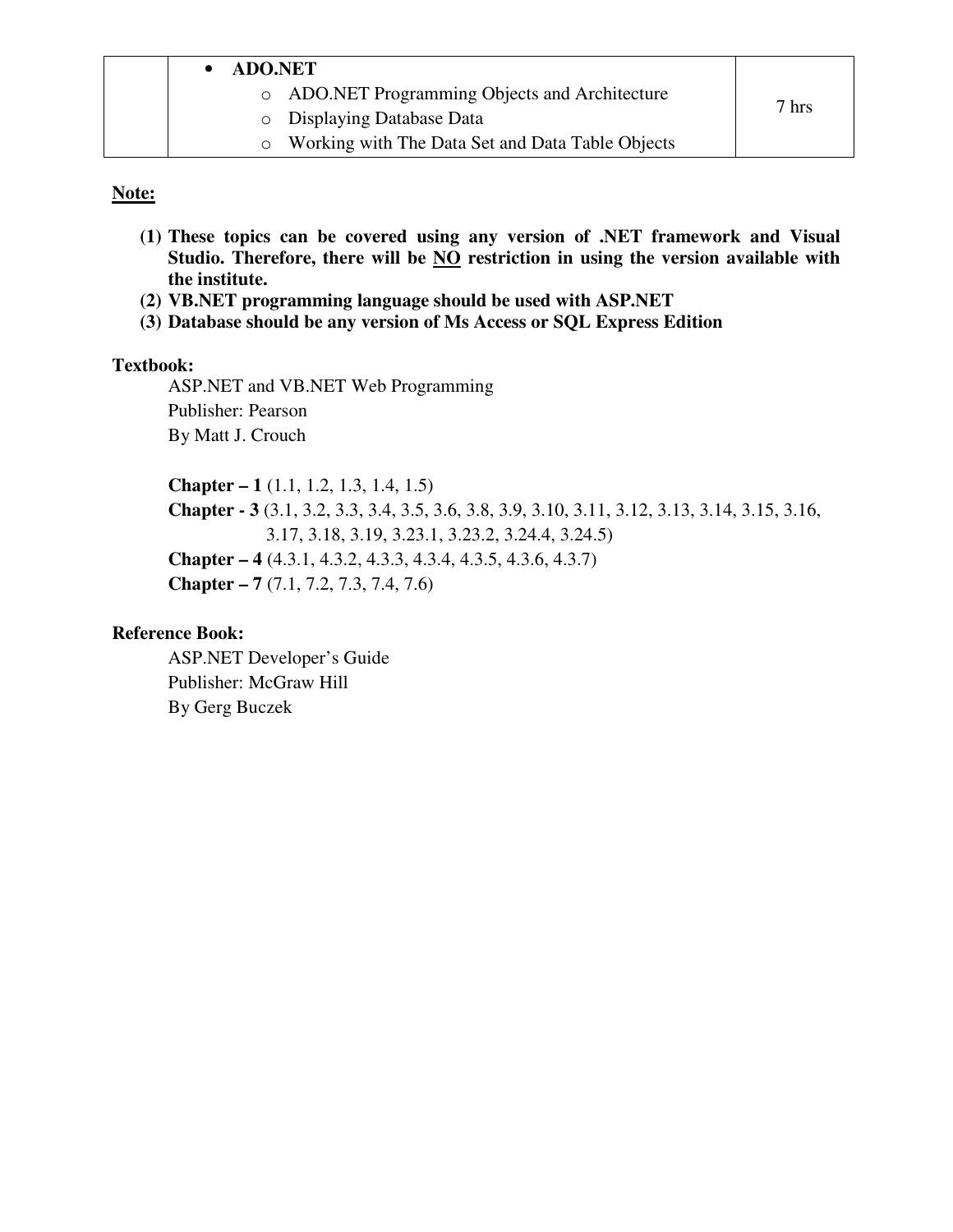# **Core Course CC-308 Database Administration**

#### **Course Introduction:**

This course will help students to develop the database administration capabilities and will discuss how to create and manage database, users, roles and resources. It also gives them in depth knowledge of important features of Oracle database administrator.

#### **Prerequisite:**

Student should have knowledge about database management system and structured query language.

#### **Objectives:**

The student would be able

- 1) To obtain knowledge about the basics of database administration.
- 2) To understand how to maintain a database quickly  $\&$  accurately.
- 3) To design, manage and solve the issues related to the database server.

**No. of Credits:** 3 **Theory Sessions per week:** 4 **Teaching Hours:** 40 hours

| <b>UNIT</b>  | <b>TOPICS / SUBTOPICS</b>                                                                                     | <b>TEACHING</b><br><b>HOURS</b> |
|--------------|---------------------------------------------------------------------------------------------------------------|---------------------------------|
| $\mathbf{1}$ | <b>Understanding Oracle Architecture, Administering Databases and</b><br><b>Tablespace, Creating Database</b> | 10 hours                        |
|              | <b>Oracle Database Structure</b>                                                                              |                                 |
|              | <b>Logical Database Structure</b><br>$\circ$                                                                  |                                 |
|              | Physical database structure<br>$\circ$                                                                        |                                 |
|              | Oracle Instance<br>$\bigcirc$                                                                                 |                                 |
|              | <b>Memory Structures</b><br>٠                                                                                 |                                 |
|              | The SGA<br>п                                                                                                  |                                 |
|              | The PGA                                                                                                       |                                 |
|              | <b>Oracle Processes</b><br>$\Omega$                                                                           |                                 |
|              | The DBWR<br>п                                                                                                 |                                 |
|              | <b>LGWR</b><br>п                                                                                              | $5$ hrs                         |
|              | <b>CKPT</b><br>п                                                                                              |                                 |
|              | <b>SMON</b> and PMON<br>٠                                                                                     |                                 |
|              | <b>ARCH</b> and <b>RECO</b>                                                                                   |                                 |
|              | LCNn and Dnnn<br>п                                                                                            |                                 |
|              | Types of Database Architecture<br>$\circ$                                                                     |                                 |
|              | <b>Client/Server Architecture</b>                                                                             |                                 |
|              | Multi-tier Architecture<br>$\blacksquare$                                                                     |                                 |
|              | Database users and administrators<br>$\bigcirc$                                                               |                                 |
|              | Types of Oracle Users                                                                                         |                                 |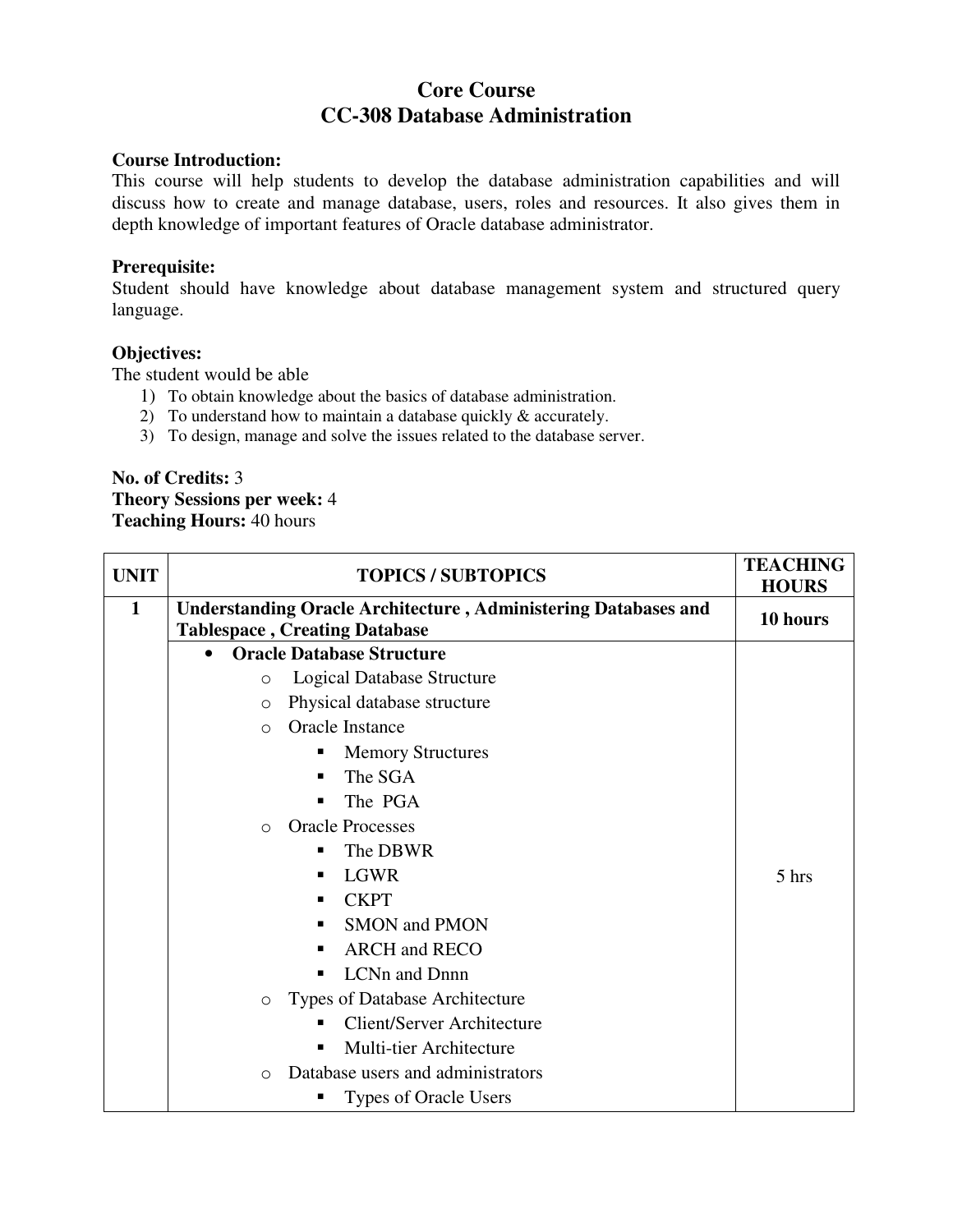|                  | Responsibilities of database Administrator<br>п               |          |
|------------------|---------------------------------------------------------------|----------|
|                  | Database Administrator Privileges                             |          |
|                  | <b>Creating Databases</b><br>$\bullet$                        |          |
|                  | Using the CREATE DATABASE Statement<br>$\circ$                |          |
|                  | <b>Creating Tablespaces</b><br>$\circ$                        |          |
|                  | <b>Building Data Dictionary views</b><br>O                    |          |
|                  | Tablespaces<br>$\circ$                                        |          |
|                  | Considerations for managing tablespaces<br>п                  | 5 hrs    |
|                  | Types of tablespaces                                          |          |
|                  | Altering and dropping tablespaces                             |          |
|                  | Moving tablespaces between databases                          |          |
|                  | Retrieving Tablespace Information                             |          |
| $\boldsymbol{2}$ | <b>Managing Physical Files</b>                                | 10 hours |
|                  | <b>Control Files</b>                                          |          |
|                  | Considerations for managing Control Files<br>O                |          |
|                  | <b>Creating and Dropping Control Files</b><br>$\circ$         |          |
|                  | Backing up and Recovering Control Files<br>$\circ$            |          |
|                  | Retrieving Control Files Information<br>$\circ$               |          |
|                  | Online Redo log files<br>п                                    |          |
|                  | Creating online redo log groups<br>٠                          |          |
|                  | Relocating, renaming and dropping redo log files<br>п         |          |
|                  |                                                               |          |
|                  | Retrieving online redo log files information                  | 5 hrs    |
|                  | Archieved redo log files<br>$\circ$                           |          |
|                  | Managing archieved redo log files                             |          |
|                  | Defining the location and mode of archieved redo              |          |
|                  | log files                                                     |          |
|                  | Retreiving archieved redo log file                            |          |
|                  | Data files<br>О                                               |          |
|                  | Considerations for managing datafiles                         |          |
|                  | Renaming, relocating and dropping datafiles                   |          |
|                  | Retrieving datafiles information                              |          |
|                  | <b>Administering Users, Privileges and Roles</b><br>$\bullet$ |          |
|                  | Managing profiles and users<br>$\circ$                        |          |
|                  | Prerequisites to work with profile                            |          |
|                  | Creating profiles                                             |          |
|                  | Altering and dropping profiles                                |          |
|                  | <b>Creating Users</b><br>п                                    | 5 hrs    |
|                  | Altering and dropping users                                   |          |
|                  | Retrieving information about profiles and users               |          |
|                  | <b>Managing Privileges</b><br>O                               |          |
|                  | Granting and revoking system level privileges                 |          |
|                  | Granting and revoking object level privileges                 |          |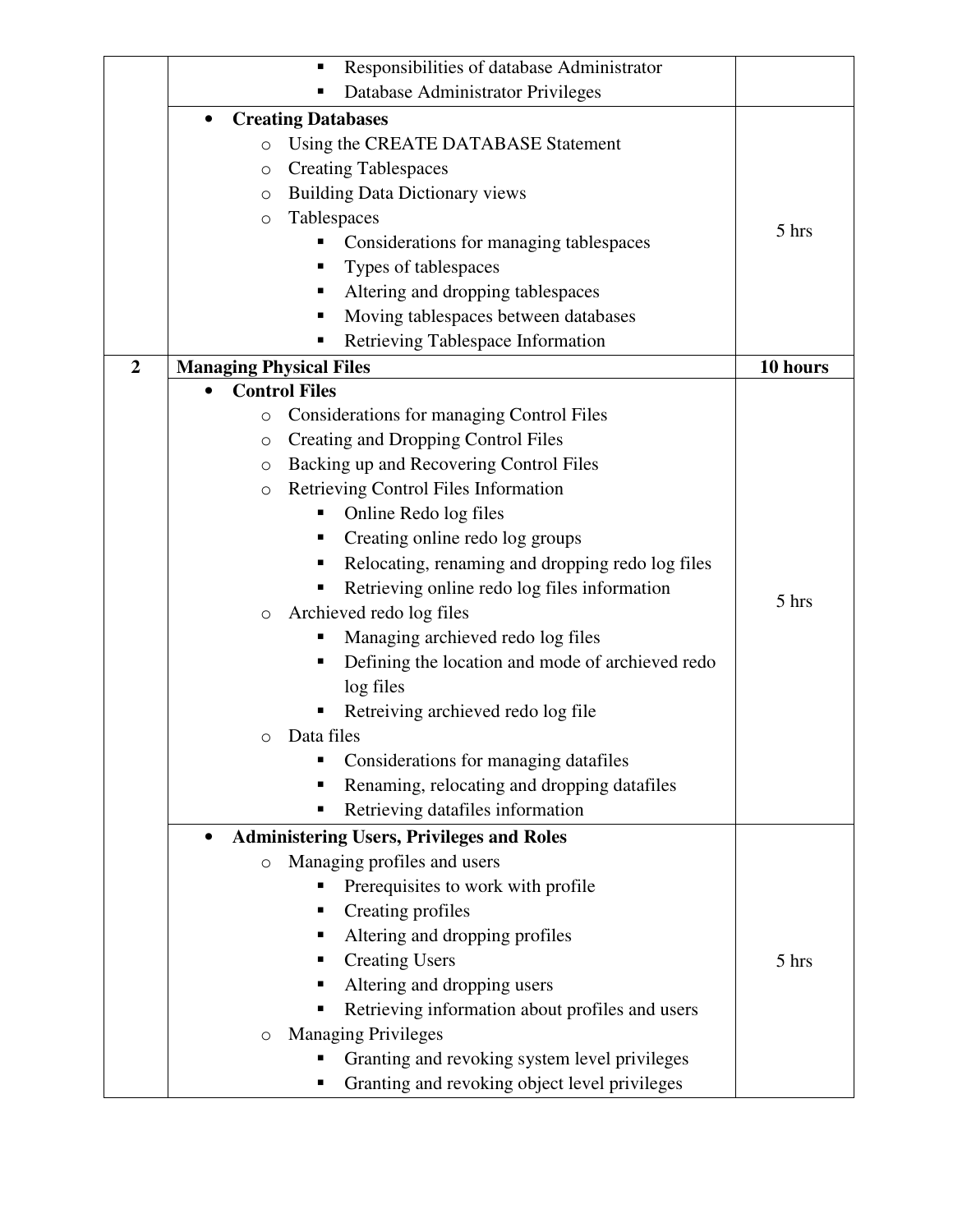|                         |                            | Retrieving information about privileges<br>П                     |          |
|-------------------------|----------------------------|------------------------------------------------------------------|----------|
|                         | $\circ$                    | <b>Managing Roles</b>                                            |          |
|                         |                            | System level roles                                               |          |
|                         |                            | Creating roles<br>п                                              |          |
|                         |                            | Granting and revoking roles from users<br>ш                      |          |
|                         |                            | Enabling and disabling roles<br>٠                                |          |
|                         |                            | Altering and dropping roles<br>п                                 |          |
|                         |                            | Retrieving information about roles                               |          |
| 3                       | <b>Indexes and Cluster</b> |                                                                  | 10 hours |
|                         |                            | <b>Overview of Indexes</b>                                       |          |
|                         | O                          | Need for indexes                                                 |          |
|                         | $\circ$                    | Guidelines for creating, dropping or disabling Indexes           |          |
|                         | $\circ$                    | <b>Creating Indexes</b>                                          |          |
|                         |                            | Unique and non-unique Indexes                                    |          |
|                         |                            | Composite Indexes<br>п                                           |          |
|                         |                            | <b>Function based Indexes</b><br>п                               |          |
|                         |                            | <b>B-tree Indexes</b><br>٠                                       |          |
|                         |                            | <b>Bitmap Indexes</b><br>٠                                       |          |
|                         |                            | Reverse key Indexes                                              | 9 hrs    |
|                         |                            | Index organized tables                                           |          |
|                         | $\circ$                    | Administering Indexes                                            |          |
|                         |                            | Partitioning Indexes                                             |          |
|                         |                            | Rebuilding Indexes<br>ш                                          |          |
|                         |                            | Coalescing Indexes<br>п                                          |          |
|                         |                            | Checking validity of Indexes                                     |          |
|                         |                            | Dropping Indexes<br>п                                            |          |
|                         |                            | Retrieving information about Indexes<br>п                        |          |
|                         | <b>Clusters</b>            |                                                                  |          |
|                         | O                          | <b>Creating Clusters</b>                                         |          |
|                         | $\circ$                    | Creating clusters tables                                         |          |
|                         | O                          | Creating clustered indexes                                       | 1 hrs    |
|                         | $\circ$                    | <b>Altering Clusters</b>                                         |          |
|                         | $\circ$                    | <b>Dropping Clusters</b>                                         |          |
|                         | $\circ$                    | <b>Hash Clusters</b>                                             |          |
| $\overline{\mathbf{4}}$ |                            | <b>Optimizing Database Performance &amp; Backup and Recovery</b> | 10 hours |
|                         |                            | <b>Overview of an Optimizer</b>                                  |          |
|                         | O                          | Types of optimizers                                              |          |
|                         | $\circ$                    | <b>Optimizer Operations</b>                                      |          |
|                         | $\circ$                    | <b>Generating Statistics</b>                                     | 5hrs     |
|                         | $\circ$                    | Tuning SQL statements                                            |          |
|                         | $\circ$                    | Explain_plan statement                                           |          |
|                         | $\bigcirc$                 | Creating the Plan_table output table                             |          |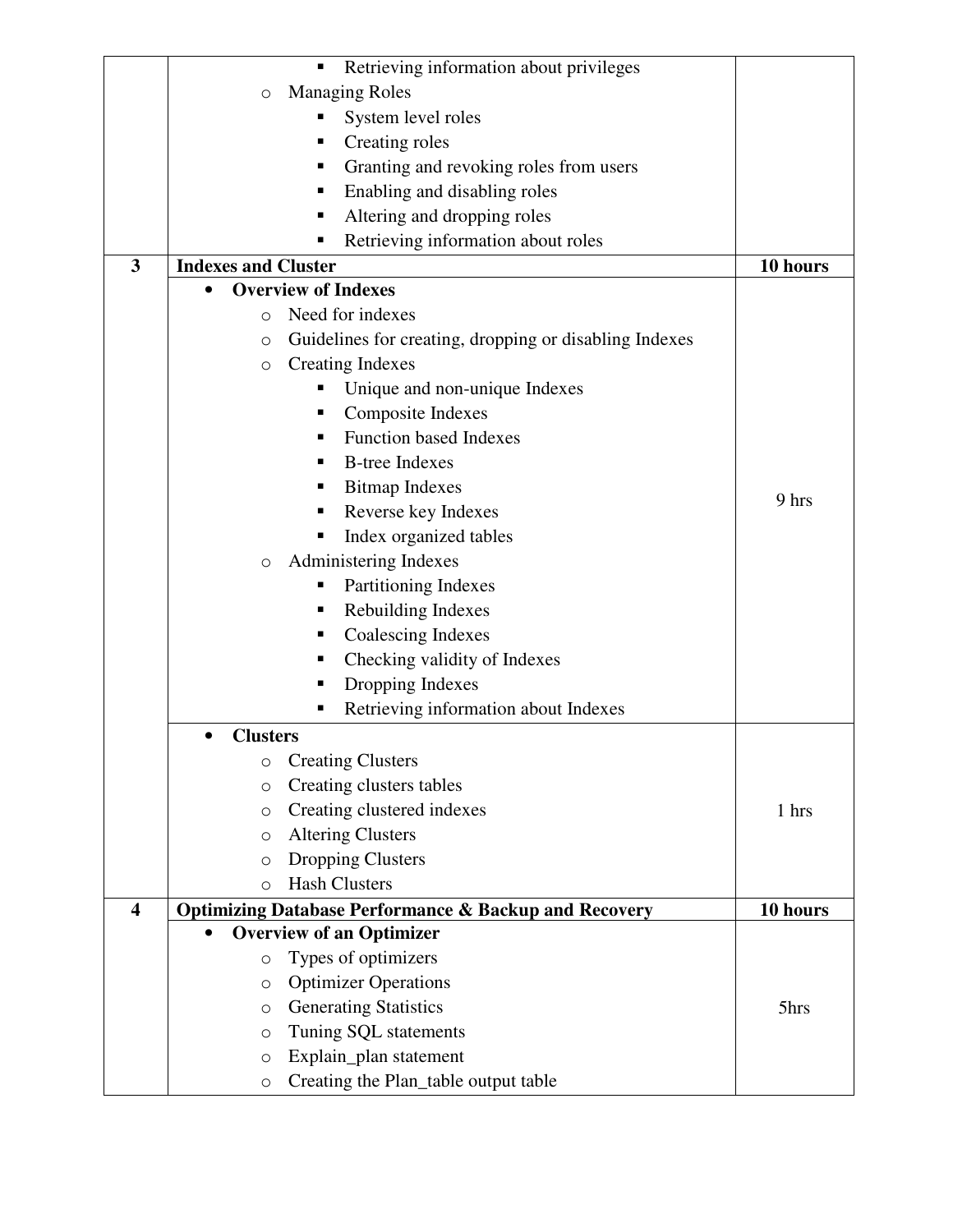|           | $\circ$             | Executing the Explain_Plan statement |       |
|-----------|---------------------|--------------------------------------|-------|
|           | $\circ$             | Querying the Plan_table output table |       |
|           | $\circ$             | Tuning oracle databases              |       |
|           | $\circ$             | Tuning memory usage                  |       |
|           | $\circ$             | Tuning data storage                  |       |
|           | $\circ$             | Tuning physical storage              |       |
|           | $\circ$             | Tuning logical storage               |       |
| $\bullet$ |                     | <b>Backup and Recovering Data</b>    |       |
|           | $\circ$             | Backing up data                      |       |
|           | $\circ$             | Planning data backup                 |       |
|           | $\circ$             | Types of backup                      |       |
|           | $\circ$             | <b>Using Export Utility</b>          |       |
|           | $\circ$             | <b>Using Import Utility</b>          |       |
|           | $\circ$             | Using Offline Backup                 | 5 hrs |
|           | $\circ$             | Using online backups                 |       |
|           |                     | <b>Recovering Data</b>               |       |
|           | $\circlearrowright$ | <b>Planning Data Recovery</b>        |       |
|           | $\circ$             | Types of Recovery                    |       |
|           | $\circ$             | Data Structures for Recovering Data  |       |
|           | $\circ$             | <b>Recovery Manager Commands</b>     |       |
|           | $\circ$             | Recovery using RMAN commands         |       |

Administering Oracle (First Edition 2004) Publisher: BPB Publications By Ivan Byross

- 1. Beginning Oracle Database 11g Administration Publisher: Apress Publications By Iggy Fernandez
- 2. Database Administration: Implementation and Administrator Publisher: Cengage Publications By Gavin Powell, Carol McCullough-Dieter
- 3. Oracle 11g Administration in Simple Steps Publisher: Dreamtech Publications By Kogent Learning Solutions Inc.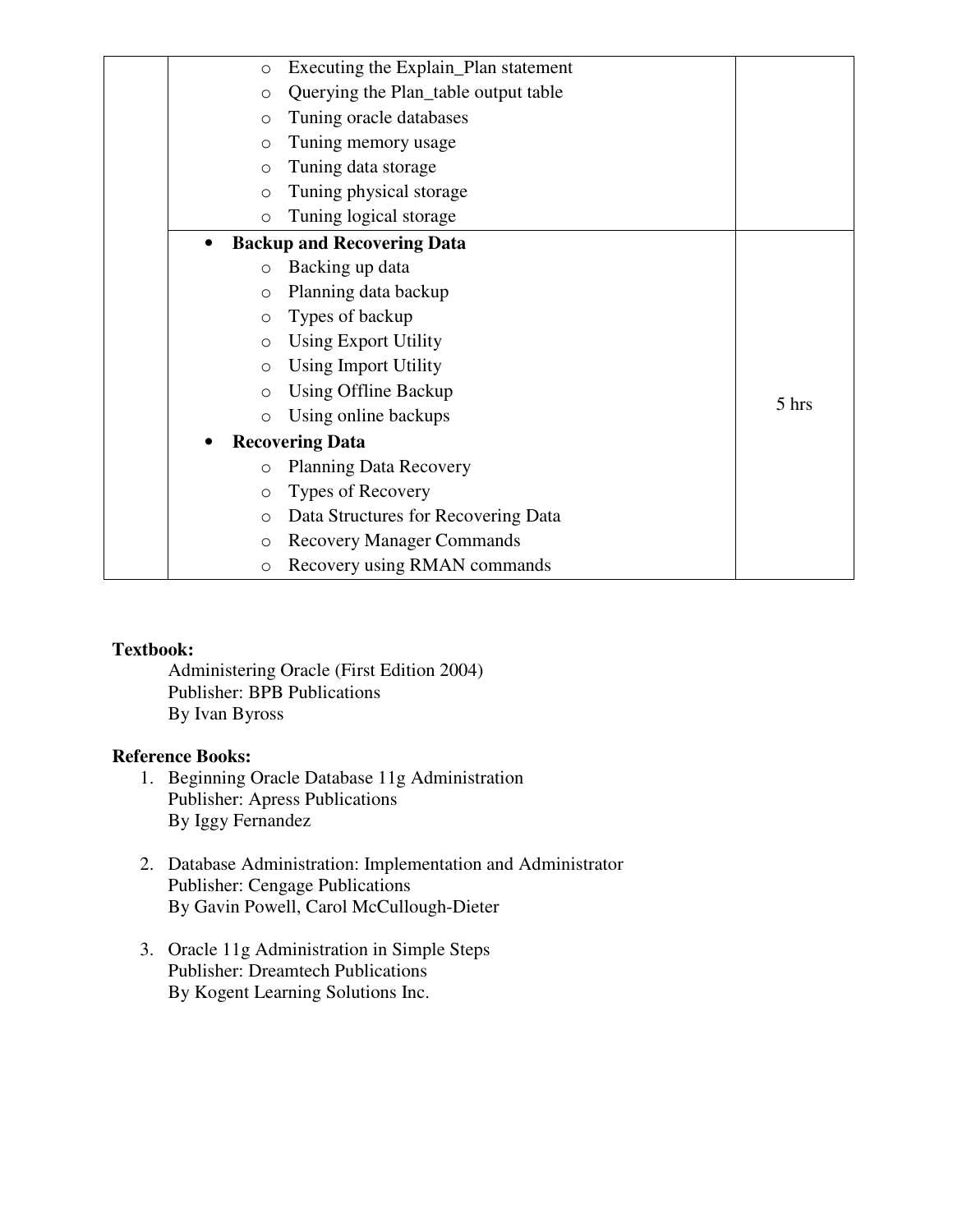# **Core Course CC-309 Ecommerce**

### **Course Introduction:**

The growth of the Internet continues to have a tremendous influence on the way business is conducted. Companies and organizations of all types and sizes are rethinking their strategies and how they run their operations. This course will help students explore the realities and implications of e-commerce as well as learn the different e-commerce models like Business-to-Consumer (B2C) and Business-to-Business (B2B) etc. The course introduces students to a wide range of electronic commerce issues, as a foundation for continual learning in the dynamic ecommerce environment.

## **Objectives:**

The student would be able:

- 1) To gain an understanding of the theories and concepts underlying e-commerce.
- 2) To apply e-commerce theory and concepts to what is happening in "the real world".
- 3) To improve familiarity with current challenges and issues in e-commerce.
- 4) To study the security issues related to e-commerce.

## **No. of Credits:** 3 **Theory Sessions per week:** 4 **Teaching Hours:** 40 hours

| <b>UNIT</b> | <b>TOPICS / SUBTOPICS</b>                                        | <b>TEACHING</b><br><b>HOURS</b> |
|-------------|------------------------------------------------------------------|---------------------------------|
| 1           | <b>Introduction to E- Commerce</b>                               | 10 Hrs                          |
|             | <b>E-Commerce: The revolution is just beginning</b><br>$\bullet$ |                                 |
|             | What is E-Commerce?<br>$\bigcap$                                 |                                 |
|             | The difference between E- Commerce and E-Business<br>$\bigcirc$  | 3 hrs                           |
|             | Eight Unique Features of E-Commerce Technology<br>$\Omega$       |                                 |
|             | Introduction to Web 2.0<br>$\bigcap$                             |                                 |
|             | Types of E-Commerce<br>$\circ$                                   |                                 |
|             | The Internet and World Wide Web: E-Commerce Infrastructure       |                                 |
|             | <b>The Internet: Technology Background</b><br>$\bullet$          |                                 |
|             | The Evolution of the Internet $1961 -$ the Present<br>$\bigcirc$ |                                 |
|             | The Internet: Key Technology Concepts<br>$\circ$                 |                                 |
|             | Other Internet Protocols and Utility Programs<br>$\Omega$        |                                 |
|             | <b>The Internet Today</b><br>$\bullet$                           |                                 |
|             | The Internet Backbone<br>$\cap$                                  |                                 |
|             | <b>Internet Exchange Points</b><br>$\circ$                       | 7 hrs                           |
|             | Campus Area Networks (CANs)<br>$\circ$                           |                                 |
|             | <b>Internet Service Providers</b><br>$\bigcap$                   |                                 |
|             | Internets and Extranets<br>$\bigcirc$                            |                                 |
|             | <b>Introduction to Internet 2</b>                                |                                 |
|             | The Internet and the Web: Features                               |                                 |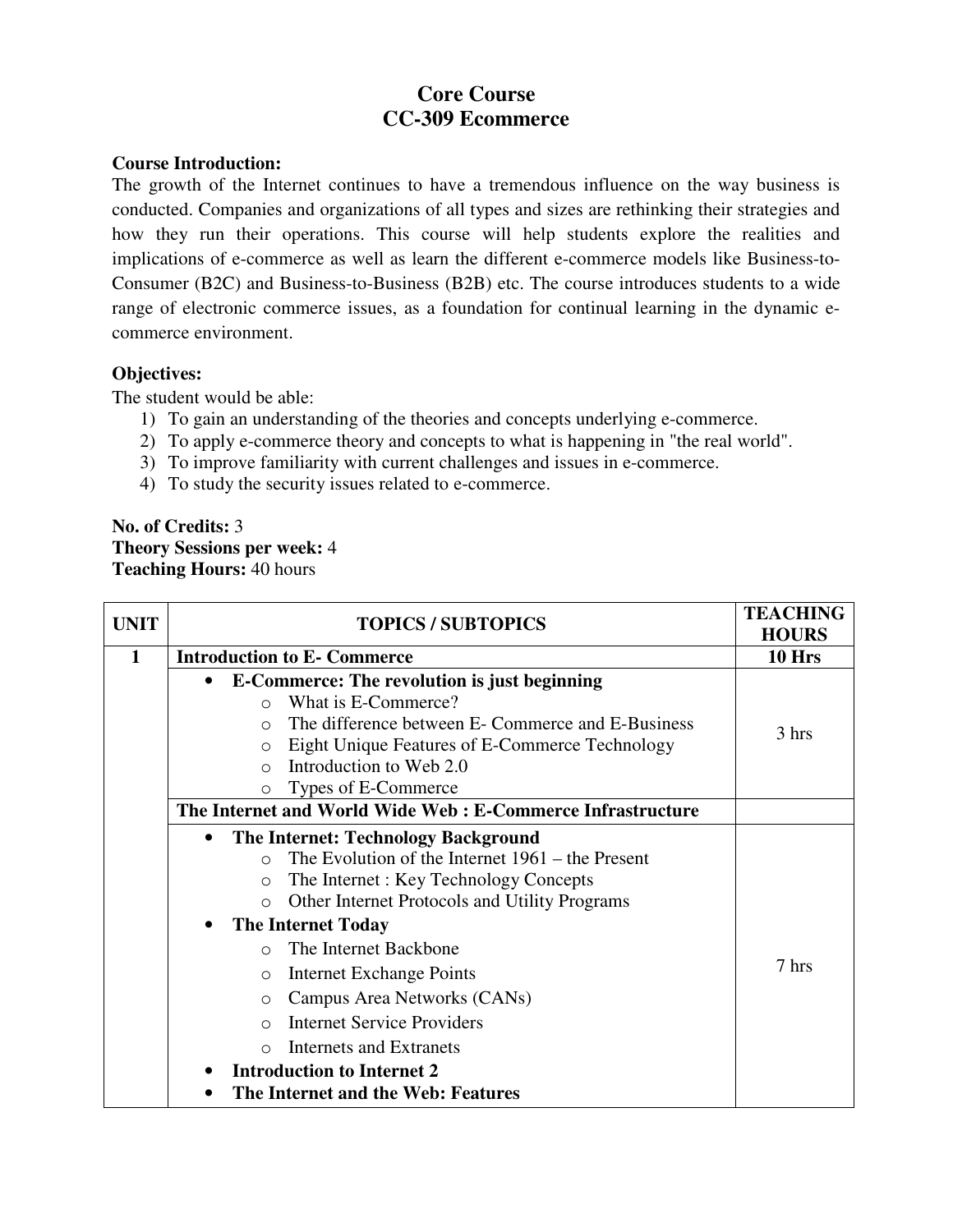|                         | E-mail<br>$\circ$                                                 |        |
|-------------------------|-------------------------------------------------------------------|--------|
|                         | <b>Instant Messaging</b><br>O                                     |        |
|                         | <b>Search Engines</b><br>$\circ$                                  |        |
|                         | Intelligent Agents (Bots)<br>$\circ$                              |        |
|                         | <b>Online Forums and Chat</b><br>$\Omega$                         |        |
|                         | <b>Streaming Media</b><br>$\circ$                                 |        |
|                         | Cookies<br>$\circ$                                                |        |
| $\overline{2}$          | <b>Online Security and Payment System</b>                         | 10 Hrs |
|                         | The E-Commerce Security Environment<br>$\bullet$                  |        |
|                         | Scope of the problem<br>$\circ$                                   |        |
|                         | What is good E-commerce security?<br>O                            |        |
|                         | Dimensions of E-commerce security<br>$\circ$                      |        |
|                         | The tensions between security and other values<br>$\circ$         |        |
|                         | <b>Security Threats in the E-Commerce Environment</b>             |        |
|                         | Malicious code<br>$\circ$                                         |        |
|                         | Unwanted programs<br>$\circ$                                      |        |
|                         | Phishing and Identity theft<br>$\circ$                            |        |
|                         | Hacking and Cyber vandalism<br>$\circ$                            | 10hrs  |
|                         | Credit Card Fraud/Theft<br>$\circ$<br>Spoofing and Spam Web Sites |        |
|                         | $\circ$<br>Sniffing<br>$\circ$                                    |        |
|                         | Insider attacks<br>$\circ$                                        |        |
|                         | Poorly designed server and client software<br>$\circ$             |        |
|                         | <b>Technology solution</b>                                        |        |
|                         | Protecting Internet communications<br>$\circ$                     |        |
|                         | Encryption<br>$\circlearrowright$                                 |        |
|                         | (excluding: limitation of encryption solutions)                   |        |
| $\overline{\mathbf{3}}$ | <b>Payment Systems, Social Networks and Online Auctions</b>       |        |
|                         | <b>Types of Payment systems</b>                                   |        |
|                         | $\circ$ Cash                                                      |        |
|                         | Checking transfer<br>$\circ$                                      |        |
|                         | Credit card<br>$\circ$                                            |        |
|                         | Accumulating balance<br>$\circ$                                   |        |
|                         | <b>E-Commerce payment systems</b>                                 |        |
|                         | Online credit card transaction<br>$\Omega$                        | 5 hrs  |
|                         | Digital wallets<br>$\circ$                                        |        |
|                         | Digital cash<br>O                                                 |        |
|                         | Online stored value systems<br>$\circ$                            |        |
|                         | Digital accumulating balance payment systems<br>$\circ$           |        |
|                         | Digital checking payment systems<br>$\circ$                       |        |
|                         | Wireless payment systems<br>$\circ$                               |        |
|                         | <b>Social Networks, Auctions and Portals</b>                      |        |
|                         | <b>Social Networks and Online Communities</b>                     |        |
|                         | What is online social network?<br>O                               | 5 hrs  |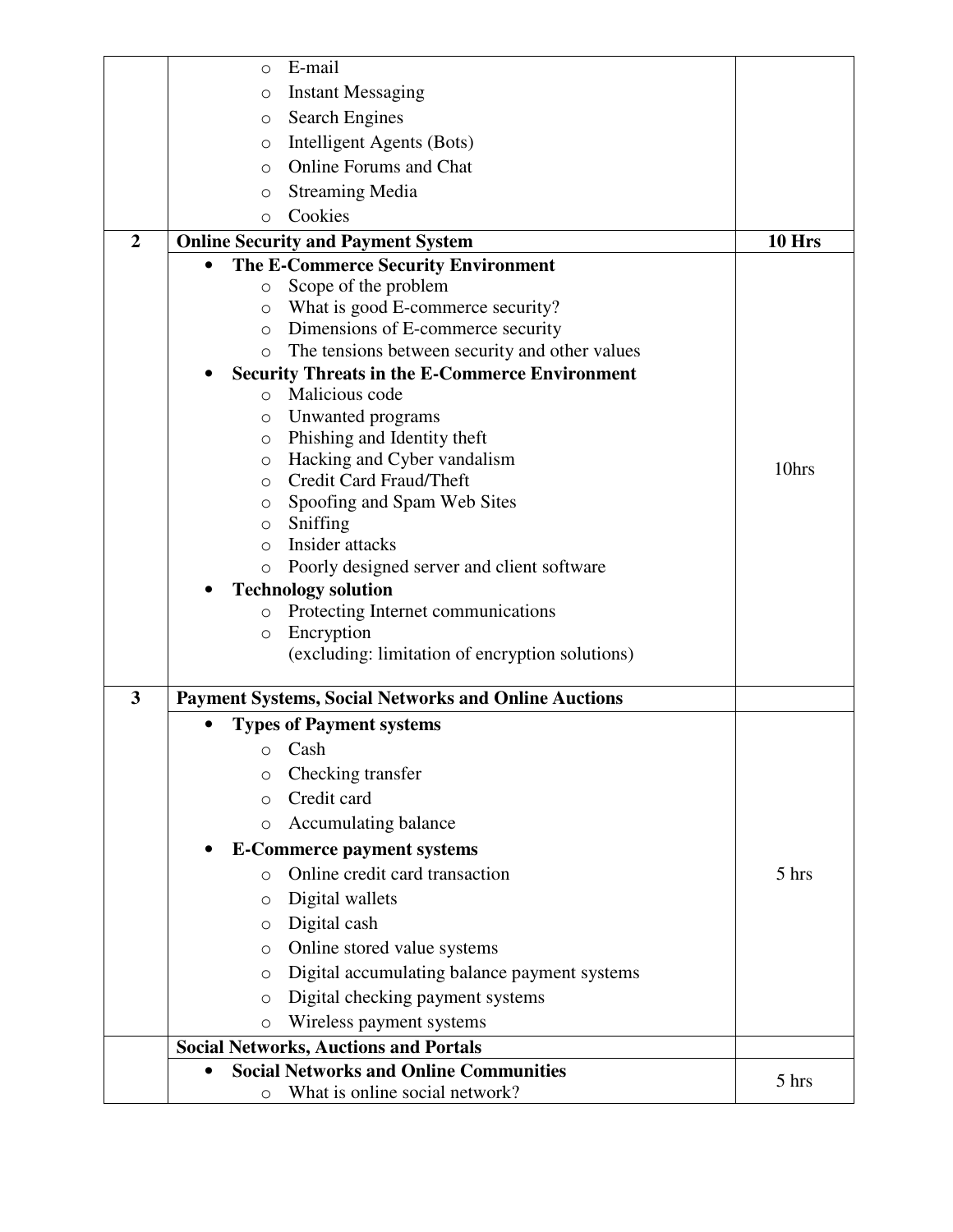|                         | Difference between Social networks and Portals<br>$\Omega$                   |        |
|-------------------------|------------------------------------------------------------------------------|--------|
|                         | Social network features and technologies<br>$\circ$                          |        |
|                         | The future of social networks<br>$\bigcirc$                                  |        |
|                         | <b>Online Auctions</b>                                                       |        |
|                         | Defining and measuring the growth of auctions and<br>$\circ$                 |        |
|                         | dynamic pricing                                                              |        |
|                         | Why are Auctions so popular? Benefits and costs of<br>O                      |        |
|                         | <b>Auctions</b>                                                              |        |
|                         | (excluding: market-maker benefit)                                            |        |
|                         | Types and examples of Auctions<br>O                                          |        |
| $\overline{\mathbf{4}}$ | <b>Ethical, Social and Political issues in E-commerce</b>                    | 10 Hrs |
|                         | <b>Understanding Ethical, Social and Political Issues in E-</b><br>$\bullet$ |        |
|                         | <b>Commerce</b>                                                              |        |
|                         | A model for organizing the issues<br>$\circ$                                 |        |
|                         | Basic ethical concepts: responsibility, accountability and<br>$\circ$        |        |
|                         | liability                                                                    |        |
|                         | Analyzing ethical dilemmas<br>$\circ$                                        |        |
|                         | Candidate ethical principles<br>$\circ$                                      |        |
|                         | <b>Intellectual property rights</b>                                          | 10 hrs |
|                         | Types of Intellectual property protections<br>$\circ$                        |        |
|                         | Copyrights: the problem of perfect copies and encryption<br>O                |        |
|                         | Patents: business methods and processes<br>$\circ$                           |        |
|                         | Trademark: online infringement and dilution<br>$\circ$                       |        |
|                         | Governance                                                                   |        |
|                         | Public government and law<br>$\circ$                                         |        |
|                         | Introduction to Taxation<br>$\circ$                                          |        |

E-Commerce – Business, Technologies, Society (2008), 4<sup>th</sup> Edition Publication: Pearson Kenneth C. Laudon, Carol Guercio Traver

- 1. E-Commerce Strategy, Technology and Implementation Publication: Cengage Learning By Gary P. Schneider
- 2. Electronic commerce Publication: TATA Mc Graw Hill By Bharat Bhasker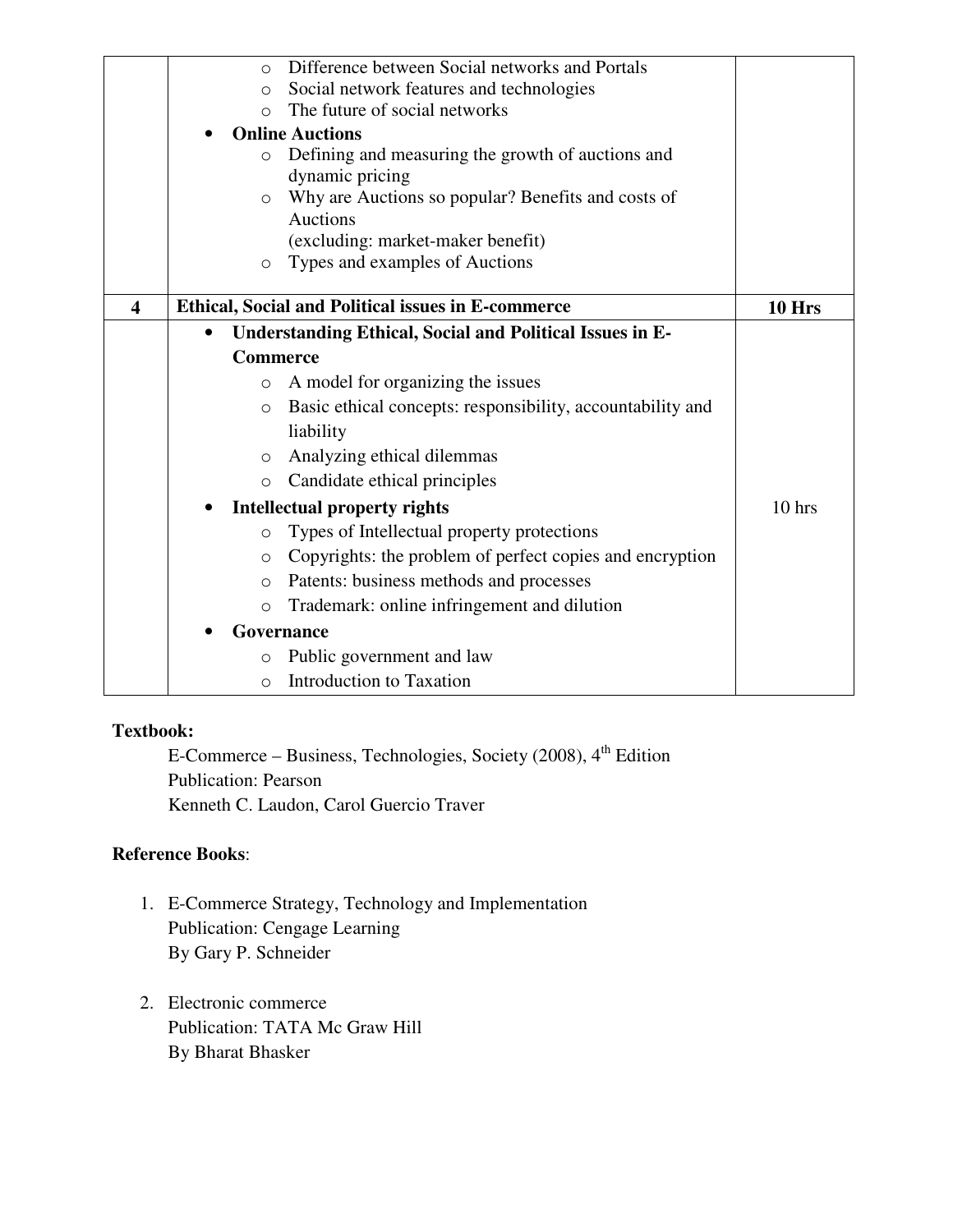- 3. Electronic Commerce A Managers' Guide Publication: Pearson By Ravi Kalakota, Andrew B. Whinston
- 4. Electronic Commerce A simplified Approach Publication: JAICO By Munesh Chandra Trivedi
- 5. e-Business 2.0 Publication: Pearson By Ravi Kalakota, Marcia Robinson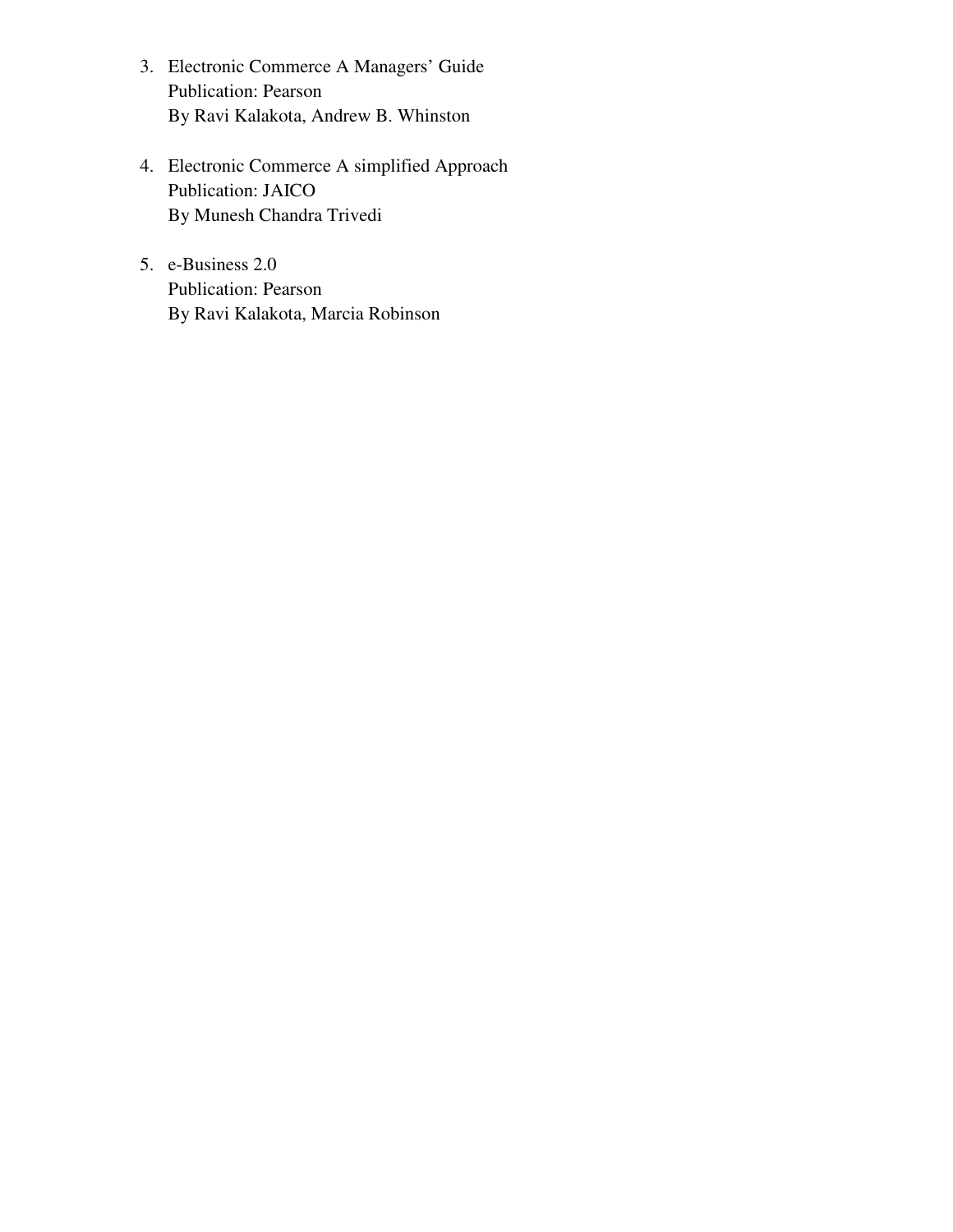# **Core Course CC-310 \*CC-307 Practical**

#### **Course Introduction:**

This course makes the student capable to develop a web site using well known client-server technology ASP.NET. Through this course, student will learn the basic concepts of Microsoft client-server technology and its different web controls, validation controls, ADO.NET, HTTP objects and file handling.

#### **Objectives:**

The student would be able

- 1) To get hands on experience on Visual Studio.Net.
- 2) To develop Web application using ASP.Net.
- 3) To work with disconnected data base architecture of ADO.Net.

#### **No. of Credits:** 3 **Practical Sessions per week:** 3 **Teaching Hours:** 40 hours

The students are expected to write programs unit wise as given below. The list in each unit is **indicative only and may or may not be asked in the examination.** 

| <b>UNIT</b>    | <b>TOPICS / SUBTOPICS</b>                                                                                                                                             |                                                                                                                                                                                                                                                                                                | <b>TEACHING</b><br><b>HOURS</b> |
|----------------|-----------------------------------------------------------------------------------------------------------------------------------------------------------------------|------------------------------------------------------------------------------------------------------------------------------------------------------------------------------------------------------------------------------------------------------------------------------------------------|---------------------------------|
| $\mathbf{1}$   |                                                                                                                                                                       | <b>Introduction</b>                                                                                                                                                                                                                                                                            | 10 hours                        |
|                | 1                                                                                                                                                                     | Create an application which count the total number of users                                                                                                                                                                                                                                    |                                 |
|                |                                                                                                                                                                       | visited the page. (Using global.asax).                                                                                                                                                                                                                                                         |                                 |
|                | 2                                                                                                                                                                     | Create web page which will display School mark sheet using<br>table control.                                                                                                                                                                                                                   |                                 |
|                | 3                                                                                                                                                                     | Create web page which will show the score card of Indian<br>cricket match using Table Control.                                                                                                                                                                                                 |                                 |
|                | Create web page which will ask the employee personal detail,<br>$\overline{4}$<br>education detail, work experience detail with use different<br>panel for each part. |                                                                                                                                                                                                                                                                                                |                                 |
|                | $5\overline{)}$                                                                                                                                                       | Create web page which will ask payment detail of customer<br>purchase, this detail either in Cash or Credit/Debit card or by<br>Cheque. According to the payment mode panel control will<br>display and accept payment detail and display all that detail in<br>next page using label control. |                                 |
|                | 6                                                                                                                                                                     | Create a Electricity bill web page using Tables controls                                                                                                                                                                                                                                       |                                 |
|                | $\overline{7}$                                                                                                                                                        | Write a program that displays a label in green color and it                                                                                                                                                                                                                                    |                                 |
|                |                                                                                                                                                                       | should change into yellow when the mouse moves over it.                                                                                                                                                                                                                                        |                                 |
| $\overline{2}$ | <b>Web Controls</b>                                                                                                                                                   |                                                                                                                                                                                                                                                                                                | 10 hours                        |
|                | 1                                                                                                                                                                     | Write a simple ASP.NET program to display the following                                                                                                                                                                                                                                        |                                 |
|                |                                                                                                                                                                       | Web Controls:                                                                                                                                                                                                                                                                                  |                                 |
|                |                                                                                                                                                                       | • A button with text "click me". The button control must be in                                                                                                                                                                                                                                 |                                 |
|                |                                                                                                                                                                       | the center of the form.                                                                                                                                                                                                                                                                        |                                 |
|                |                                                                                                                                                                       | A label with a text hello                                                                                                                                                                                                                                                                      |                                 |
|                |                                                                                                                                                                       | $\bullet$ A checkbox.                                                                                                                                                                                                                                                                          |                                 |
|                |                                                                                                                                                                       | The form name must be Web Controls                                                                                                                                                                                                                                                             |                                 |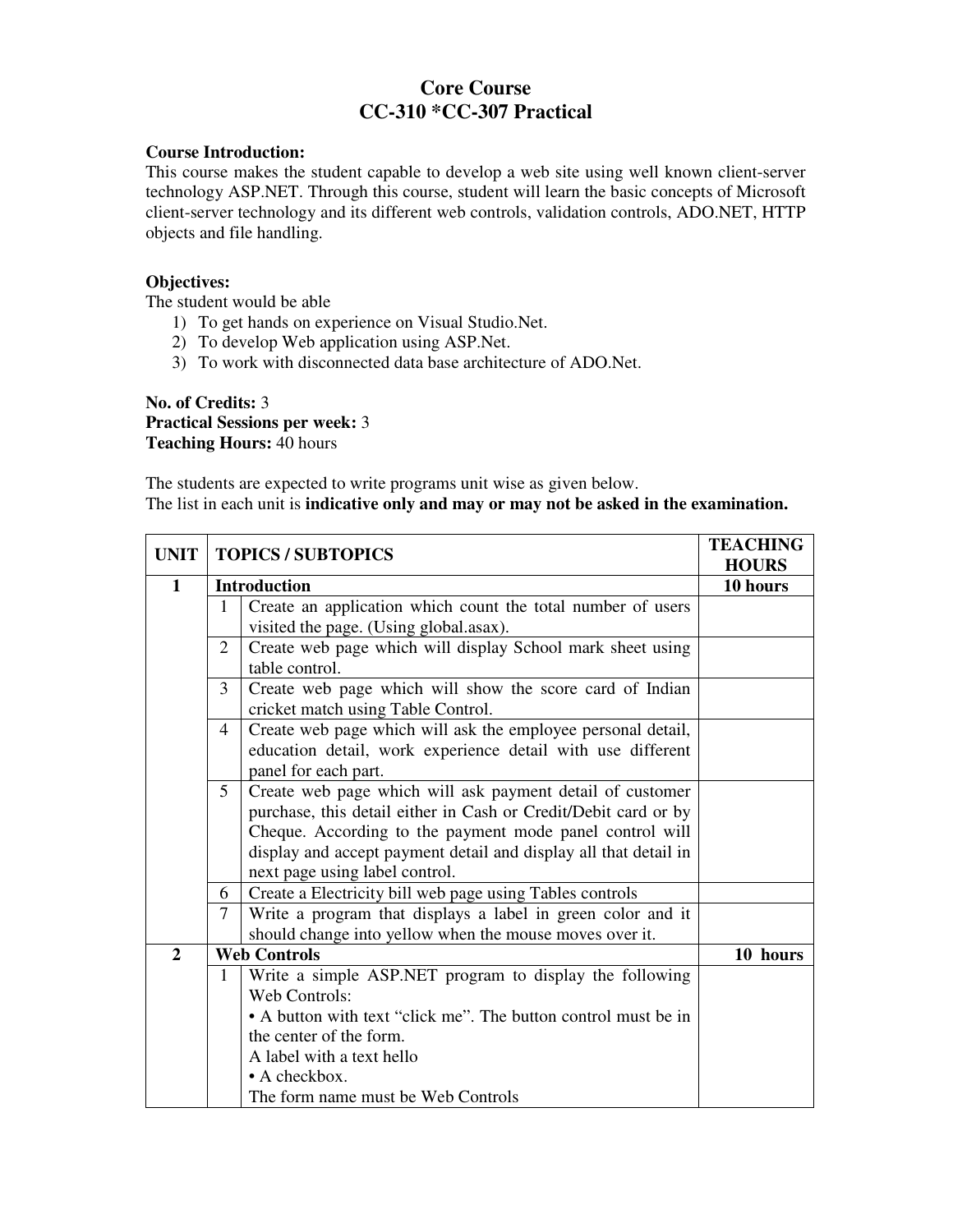|              | 2            | Write a program to display "Hello World" in the form when                                                                   |          |
|--------------|--------------|-----------------------------------------------------------------------------------------------------------------------------|----------|
|              |              | the "click" button is clicked. The Form title must be                                                                       |          |
|              |              | ASP.NET.                                                                                                                    |          |
|              | 3            | Write a program containing the following controls:                                                                          |          |
|              |              | • A ListBox                                                                                                                 |          |
|              |              | $\bullet$ A Button                                                                                                          |          |
|              |              | • An Image<br>• A Label                                                                                                     |          |
|              |              | The listbox is used to list items available in a store. When the                                                            |          |
|              |              | user clicks on an item in the listbox, its image is displayed in                                                            |          |
|              |              | the image control. When the user clicks the button, the cost of                                                             |          |
|              |              | the selected item is displayed in the control.                                                                              |          |
|              | 4            | Extend the above program to add the following controls:                                                                     |          |
|              |              | • Two labels                                                                                                                |          |
|              |              | $\bullet$ A TextBox                                                                                                         |          |
|              |              | • A Button                                                                                                                  |          |
|              |              | One of the labels is displayed adjacent to the textbox,                                                                     |          |
|              |              | displaying the message "Enter the quantity:"                                                                                |          |
|              |              | When the user enters the quantity in the textbox and clicks the                                                             |          |
|              |              | button, the total cost is evaluated and displayed in another                                                                |          |
|              |              | label.                                                                                                                      |          |
|              | 5            | Create a RadioButtonList that displays the names of some                                                                    |          |
|              |              | flowers in two columns. Bind a label to the                                                                                 |          |
|              |              | RadioButtonList so that when the user selects an option from                                                                |          |
|              |              | the list and clicks on a button, the label displays the flower                                                              |          |
|              |              | selected by the user.                                                                                                       |          |
|              | 6            | Create a user control that contains a list of colors. Add a                                                                 |          |
|              |              | button to the Web Form which when clicked changes the color<br>of the Form to the color selected from the list.             |          |
|              | 7            | Create a new Web form which allows the client to enter                                                                      |          |
|              |              | student information such as name, email address, sex and                                                                    |          |
|              |              | telephone number. The page also provides a submit button,                                                                   |          |
|              |              | which when clicked, will add this information to a TextBox                                                                  |          |
|              |              | which will also be displayed on the same page.                                                                              |          |
|              | 8            | Create a product catalog facility for an online mobile store.                                                               |          |
|              |              | The web page will display multiple mobile phone photos and                                                                  |          |
|              |              | their prices. When user clicks on any particular photo, he or                                                               |          |
|              |              | she should be navigated to the page for that mobile. This page                                                              |          |
|              |              | will contain all details and features of selected mobile phone.                                                             |          |
|              | 9            | Develop an application which allow user to upload a .jpeg file                                                              |          |
|              |              | and display it in an image box on the same page.                                                                            |          |
| $\mathbf{3}$ |              | <b>Validation Controls ASP.NET Objects and Data Collection</b>                                                              | 10 hours |
|              | <b>Class</b> |                                                                                                                             |          |
|              | 1            | Write a program that gets user input such as the user name,                                                                 |          |
|              |              | mode of payment, appropriate credit card. After the user                                                                    |          |
|              |              | enters the appropriate values the Validation button validates                                                               |          |
|              |              | the values entered.                                                                                                         |          |
|              | 2            | Create a Form that receives the user name, address, date,<br>nationality, country preferred for working and skill sets from |          |
|              |              | the user. The country preferred data should appear in a                                                                     |          |
|              |              | dropdownlist whereas; others should be entered in a textbox.                                                                |          |
|              |              | Validate all the controls. The Form is named "formexp.aspx".                                                                |          |
|              |              |                                                                                                                             |          |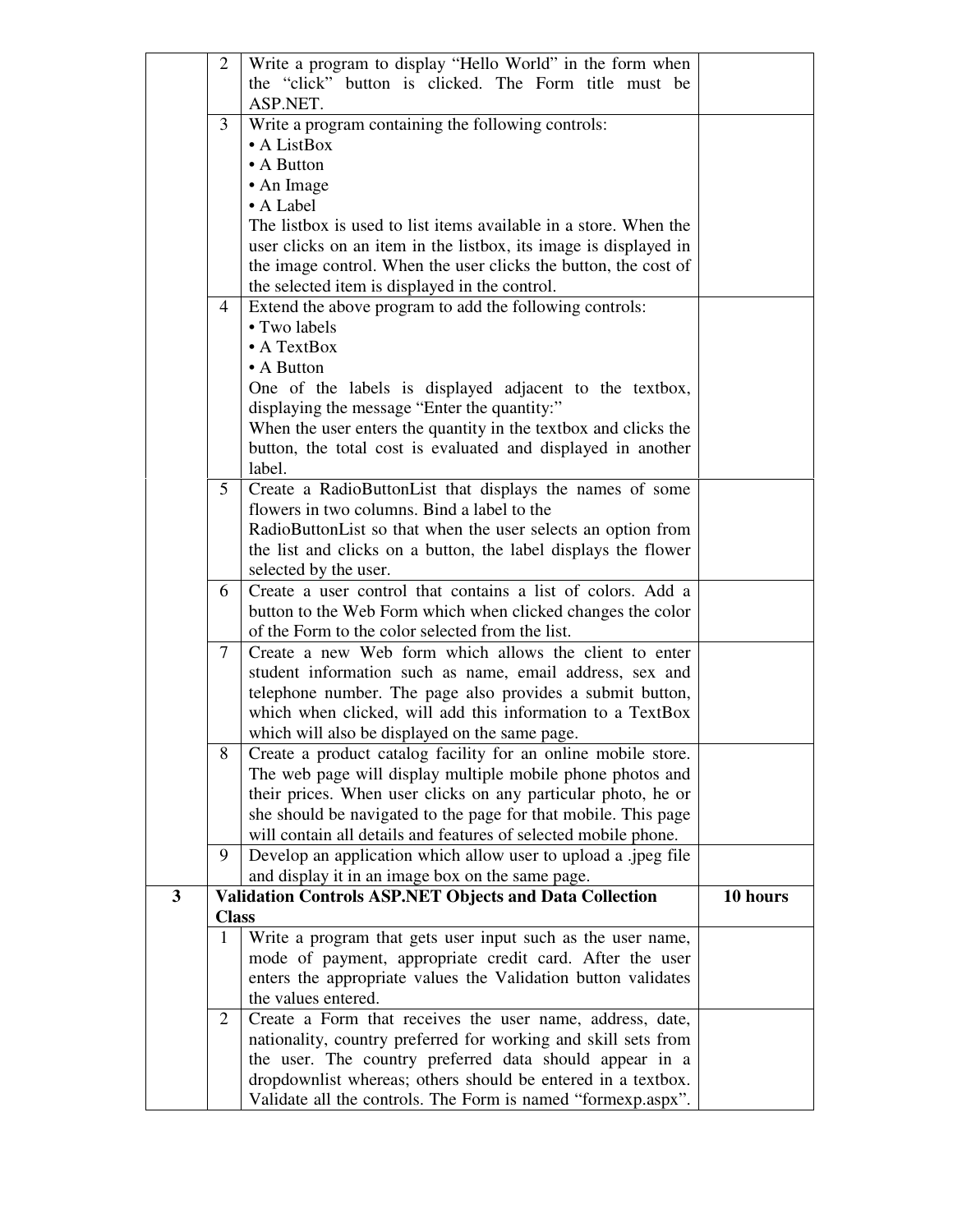|                  |                                                                 | The date should appear between "1/1/1900" and "1/1/2090".                                                 |          |
|------------------|-----------------------------------------------------------------|-----------------------------------------------------------------------------------------------------------|----------|
|                  | 3                                                               | Create a user control that receives the user name and password                                            |          |
|                  |                                                                 | from the user and validates them. If the user name is "ASP"                                               |          |
|                  | and the password is "NET" then the user is authorized,          |                                                                                                           |          |
|                  |                                                                 | otherwise not.                                                                                            |          |
|                  | 4                                                               | Write a simple Web application which keeps track of the                                                   |          |
|                  |                                                                 | number of times a user has visited the page from the same                                                 |          |
|                  |                                                                 | machine. The application keeps track of this information by                                               |          |
|                  |                                                                 | storing this counter value in a persistent cookie at the client's                                         |          |
|                  |                                                                 | machine.                                                                                                  |          |
|                  | 5                                                               | Accept ItemCode, ItemName, ItemPrice and Qty from the                                                     |          |
|                  | user, store it as cookies and then display them on the next     |                                                                                                           |          |
|                  |                                                                 | page.                                                                                                     |          |
|                  | 6                                                               | Show an example of how your Web application can read from                                                 |          |
|                  |                                                                 | a database table using a DataReader class, and show the                                                   |          |
|                  |                                                                 | information in a DataGrid for display in your Web page.                                                   |          |
|                  | $7\phantom{.0}$                                                 | Create a table StudentInfo, which contain rollno, name and                                                |          |
|                  |                                                                 | year of a student. And also create a table StudentScore which                                             |          |
|                  |                                                                 | contain marks of three subjects for each student. Display name                                            |          |
|                  |                                                                 | of all the students in a DropDownList and according to user's                                             |          |
|                  |                                                                 | choice, particular student record should display in a                                                     |          |
|                  |                                                                 | FormView/DetailView control.                                                                              |          |
| $\boldsymbol{4}$ |                                                                 | I/O and ADO.NET                                                                                           | 10 hours |
|                  | 1                                                               | Create a Global.asax file with Application variables cont,                                                |          |
|                  |                                                                 | color1 and gotohp. Create a Session variable called cont1.                                                |          |
|                  |                                                                 | Initialize cont as 0 and assign any color to color1. For the                                              |          |
|                  |                                                                 | variable gotohp, give a hyperlink to any Website. Use the                                                 |          |
|                  |                                                                 | variables in a Web Form.                                                                                  |          |
|                  | 2                                                               | Create a Table, which displays two columns and three rows.                                                |          |
|                  |                                                                 | The first row displays eno, the second displays ename and the                                             |          |
|                  | third displays esal, all of these being retrieved from the emps |                                                                                                           |          |
|                  | table. Each of the above is displayed as a drop-down list,      |                                                                                                           |          |
|                  | containing all the values of the corresponding column in the    |                                                                                                           |          |
|                  |                                                                 | table.                                                                                                    |          |
|                  | 3                                                               | Develop a web application to reserve online in a hotel. The                                               |          |
|                  | user should enter date of arrival, number of days, room type,   |                                                                                                           |          |
|                  |                                                                 | number of persons etc. He would be able to confirm booking<br>and allowed to pay advance on confirmation. |          |
|                  |                                                                 |                                                                                                           |          |
|                  |                                                                 |                                                                                                           |          |
|                  | 4                                                               | Create an application to display all records from an Employee                                             |          |
|                  |                                                                 | table with proper formatting.                                                                             |          |
|                  | 5                                                               | Write a simple Web application which reads off a table in an                                              |          |
|                  |                                                                 | Access database file and display the data in a Web form.                                                  |          |
|                  | 6                                                               | Write a simple CRUD (Create, Read, Update, Delete) Web                                                    |          |
|                  |                                                                 | application which reads, updates, inserts and deletes rows                                                |          |
|                  |                                                                 | from the StudentInfo table which you have created for the                                                 |          |
|                  |                                                                 | previous exercise.                                                                                        |          |
|                  | 7                                                               | Develop an application for online booking for a picture in a                                              |          |
|                  |                                                                 | cinema hall. User should be able to select date, time, picture                                            |          |
|                  |                                                                 | and tickets. If the tickets are available user should be able to                                          |          |
|                  | 8                                                               | generate ticket.<br>Design master page which contain information about your                               |          |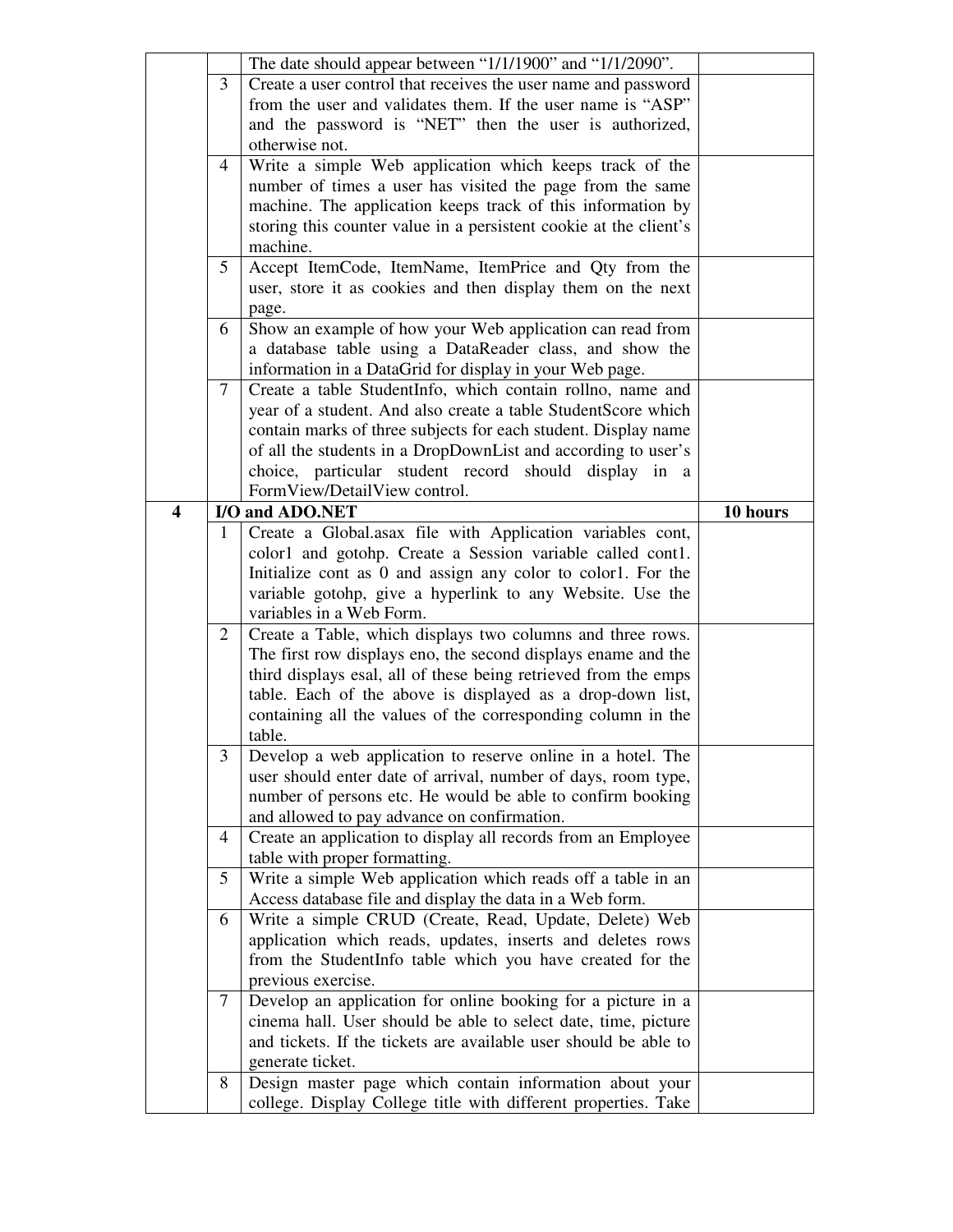|    | two contain pages have following:-                              |  |
|----|-----------------------------------------------------------------|--|
|    | • Contain Page $1$ :                                            |  |
|    | Design attractive page have all possible operations on given    |  |
|    | database (Add, Delete, update, Select)                          |  |
|    | • Contain Page $2$ :                                            |  |
|    | Use repeater control does display all records from table.       |  |
|    | Table: Student (Roll No, Name, Date of birth, total)            |  |
| 9  | Create web page which will transfer text file data from client  |  |
|    | pc to server using I/O                                          |  |
| 10 | Crate web page which will create copy of file given by the      |  |
|    | user.                                                           |  |
| 11 | Create web page which will delete file given by the user from   |  |
|    | the web site folder.                                            |  |
| 12 | Create web page which will display details of file, selected by |  |
|    | the user.                                                       |  |

#### **Note:**

- **(1) These topics can be covered using any version of .NET framework and Visual**  Studio. Therefore, there will be **NO** restriction in using the version available with **the institute.**
- **(2) VB.NET programming language should be use with ASP.NET.**
- **(3) Database should be any version of Ms Access or SQL Express Edition.**

#### **Textbook:**

ASP.NET and VB.NET Web Programming Publisher: Pearson By Matt J. Crouch

#### **Reference Book:**

ASP.NET Developer's Guide Publisher: McGraw Hill By Gerg Buczek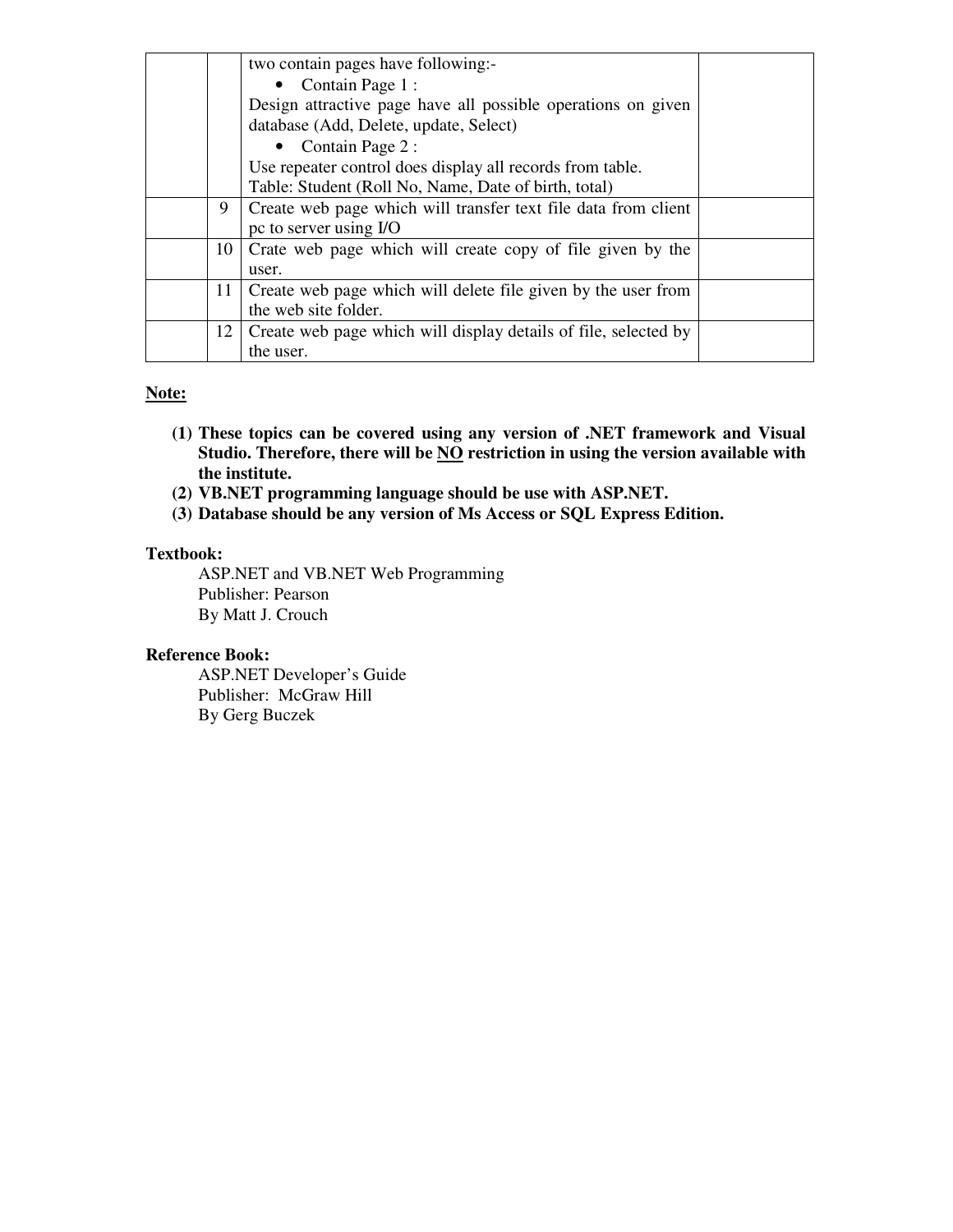# **Core Course CC-311 Multimedia Tools (Practical)**

#### **Course Introduction:**

Multimedia offers exciting possibilities for meeting the needs of  $21<sup>st</sup>$  century learners. The tools available for multimedia can enhance the student learning. This course helps the students in understanding the basic concepts of creating interactive animation. The student would be able to get a deep knowledge about 2D animation tool and will be able to have a glance of 3D animation tool.

#### **Objectives:**

The student would be able to

- 1) Familiarize with 2D and 3D Animation environment.
- 2) Create visual elements and object of their imagination.
- 3) Can make advertisement and designs.
- 4) Learn to add sound, text, video in animation.

#### **No. of Credits:** 3 **Practical Sessions per week:** 3 **Teaching Hours:** 40 hours

| <b>UNIT</b>  | <b>TOPICS / SUBTOPICS</b>     |                                           | <b>TEACHING</b><br><b>HOURS</b> |
|--------------|-------------------------------|-------------------------------------------|---------------------------------|
| $\mathbf{1}$ |                               | <b>Introduction to Flash environment.</b> | 10 hours                        |
|              | <b>Tool bars</b><br>$\bullet$ |                                           | 2 hrs                           |
|              | $\bigcap$                     | Main toolbar                              |                                 |
|              | $\bigcirc$                    | Status bar                                |                                 |
|              | $\circ$                       | Controller bar                            |                                 |
|              |                               | <b>Stage and work area</b>                | 3 hrs                           |
|              | $\circ$                       | Workspace                                 |                                 |
|              | $\circ$                       | Stage                                     |                                 |
|              | $\circ$                       | Scenes                                    |                                 |
|              | O                             | Layers                                    |                                 |
|              | $\Omega$                      | Key frames                                |                                 |
|              | $\bullet$                     | <b>Working with panel</b>                 | 5 hrs                           |
|              | $\circ$                       | Info panel                                |                                 |
|              | $\Omega$                      | <b>Transform Panel</b>                    |                                 |
|              | $\circ$                       | Align Panel                               |                                 |
|              | $\Omega$                      | <b>Color Mixer Panel</b>                  |                                 |
|              | $\circ$                       | <b>Property Panel</b>                     |                                 |
|              | $\circ$                       | Library                                   |                                 |
|              | $\circ$                       | <b>Action Panel</b>                       |                                 |
|              | $\circ$                       | Common Library                            |                                 |
|              | $\Omega$                      | <b>Scene Panel</b>                        |                                 |
|              | $\Omega$                      | <b>Color Swatches</b>                     |                                 |
|              |                               |                                           |                                 |
|              |                               |                                           |                                 |
|              |                               |                                           |                                 |
|              |                               |                                           |                                 |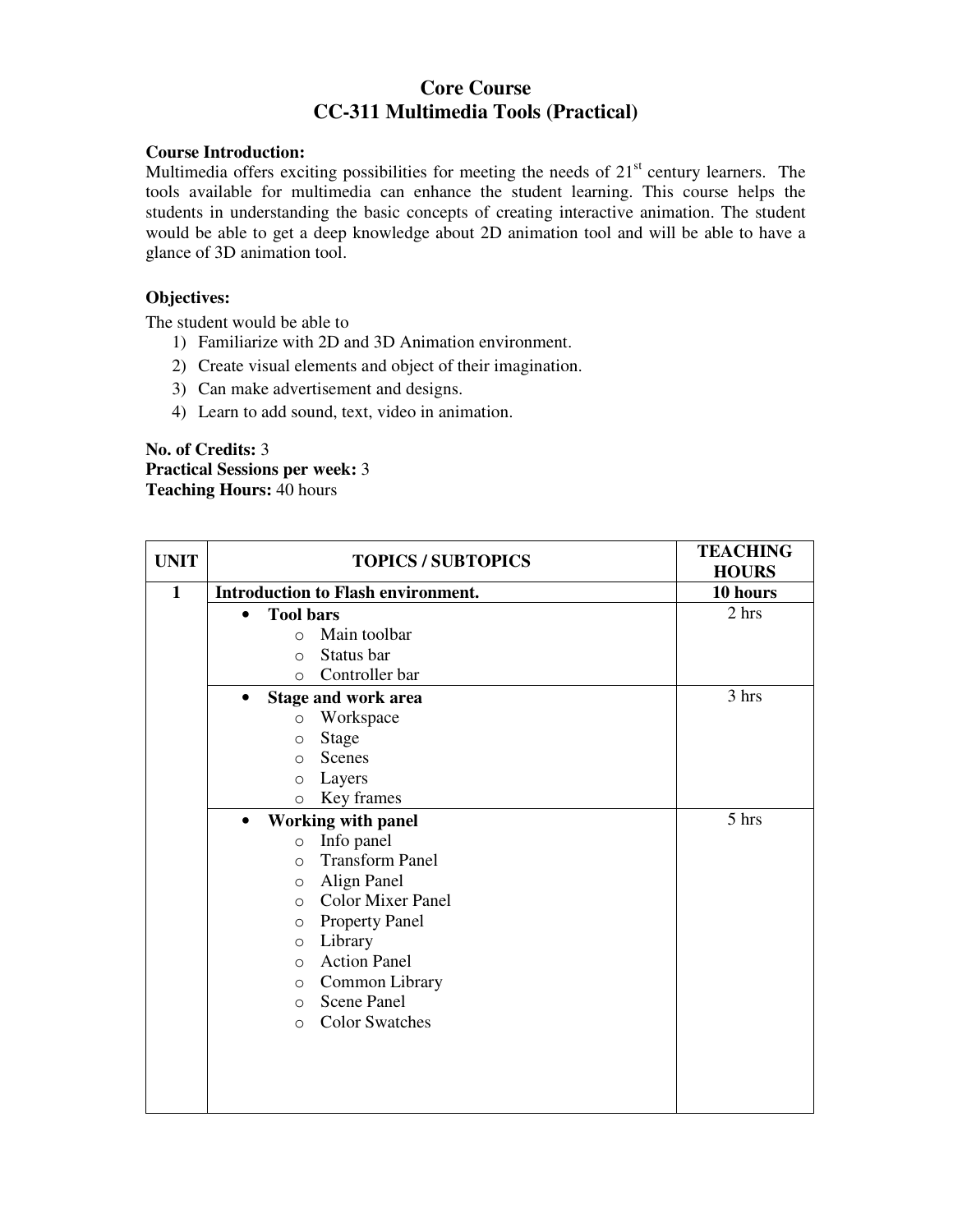| $\boldsymbol{2}$        | Familiar with tools & timeline And work with text &     | 10 hours |
|-------------------------|---------------------------------------------------------|----------|
|                         | symbols.                                                |          |
|                         | <b>Tools (with tools Property)</b>                      | 4 hrs    |
|                         | Selection<br>$\circ$                                    |          |
|                         | Sub Selection<br>$\circ$                                |          |
|                         | Free Transform Too<br>$\circ$                           |          |
|                         | <b>Gradient Transform tool</b><br>$\circ$               |          |
|                         | Line<br>$\circ$                                         |          |
|                         | Lasso tool<br>$\Omega$                                  |          |
|                         | Pen tool<br>$\Omega$                                    |          |
|                         | Text<br>$\circ$                                         |          |
|                         | Oval<br>$\circ$                                         |          |
|                         | Rectangle<br>$\circ$                                    |          |
|                         | Pencil<br>$\circ$                                       |          |
|                         | <b>Brush</b><br>$\circ$                                 |          |
|                         | <b>Ink Bottle</b><br>$\circ$                            |          |
|                         | Paint Bucket tool<br>$\circ$                            |          |
|                         | Eyedropper<br>$\circ$                                   |          |
|                         | Eraser tool<br>$\circ$                                  |          |
|                         | <b>Timeline</b><br>$\bullet$                            |          |
|                         | <b>Text and its property</b>                            | 3 hrs    |
|                         | Static text<br>$\Omega$                                 |          |
|                         | Dynamic text                                            |          |
|                         | $\circ$<br>Input text<br>$\circ$                        |          |
|                         |                                                         | 3hrs     |
|                         | <b>Symbols</b>                                          |          |
|                         | Graphics<br>O                                           |          |
|                         | Movie clip<br>$\circ$                                   |          |
| $\overline{\mathbf{3}}$ | <b>Buttons</b><br>$\circ$                               |          |
|                         | <b>Animation, sound and Publishing files</b>            | 10 hours |
|                         | <b>Animations</b>                                       | 4 hrs    |
|                         | Motion tweening<br>O                                    |          |
|                         | Frame-by-frame<br>$\circ$                               |          |
|                         | Shape tweening<br>O                                     |          |
|                         | <b>Character tweening</b><br>$\circ$                    | 4 hrs    |
|                         | Masking<br>$\circ$                                      |          |
|                         | Guided motion tween<br>O                                |          |
|                         | • Sound                                                 | 1 hrs    |
|                         | o Adding Sound                                          |          |
|                         | Stop Sound<br>$\circ$                                   |          |
|                         | Importing sound files<br>$\circ$                        |          |
|                         | Placing sound files in keyframes<br>$\circ$             |          |
|                         | <b>Publish files</b><br>$\bullet$                       | 1 hrs    |
|                         | o As Shockwave flash file(SWF)                          |          |
|                         | <b>HTML</b> file<br>$\circ$                             |          |
|                         | Jpg<br>O                                                |          |
|                         | Gif<br>$\circ$                                          |          |
|                         | <b>EXE</b> file<br>$\circ$                              |          |
| $\overline{\mathbf{4}}$ | Action Script and Introduction of 3D animation software | 10 hours |
|                         | • Action Script                                         | 5 hrs    |
|                         | $\mathbf{x}$ (current x coordinate)                     |          |
|                         | $y$ (current y coordinate)                              |          |
|                         | If() else statements                                    |          |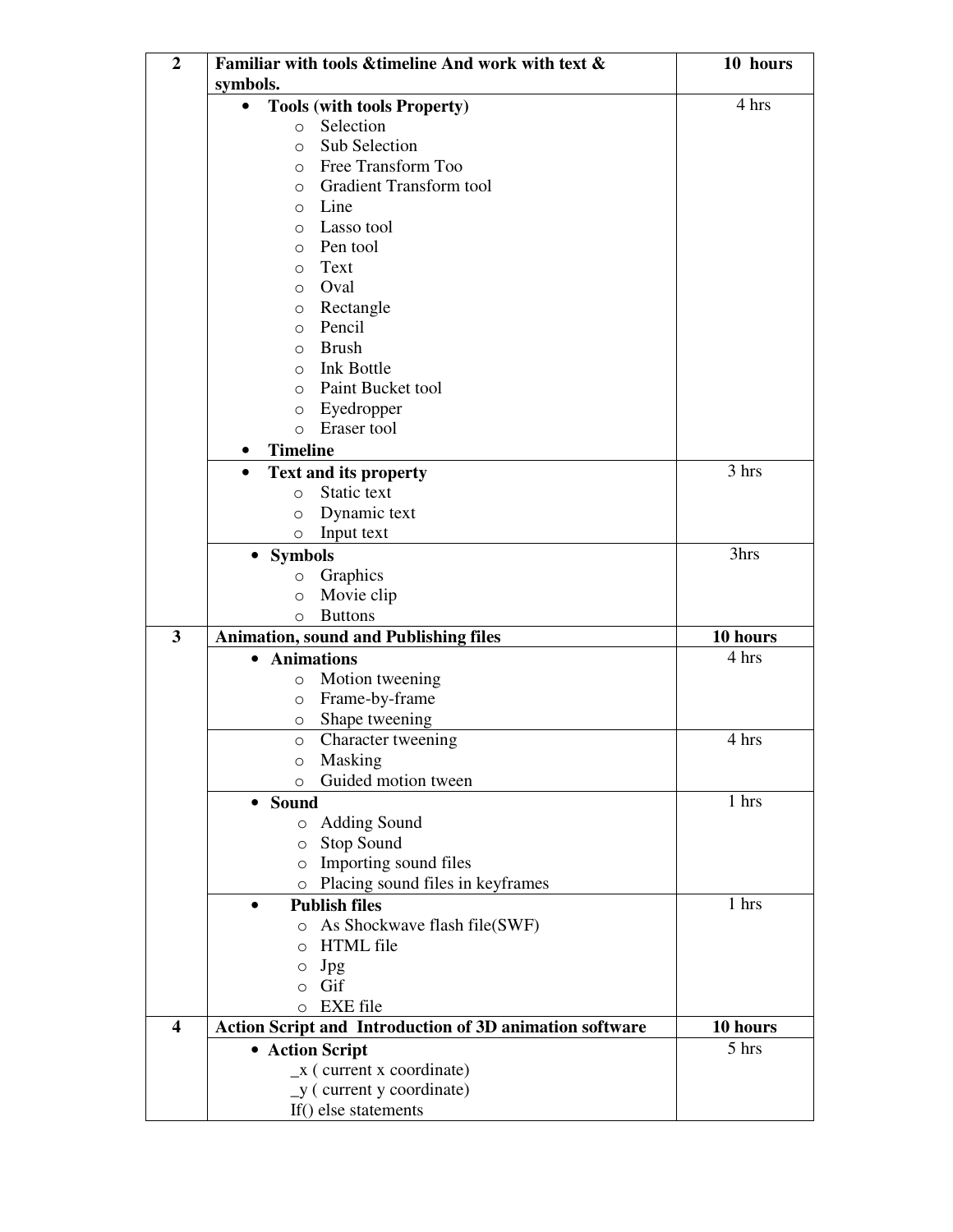| <b>Timeline Control</b><br>$\bigcap$             |       |
|--------------------------------------------------|-------|
| All actions                                      |       |
| Movie clip control<br>$\circ$                    |       |
| setProperty(), getProperty(), startDrag(), on(), |       |
| stop Drag()                                      |       |
| <b>Browser/Network</b><br>$\bigcap$              |       |
| $f_s$ command – quit, fullscreen, getUrl $($ ),  |       |
| loadMovie(), loadMovieNum(), fullscreen          |       |
| • 3D animation software                          | 5 hrs |
| Interface and navigation                         |       |
| Creating 3D object                               |       |
| Animating 3D object                              |       |
| Materialize property                             |       |
| Lighting effect setting                          |       |

#### **Note:**

- **(1) 2D animation topics can be covered using any version of Flash. Therefore, there will be NO restriction in using the version available with the institute.**
- **(2) For 3D animation, the institute may use any open source multimedia software.**
- **(3) Questions based on 2D animation tool should only be asked in examination.**

The students are expected to create animation as listed below.

## The list is **indicative and may or may not be asked in the examination.**

- 1. Create an animation on the theme of Uttarayan.
- 2. Create an application with 2 scenes.

Scene 1: Make the use of Masking and display a message.

Scene 2: Create an application which generates the mark sheet of the students. Also assigns the grades as per the percentage. The rules to be followed for the grades are as follows:

If Percentage is  $\langle 40 \rangle = F$  Grade If between 80 to 90 = A Grade

If between 40 to  $50 = D$  Grade More than  $90 = A +$  Grade

If between 50 to  $60 = C$  Grade

3. Create an application which follows a hierarchy as below:

Scene 1: Accepts User Name and Password. If they are correct then traverse them to next scene/file.

Scene 2: It has 2 options (Animals and birds). As the option is selected we traverse them to next scene.

Scene 3: According to the selected option display slideshow for it. Along with it there should be a link for explanation. When clicked on it the explanation for same should be displayed.

Each and every scene should contain back and home buttons.

4. Create the EXE and run in full screen mode. Create the movie with the scenes as below:

scene1: "WELCOME" AND CREATED BY: "YOUR NAME" gives the effects of your choice and a button to go to index.

Scene2: index with the title scene1 and scene3. Clicking on a particular scene should run only that scene and there should be button to go back to the index in each scene.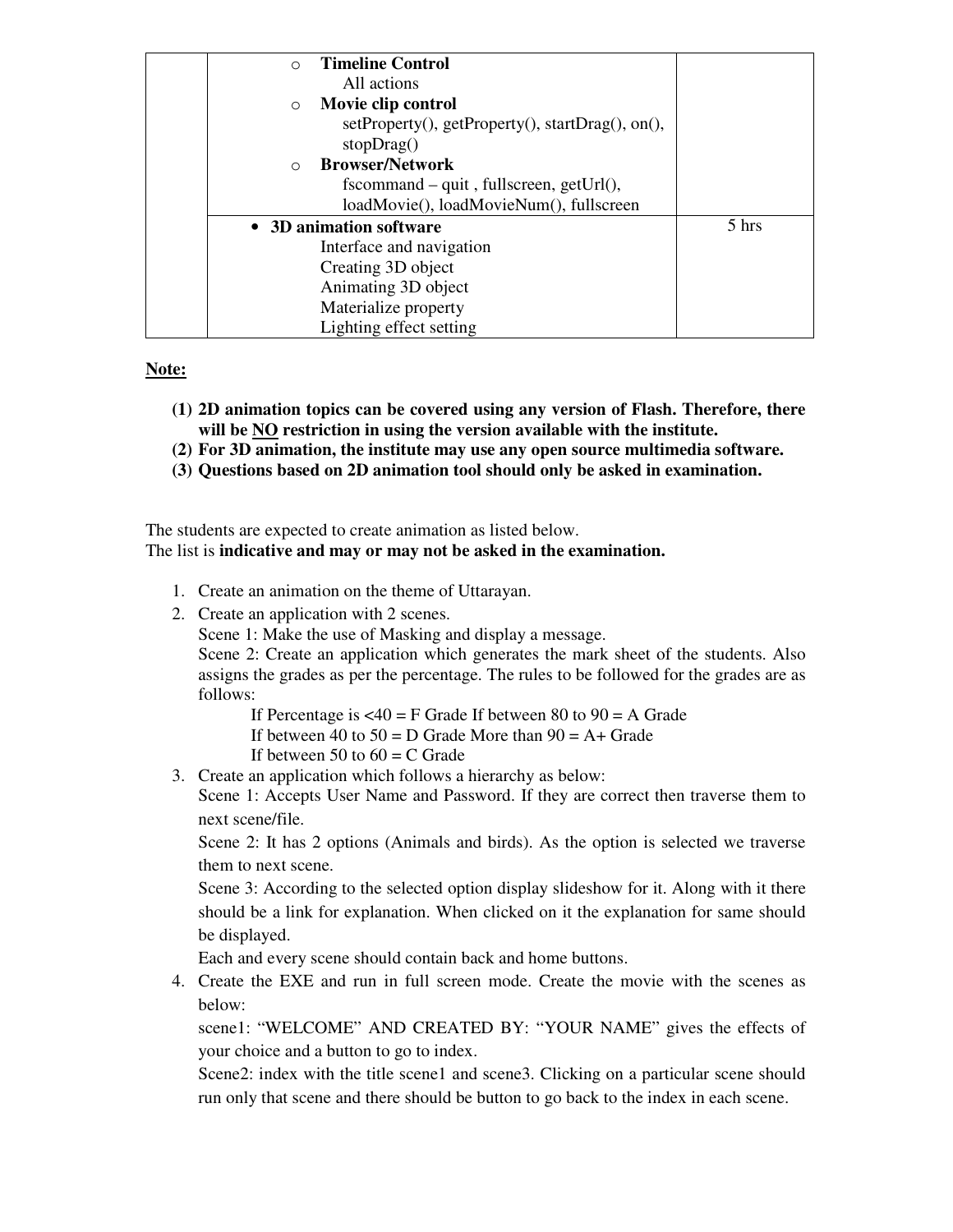5. Create an application stormy day with rain fall and dark clouds moving. The application should have Replay and Quit buttons. If replay button is clicked the animation should start.

- 1. Macromedia FLASH 8 advanced for Windows and Macintosh Publication: Pearson Education By Chun Robertson
- 2. Adobe Flash Professional CS6 Classroom in a book Publication: Pearson (Adobe Press)
- 3. Adobe Flash CS4 Professional Bible Publication: Willy India Edition By Robert Reinhardt, Snow Dowd
- 4. Online tutorial and E-books for Open source 3D animation software.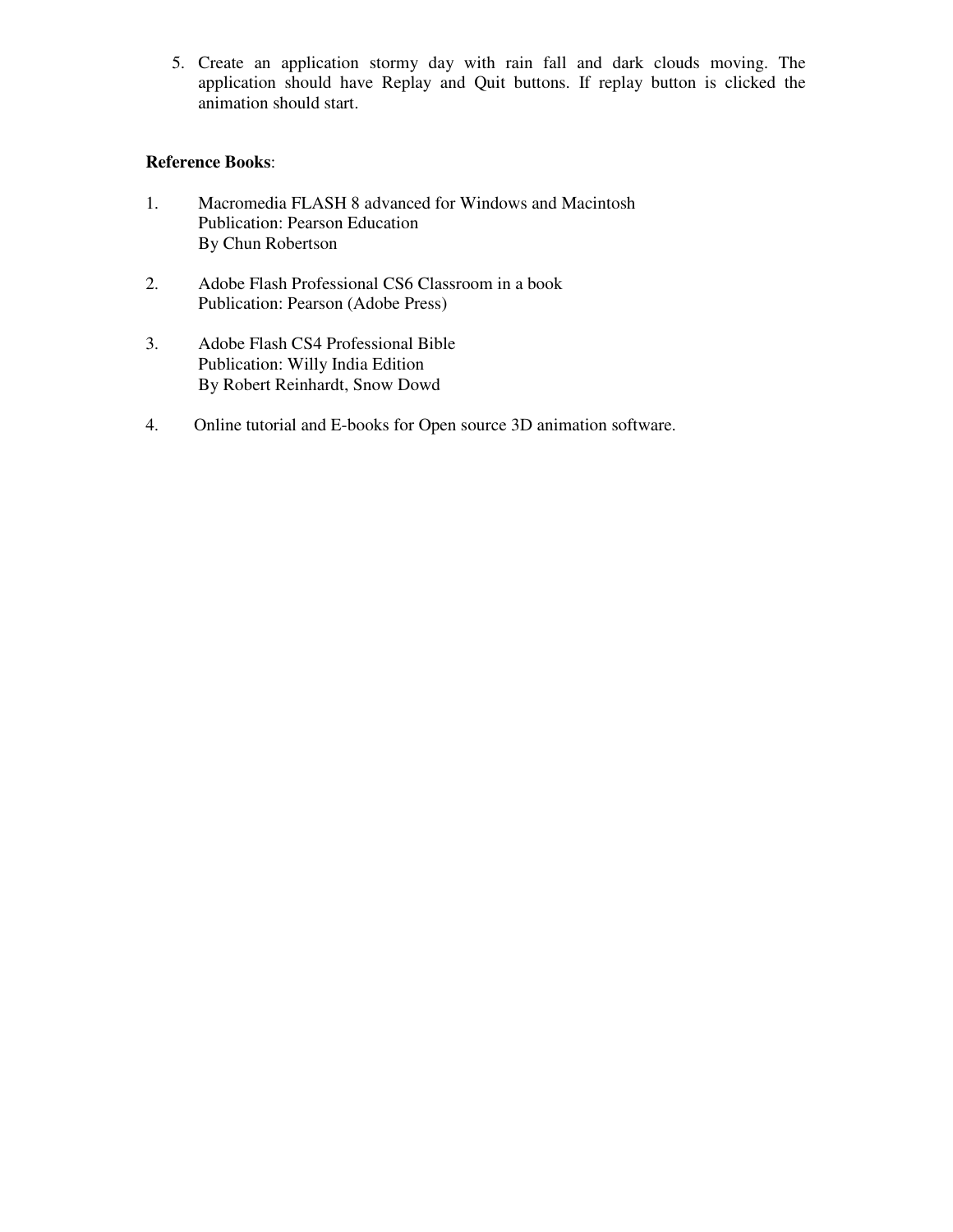# **Core Course CC-312 Software Development Project-PART II**

### **Course Introduction:**

Students would have taken the project in semester V as per the guidelines of SDP Part-I and required to continue to work in developed of software in the VI<sup>th</sup> semester. This course is designed to provide the student experience in working with a client organization from the initial request through a final design and development of prototype software.

## **Objectives:**

- Synthesize skills and knowledge gained into an innovative technology solution.
- Develop systems development skills.
- Gain experience in exploring/using software development and documentation tools.

#### **No. of Credits:** 5

**Mode of study**: One day off to work on the project in a week

#### **Course Contents:**

- 1. Developing System Design
- 2. Writing code for the project
- 3. Doing testing of the code

#### **Deliverables by the students:**

At the end of the semester, the student should be able to successfully develop the project and prepare the documentation (hard copy) as well as presentation of the project details.

- **Documentation:** 
	- o A single hard bound documentation of SDP Part-II should also consist of the documentation prepared in SDP Part-I.
	- o Although the students might have submitted the documentation of SDP Part-I, it should not be considered for evaluation.

A hard copy of the documentation should consist of the additional following details:

- Cover Page
- Company Certificate
- College Certificate
- Acknowledgement
- Index (with page nos.)
- Screen layouts
- Report layouts
- Sample coding (optional)
- Future Enhancements (optional)
- Conclusion
- Bibliography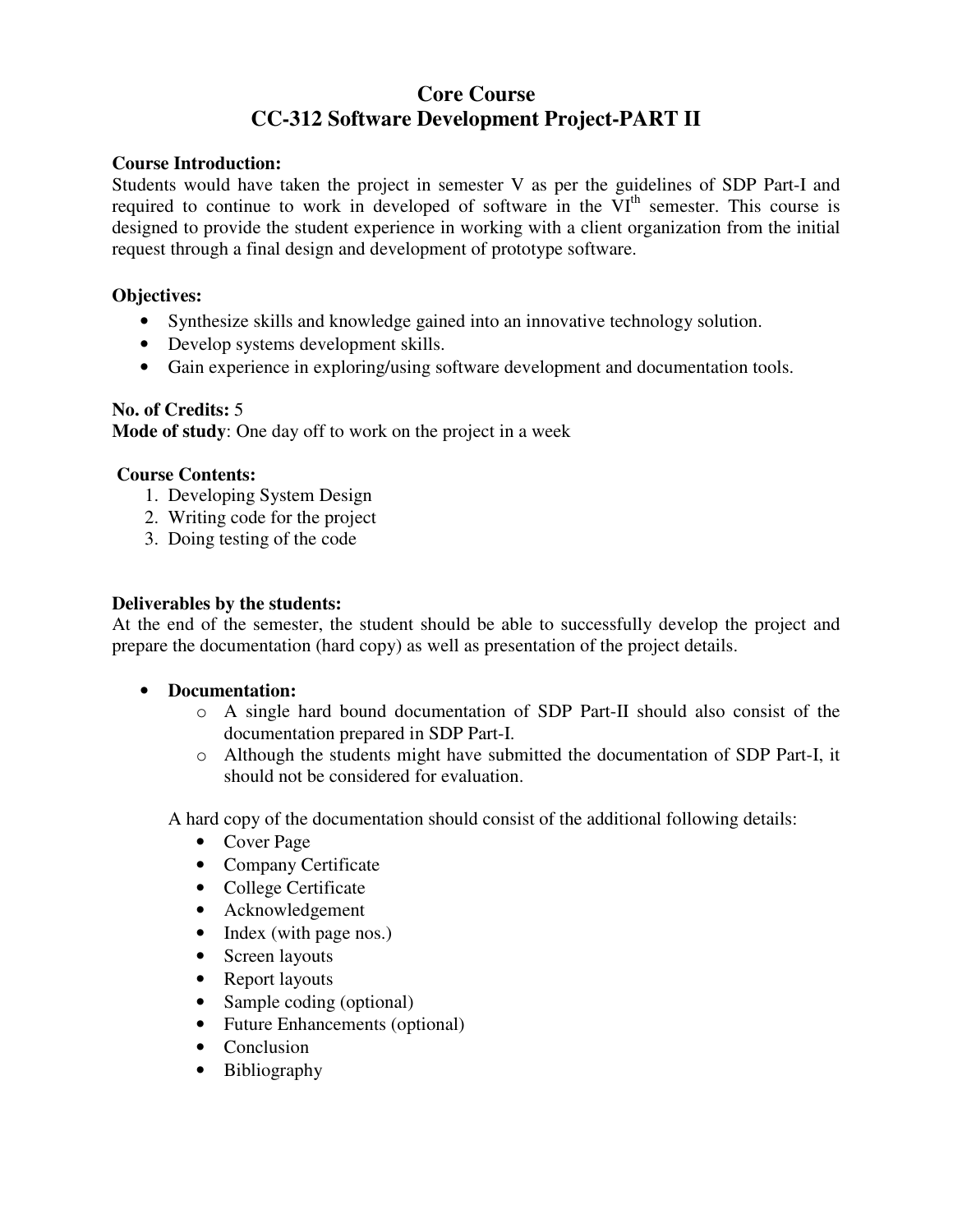# **Presentation:**

- Presentations can be prepared through slides using Open Source / Power Point / Flash or any other multimedia tool, covering the work shown in the documentation.
- During viva exams, students will be expected to satisfactorily answer the questions pertaining to the tools used, the process, the reports /forms created and the results achieved.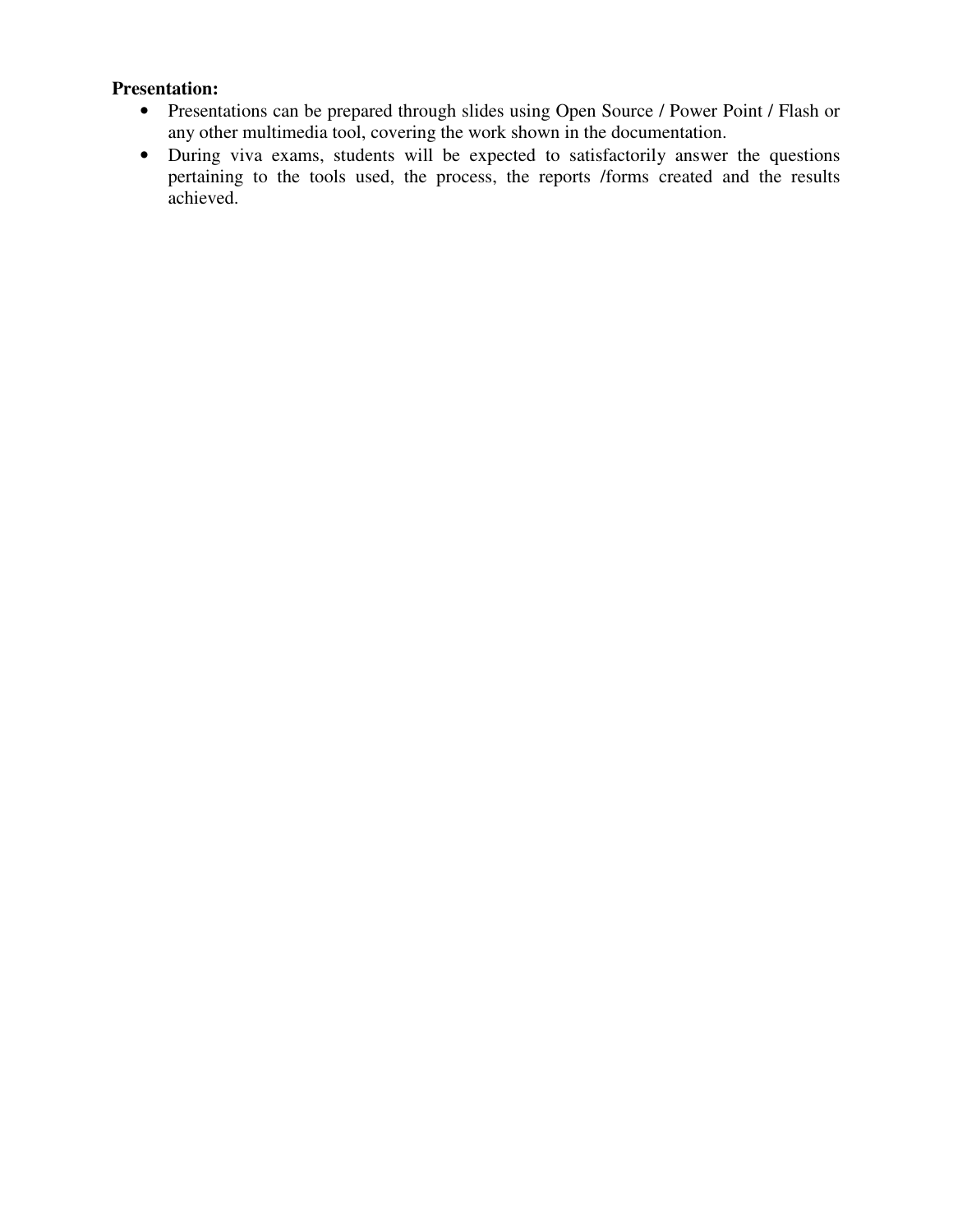# **Foundation Course FC-302(1) Computer Graphics**

## **Course Introduction:**

The aim of the course is to provide an introduction to the theory and practice of computer graphics. The student will also be able to get knowledge about geometric transformations using 2D technology and a general idea of 3D technology.

## **Objectives:**

Students would be able

- 1) To learn the basics of computer graphics.
- 2) To understand various algorithms for drawing line, circle and polygon.
- 3) To get an overview of 2D and 3D technology.
- 4) To get an overview of various advanced graphics standards and techniques.

## **No. of Credits:** 2 **Theory Sessions per week:** 3 **Teaching Hours:** 40 hours

| <b>UNIT</b>  | <b>TOPICS / SUBTOPICS</b>                                                              | <b>TEACHING</b> |
|--------------|----------------------------------------------------------------------------------------|-----------------|
|              |                                                                                        | <b>HOURS</b>    |
| $\mathbf{1}$ | Overview of Computer Graphics, Mathematical Foundation for<br><b>Computer Graphics</b> | 10 hours        |
|              | <b>Introduction</b><br>$\bullet$                                                       |                 |
|              | <b>Historical Background of Computer Graphics</b><br>$\circ$                           |                 |
|              | <b>Applications of Computer Graphics</b><br>$\circ$                                    |                 |
|              | Entertainment                                                                          |                 |
|              | Advertisement<br>п                                                                     |                 |
|              | <b>Simulation Modeling</b><br>п                                                        |                 |
|              | Architecture<br>п                                                                      |                 |
|              | Information Visualization and Processing<br>п                                          |                 |
|              | <b>Virtual Reality</b><br>п                                                            |                 |
|              | <b>Image Processing</b>                                                                |                 |
|              | Others<br>п                                                                            |                 |
|              | Some Popular Graphics Software<br>$\circ$                                              |                 |
|              | Pixel Graphics vs. Vector Graphics<br>$\circ$                                          |                 |
|              | <b>Hard Copy Graphics Devices</b><br>$\circ$                                           |                 |
|              | Dot Matrix Printers<br>п                                                               |                 |
|              | <b>Inkjet Printers</b><br>п                                                            |                 |
|              | <b>Laser Printers</b><br>п                                                             |                 |
|              | Plotters<br>п                                                                          |                 |
|              | <b>Computer Display Devices</b><br>$\circ$                                             |                 |
|              | Early Days of Image Processing                                                         |                 |
|              | Cathode Ray Tube                                                                       |                 |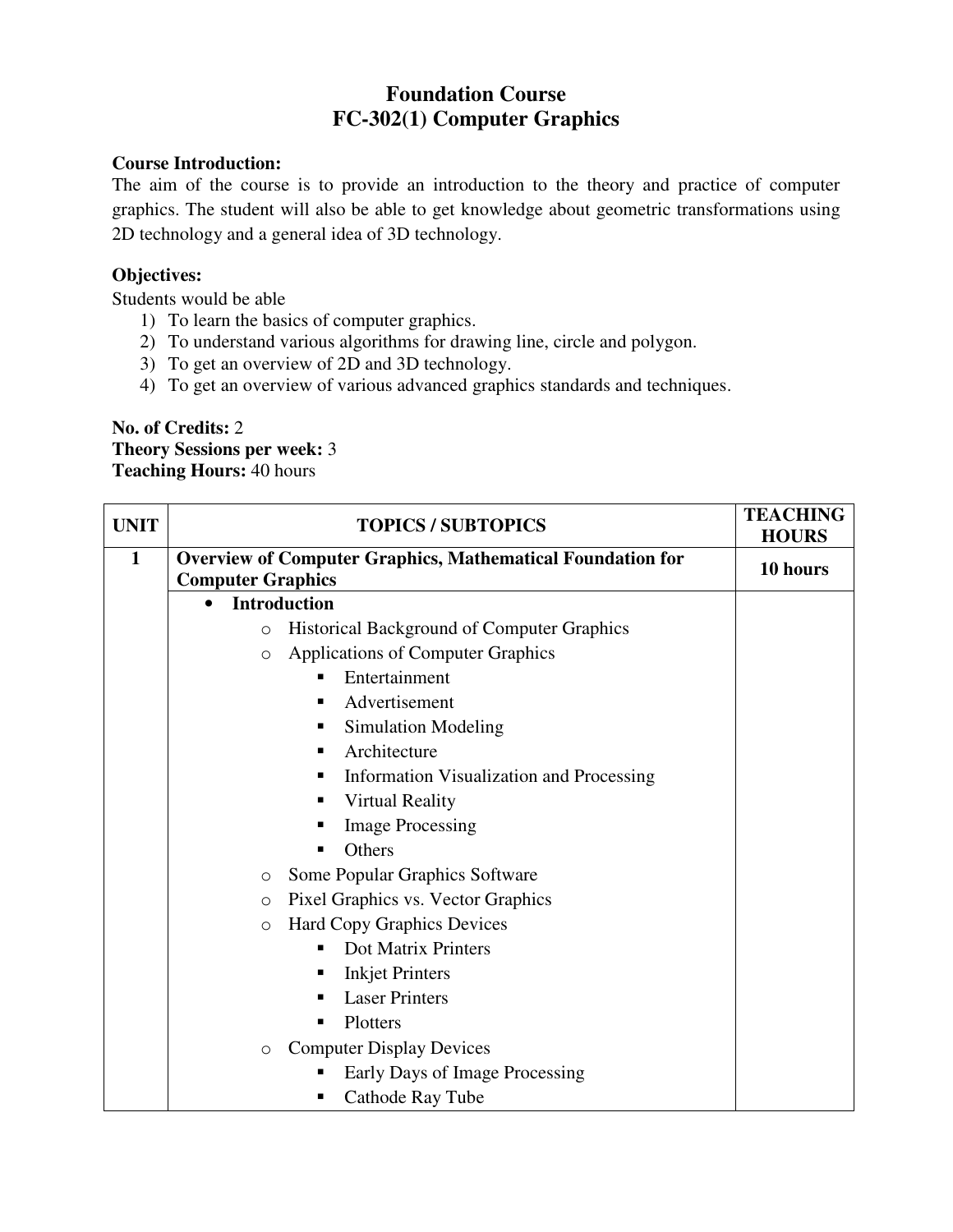|                         | <b>Liquid Crystal Display</b><br>п                                                |          |
|-------------------------|-----------------------------------------------------------------------------------|----------|
|                         | <b>LED</b>                                                                        |          |
|                         | <b>Input Devices</b><br>$\circ$                                                   |          |
|                         | <b>Text Input Devices</b>                                                         |          |
|                         | <b>Pointing Devices</b>                                                           |          |
|                         | Image and Video Input Devices                                                     |          |
|                         | <b>Mathematical Foundation for Computer Graphics</b><br>$\bullet$                 |          |
|                         | <b>Basic Geometry</b><br>$\circ$                                                  |          |
|                         | Straight line and Line Segment                                                    |          |
|                         | Circle                                                                            |          |
|                         |                                                                                   |          |
| $\overline{2}$          | <b>Graphics Primitives, Polygons</b>                                              | 10 hours |
|                         | <b>Graphics Primitives</b><br>Line Drawing Algorithms<br>$\circ$                  |          |
|                         |                                                                                   |          |
|                         | <b>VECGEN</b> Algorithm                                                           |          |
|                         | Brasenham Line Drawing Algorithm                                                  |          |
|                         | <b>Circle Generating Algorithms</b><br>$\circ$                                    |          |
|                         | Parametric Circle Drawing Algorithm                                               |          |
|                         | Brasenham Circle Drawing Algorithm                                                |          |
|                         | <b>Polygons</b><br>$\bullet$                                                      |          |
|                         | Polygon<br>$\circ$                                                                |          |
|                         | Polygon Inside Tests<br>O                                                         |          |
|                         | Even-Odd Method                                                                   |          |
|                         | Polygon Area Filling<br>$\circ$                                                   |          |
|                         | Flood Fill Method                                                                 |          |
|                         | <b>Boundary Fill Method</b><br>п                                                  |          |
| $\mathbf{3}$            | <b>Geometric Transformations, Viewing in Two Dimensions</b>                       | 10 hours |
|                         | <b>Geometric Transformations</b>                                                  |          |
|                         | <b>O</b> Basic Transformations                                                    |          |
|                         | Scaling<br>П                                                                      |          |
|                         | Translation                                                                       |          |
|                         | Rotation<br>п                                                                     |          |
|                         | <b>Viewing in Two Dimensions</b><br>$\bullet$                                     |          |
|                         | Windows and Viewport<br>$\circ$                                                   |          |
|                         | <b>Viewing Transformation</b><br>$\circ$                                          |          |
|                         | Clipping<br>$\circ$                                                               |          |
|                         | Point Clipping                                                                    |          |
|                         | Line Clipping                                                                     |          |
| $\overline{\mathbf{4}}$ | <b>Graphics Standards, Introduction to Advanced Graphics</b><br><b>Techniques</b> | 10 hours |
|                         | <b>Graphics in 3D Dimensions</b>                                                  |          |
|                         | Displays in Three Dimensions<br>$\circ$                                           |          |
|                         | 3-D Transformations<br>$\circ$                                                    |          |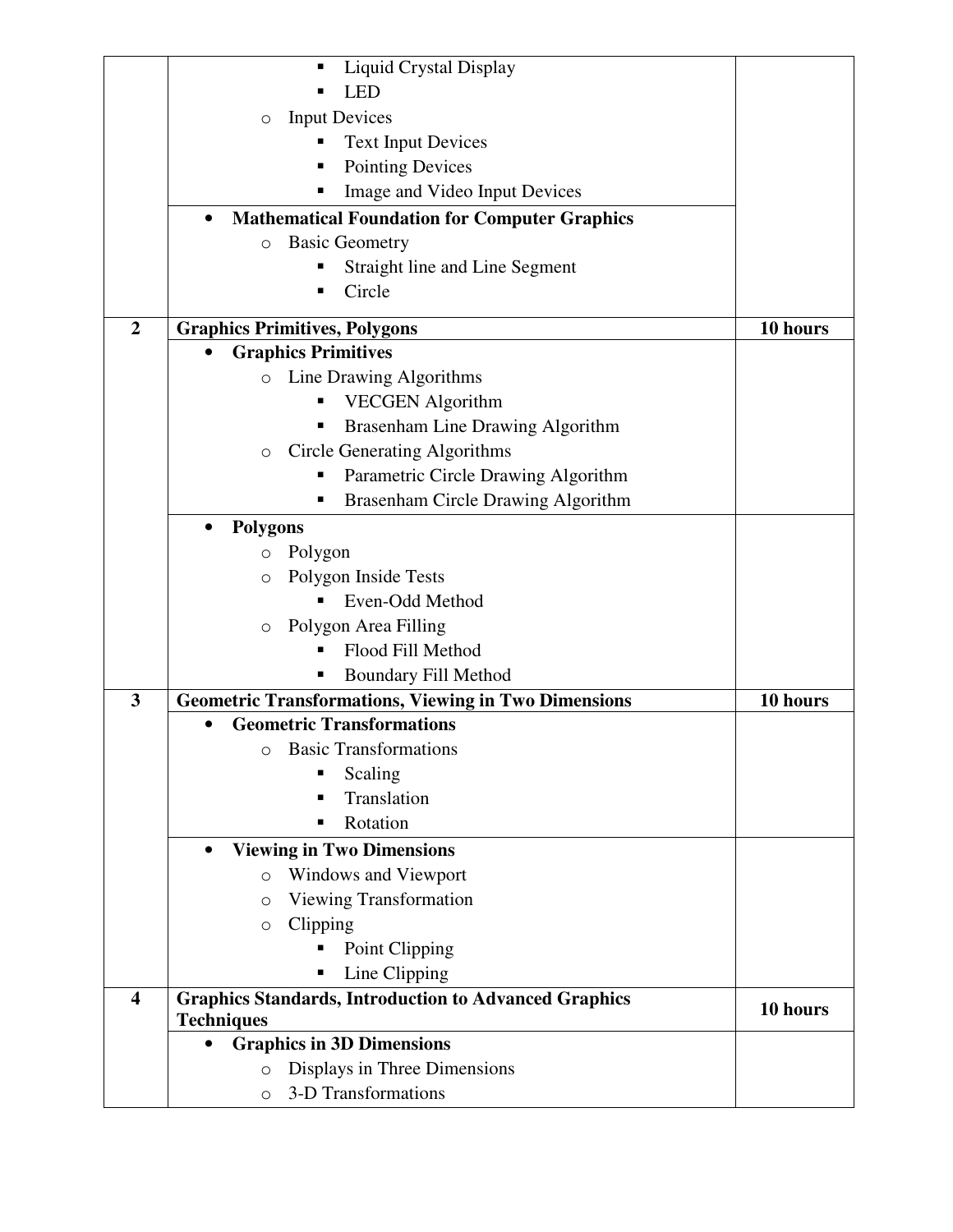| <b>Graphics Standards</b><br>$\bullet$                           |  |
|------------------------------------------------------------------|--|
| Graphics Kernel System<br>$\circ$                                |  |
| <b>PHIGS</b><br>$\Omega$                                         |  |
| OpenGL<br>$\circ$                                                |  |
| <b>Graphics File Format</b><br>$\circ$                           |  |
| Bitmap<br>٠                                                      |  |
| <b>JPEG</b>                                                      |  |
| <b>GIF</b><br>٠                                                  |  |
| <b>Introduction to Advanced Graphics Techniques</b><br>$\bullet$ |  |
| <b>Computer Animation</b><br>$\circ$                             |  |
| Morphing<br>$\circ$                                              |  |
| Digital Image Processing<br>$\circ$                              |  |
|                                                                  |  |

Computer Graphics Publisher : PHI By Apurva A. Desai

**Chapter - 1** (1.1, 1.2, 1.3, 1.4, 1.5, 1.6, 1.7) **Chapter - 2** (2.1(2.1.1, 2.1.2)) **Chapter - 3** (3.1, 3.2) **Chapter - 4** (4.1, 4.2(4.2.1), 4.3(4.3.1, 4.3.3)) **Chapter - 5** (5.1) **Chapter - 6** (6.1, 6.2, 6.3) **Chapter - 7** (7.1, 7.2) **Chapter - 10** (10.1, 10.2, 10.3, 10.4) **Chapter - 11** (11.1, 11.2, 11.3)

- 1. Computer Graphics Publisher : McGraw Hill By Amarendra N Sinha, Arun D Udai
- 2. Computer Graphics Publisher : PHI By Chennakesava R. Alavala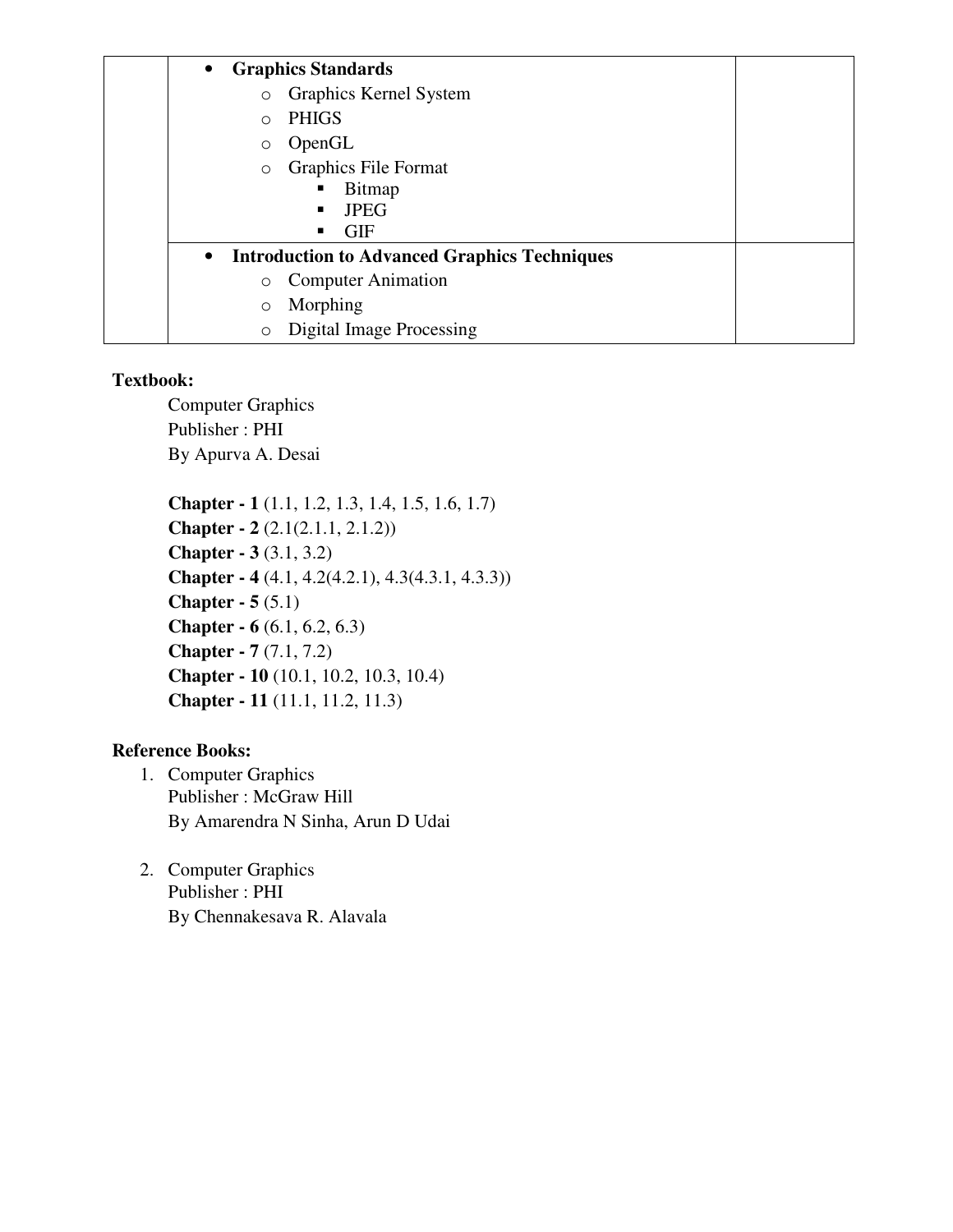# **Foundation Course FC-302(2) Enterprise Resource Planning**

## **Course Introduction:**

The course would make students aware about ERP theory and practice. This course provides the students with the knowledge of evolution of ERP systems, business process reengineering, ERP technologies, process mapping, ERP life cycle and ERP auditing and risk issues.

## **Objectives:**

The student would be able

- 1) To comprehend the technical aspects of ERP systems.
- 2) To learn concepts of reengineering and how they relate to ERP system implementations.
- 3) To understand the success and failure factors of ERP implementation.
- 4) To understand the steps and activities in the ERP life cycle.
- 5) To identify and describe typical functionality in an ERP system.

#### **No. of Credits:** 2 **Theory Sessions per week:** 3 **Teaching Hours:** 40 hours

| <b>UNIT</b> | <b>TOPICS / SUBTOPICS</b>                                        | <b>TEACHING</b><br><b>HOURS</b> |
|-------------|------------------------------------------------------------------|---------------------------------|
| 1           | <b>Introduction to Enterprise and ERP</b>                        | 10 hours                        |
|             | <b>An overview of Enterprise</b><br>$\bullet$                    |                                 |
|             | Introduction<br>$\bigcap$                                        |                                 |
|             | <b>Business Functions and Business Processes</b><br>$\Omega$     |                                 |
|             | Integrated Management Information<br>$\circ$                     |                                 |
|             | Role of the Enterprise in Implementing the ERP System<br>$\circ$ |                                 |
|             | <b>Business Modeling</b><br>$\circ$                              |                                 |
|             | <b>Introduction to ERP</b><br>$\bullet$                          |                                 |
|             | Introduction<br>$\bigcirc$                                       |                                 |
|             | Common ERP Myths<br>$\circ$                                      |                                 |
|             | A Brief History of ERP<br>$\circ$                                |                                 |
|             | The Advantages of ERP<br>$\circ$                                 |                                 |
|             | Why ERP Package Now<br>$\circ$                                   |                                 |
|             | Over Expectation in ERP<br>$\circ$                               |                                 |
|             | Roadmap for successful ERP implementation<br>$\circ$             |                                 |
|             | The Role of CIO<br>$\Omega$                                      |                                 |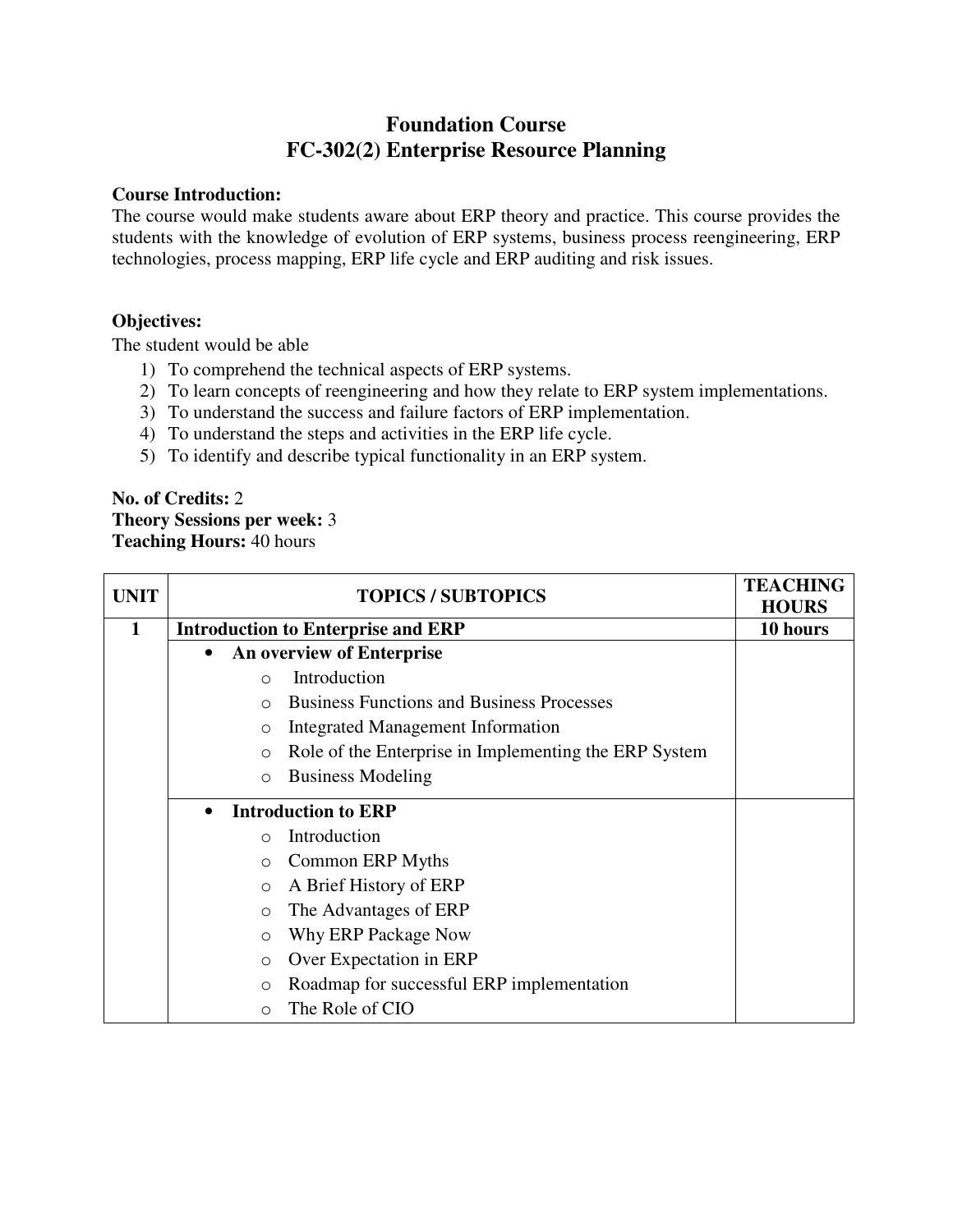|                | <b>Basic Concepts of ERP</b>                              |          |
|----------------|-----------------------------------------------------------|----------|
|                | Will ERP fit the ways A Company does Business?<br>$\circ$ |          |
|                | Why is ERP important to A Company?<br>$\circ$             |          |
|                | ERP market has Grown and will continue to Grow<br>O       |          |
|                | How does ERP create Value?<br>$\circ$                     |          |
| $\overline{2}$ | Risk, Benefits and Technologies related to ERP            | 10 hours |
|                | <b>Risks and Benefits of ERP</b>                          |          |
|                | <b>Risks of ERP</b><br>$\circ$                            |          |
|                | <b>Risk Factors of ERP Implementation</b><br>$\circ$      |          |
|                | People Issues                                             |          |
|                | <b>Process Risks</b><br>٠                                 |          |
|                | <b>Technological Risks</b><br>ш                           |          |
|                | <b>Implementation Issues</b><br>п                         |          |
|                | Operation and Maintenance issues                          |          |
|                | Benefits of ERP<br>O                                      |          |
|                | Information Integration<br>ш                              |          |
|                | Reduction of Lead-time<br>٠                               |          |
|                | On-time Shipment<br>ш                                     |          |
|                | Reduction in Cycle Time<br>ш                              |          |
|                | <b>Improved Resource Utilization</b><br>п                 |          |
|                | <b>Better Customer Satisfaction</b><br>п                  |          |
|                | <b>Improved Supplier Performance</b><br>п                 |          |
|                | <b>Increased Flexibility</b><br>ш                         |          |
|                | <b>Reduced Quality Costs</b><br>п                         |          |
|                | Better Analysis and Planning Capabilities<br>п            |          |
|                | <b>ERP</b> and Related Technologies<br>$\bullet$          |          |
|                | Introduction<br>$\circ$                                   |          |
|                | Business Process Reengineering (BPR)<br>O                 |          |
|                | Data Warehousing<br>O                                     |          |
|                | Data Mining<br>$\circ$                                    |          |
|                | On-line Analytical Processing (OLAP)<br>$\circ$           |          |
|                | Product Life Cycle Management (PLM)<br>$\circ$            |          |
|                | Supply Chain Management (SCM)<br>$\circ$                  |          |
|                | <b>Customer Relationship Management (CRM)</b><br>$\circ$  |          |
|                | Geographical Information Systems (GIS)<br>$\circ$         |          |
|                | <b>Intranet and Extranets</b><br>$\circ$                  |          |
|                | Advanced Technology and ERP Security<br>$\circ$           |          |
|                | Middleware<br>$\circ$                                     |          |
|                | Security and ERP<br>$\circ$                               |          |
|                |                                                           |          |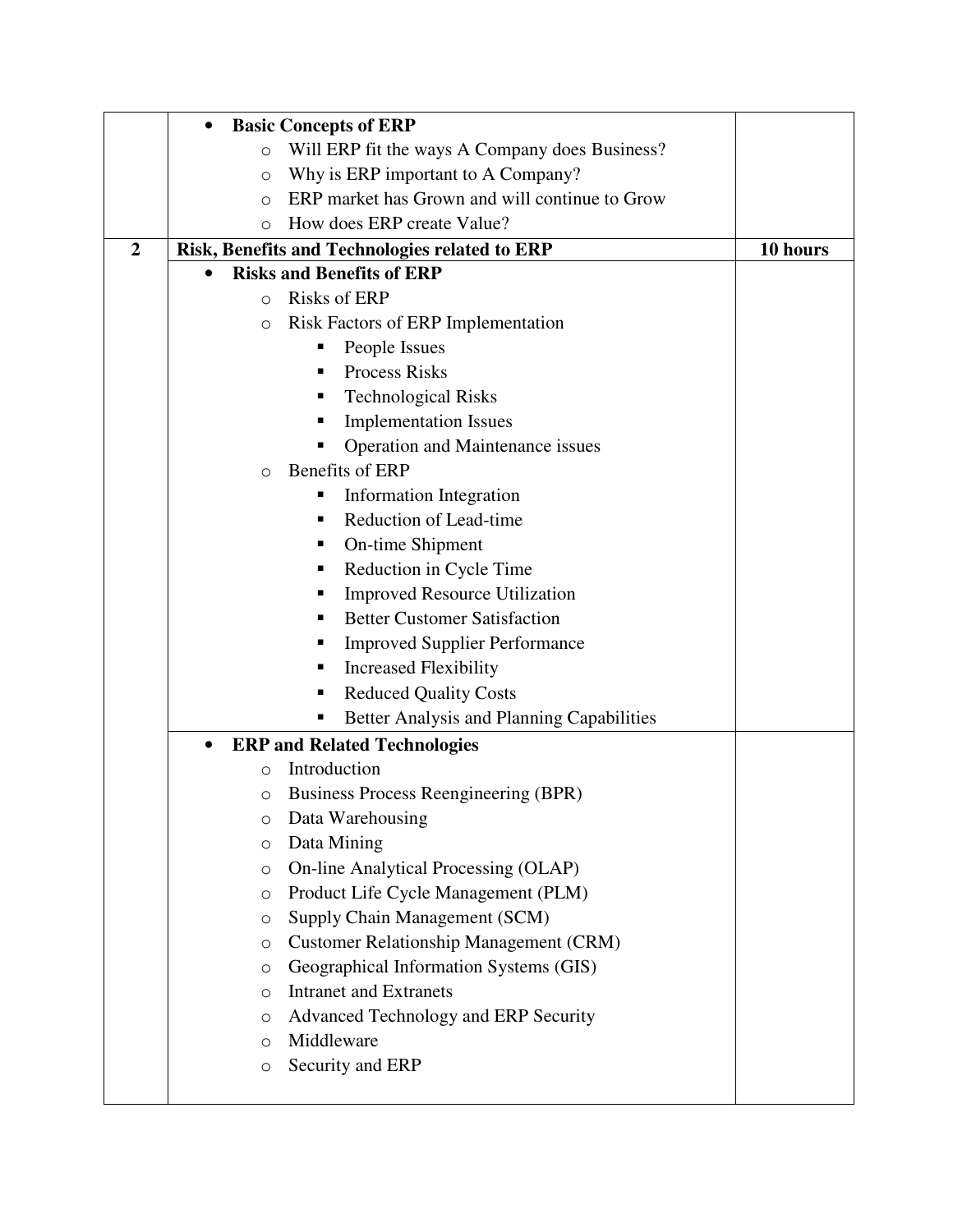| 3                       | <b>ERP</b> - Functional Modules, ERP- Implementations         | 10 hours |
|-------------------------|---------------------------------------------------------------|----------|
|                         | <b>ERP-Functional Modules</b><br>$\bullet$                    |          |
|                         | Introduction<br>$\circ$                                       |          |
|                         | <b>Functional Module of ERP Software</b><br>O                 |          |
|                         | <b>Financial Module</b><br>٠                                  |          |
|                         | <b>Manufacturing Module</b><br>п                              |          |
|                         | <b>HR Module</b><br>п                                         |          |
|                         | Materials Management Module<br>п                              |          |
|                         | <b>Production Planning Module</b><br>п                        |          |
|                         | <b>Plant Maintenance Module</b><br>п                          |          |
|                         | <b>Quality Management Module</b><br>п                         |          |
|                         | <b>Purchasing Module</b><br>п                                 |          |
|                         | <b>Marketing Module</b><br>п                                  |          |
|                         | <b>Sales and Distribution Module</b><br>п                     |          |
|                         | <b>ERP-Implementation</b><br>$\bullet$                        |          |
|                         | <b>ERP-Implementation Basics</b><br>$\circ$                   |          |
|                         | Why ERP?<br>п                                                 |          |
|                         | Technological, Operational, and Business Reasons<br>п         |          |
|                         | for Implementing ERP                                          |          |
|                         | <b>Implementation Challenges</b>                              |          |
|                         | ERP Implementation Life Cycle<br>O                            |          |
|                         | Objectives of ERP Implementation                              |          |
|                         | Different Phases of ERP Implementation                        |          |
| $\overline{\mathbf{4}}$ | Success & Failure Factors of an ERP Implementation, Present & |          |
|                         | <b>Future</b>                                                 | 10 hours |
|                         | <b>Success &amp; Failure Factors of an ERP Implementation</b> |          |
|                         | <b>Success Factors</b><br>$\circ$                             |          |
|                         | <b>Failure Factors</b><br>O                                   |          |
|                         | <b>Present and Future</b>                                     |          |
|                         | <b>ERP</b> and eBusiness<br>$\Omega$                          |          |
|                         | eBusiness – Supply Chain Integration                          |          |
|                         | The eBusiness Process Model<br>п                              |          |
|                         | ERP / eBusiness Integration<br>٠                              |          |
|                         | ERP, Internet and WWW - ERP II<br>O                           |          |
|                         | ERP, Internet and WWW<br>п                                    |          |
|                         | ERP to ERP II $-$ Bringing ERP to the ERP<br>٠                |          |
|                         | Enterprise                                                    |          |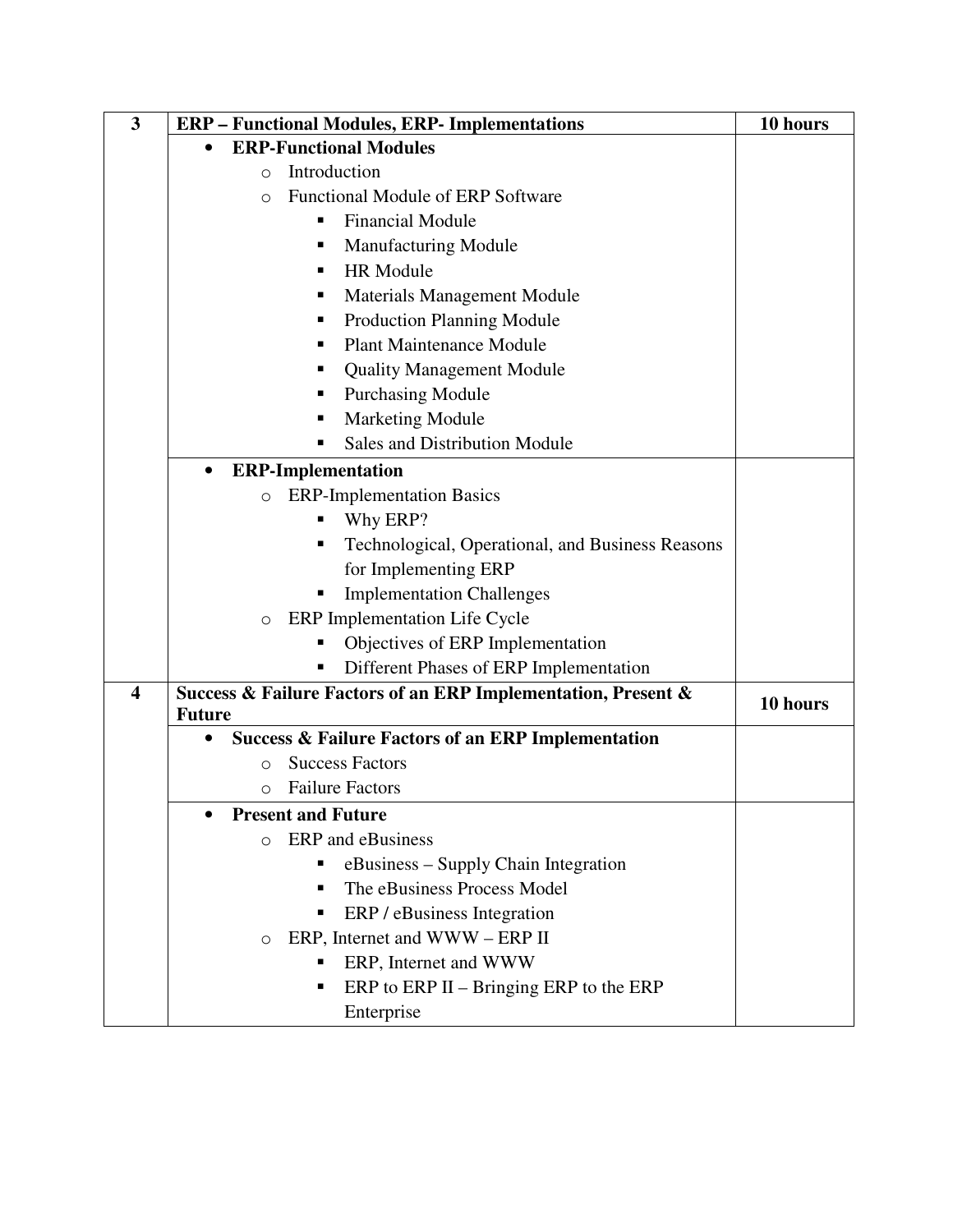Enterprise Resource Planning (Second Edition) Publisher: McGraw Hill By Alexis Leon

**Chapter - 1** (Excluding – Integrated Data Model)

**Chapter - 2** (Excluding – The Future of ERP Packages)

**Chapter - 3** (All the topics)

- **Chapter 4** (Risks of ERP, Risk Factors of ERP Implementation, Benefits of ERP)
- **Chapter 5** (Excluding Technological Advancements, Computer Security, Crime Security)
- **Chapter 7** (Introduction, Functional Module of ERP Software)
- **Chapter 8** (All the topics)
- **Chapter 9** (Objectives of ERP Implementation, Different Phases of ERP Implementation)
- **Chapter 15** (Success Factors, Failure Factors)
- **Chapter 18** (eBusiness-Supply Chain Management, The eBusiness Process Model, **ERP/eBusiness Integration**)
- **Chapter 19** (ERP, Internet and WWW, ERP to ERP II Bringing ERP to the Entire Enterprise)

- 1. ERP Demystified (Second Edition) Publisher: McGraw Hill By Alexis Leon
- 2. Enterprise Resource Planning Publisher: MacMillan Publications By Mahadeo Jaiswal and Ganesh Vanapalli
- 3. Enterprise Resource Planning (Edition-2008) Publisher: Pearson By Summer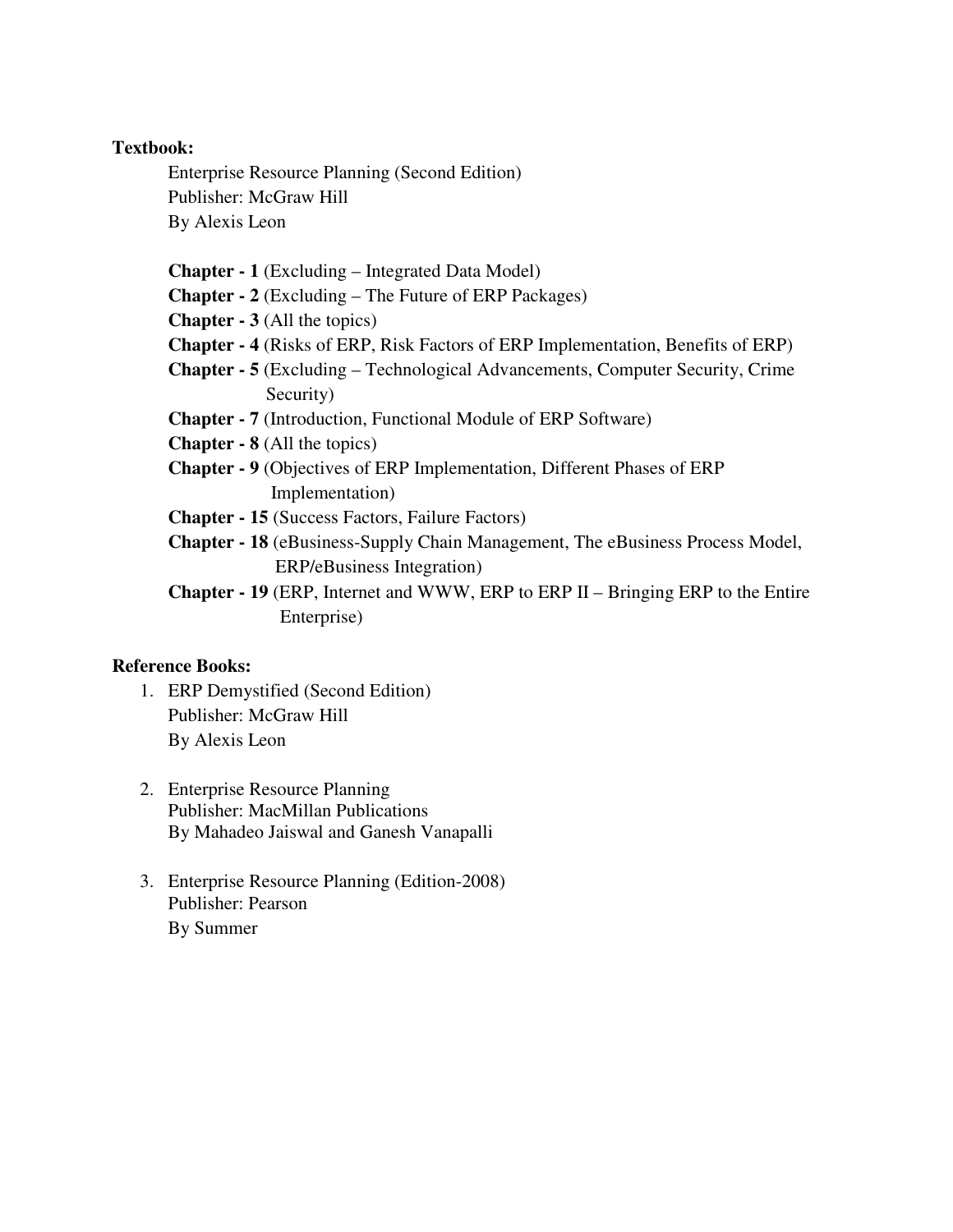# **Foundation Course FC-302(3) Customer Relationship Management**

### **Course Introduction:**

The course would make students to understand the significance of customer relationship management in business. The course will create awareness regarding contemporary uses of eCRM in business.

## **Objectives:**

The student would be able

- 1) To obtain basic understanding of the Customer Relationship Management practiced in industry.
- 2) To understand how customer is important in a business.
- 3) To understand different terms like loyalty management, quality management and eCRM.

### **No. of Credits:** 2 **Theory Sessions per week:** 3 **Teaching Hours:** 40 hours

| <b>UNIT</b>  | <b>TOPICS / SUBTOPICS</b> |                                                    | <b>TEACHING</b> |
|--------------|---------------------------|----------------------------------------------------|-----------------|
|              |                           |                                                    | <b>HOURS</b>    |
| $\mathbf{1}$ | <b>Understanding CRM</b>  |                                                    | 10 hours        |
|              |                           | <b>Customer relationship management</b>            |                 |
|              | $\Omega$                  | Definition                                         |                 |
|              | $\Omega$                  | Framework                                          |                 |
|              | $\circ$                   | Scope and evolution                                |                 |
|              | $\bigcap$                 | Core module of CRM                                 |                 |
|              | $\circ$                   | Technology and CRM                                 |                 |
|              | $\bigcirc$                | Levels of CRM                                      |                 |
|              |                           | <b>Loyalty management</b>                          |                 |
|              | $\circ$                   | Loyalty management                                 |                 |
|              | $\circ$                   | <b>Loyalty Programmes</b>                          |                 |
|              | $\circ$                   | Planning and Managing loyalty programmes           |                 |
|              | $\circ$                   | Types of loyalty programmes                        |                 |
|              | $\circ$                   | Reasons of failure of loyalty programmes           |                 |
|              | $\bullet$                 | Service quality and service capacity planning      |                 |
|              | $\circ$                   | Service quality and CRM                            |                 |
|              | $\circ$                   | Concept of service capacity                        |                 |
|              | $\circ$                   | Service capacity planning process                  |                 |
|              | $\circ$                   | Using queuing theory for service capacity planning |                 |
|              | $\circ$                   | Analysis of a queue system                         |                 |
|              |                           |                                                    |                 |
|              |                           |                                                    |                 |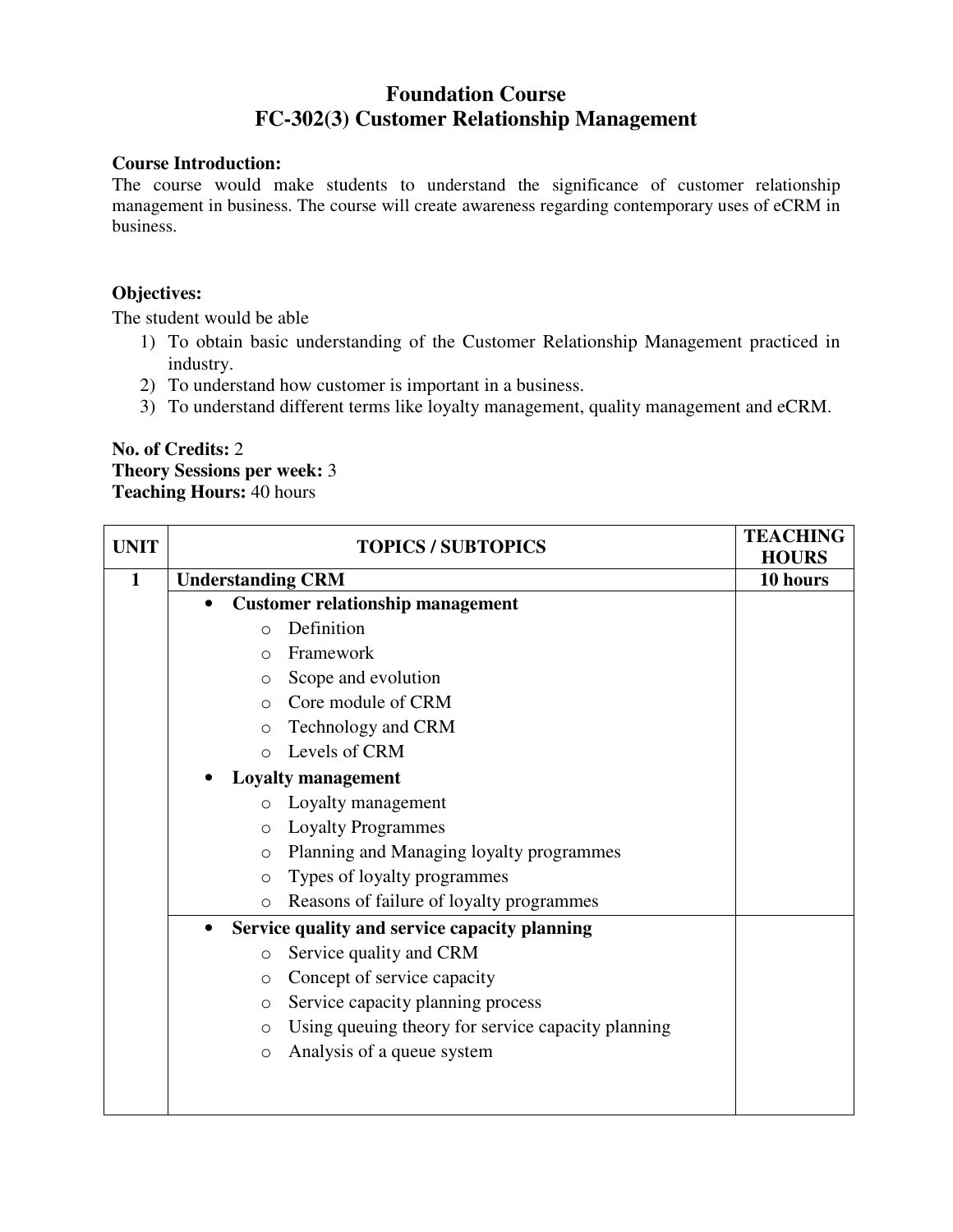| $\overline{2}$ | Customer-driven quality and quality management system         | 10 hours |
|----------------|---------------------------------------------------------------|----------|
|                | <b>Customer-driven quality and QMS</b>                        |          |
|                | Quality and its relevance to CRM<br>$\circ$                   |          |
|                | Understanding customer-driven quality<br>$\circ$              |          |
|                | Quality management<br>O                                       |          |
|                | Quality policy<br>O                                           |          |
|                | Quality objectives<br>$\circ$                                 |          |
|                | Quality management system<br>O                                |          |
|                | Quality management system standard<br>O                       |          |
|                | Quality management principles<br>$\circ$                      |          |
|                | Quality system documentation<br>$\circ$                       |          |
|                | Implementation of quality management systems<br>O             |          |
|                | <b>CRM</b> and sales force automation<br>$\bullet$            |          |
|                | Sales force automation<br>$\circ$                             |          |
|                | Objectives of SFA<br>O                                        |          |
|                | <b>Features of SFA</b><br>$\Omega$                            |          |
|                | Strategic advantages of SFA<br>O                              |          |
|                | Key factors for successful SFA<br>O                           |          |
| 3              | eCRM, Planning and implement ting CRM                         | 10 hours |
|                | eCRM                                                          |          |
|                | What is eCRM?<br>$\Omega$                                     |          |
|                | Benefits of eCRM<br>$\circ$                                   |          |
|                | Data handling in eCRM<br>O                                    |          |
|                | ECRM system/application in market<br>$\circ$                  |          |
|                | Specification of eCRM solutions<br>O                          |          |
|                | Planning and implement ting CRM<br>$\bullet$                  |          |
|                | Scope and significance of a CRM project<br>$\circ$            |          |
|                | Business process reengineering for CRM implementation<br>O    |          |
|                | CRM implementation process<br>$\circ$                         |          |
| 4              | Making CRM a success, IT solution of CRM and its integration, | 10 hours |
|                | future of CRM<br><b>Making CRM a success</b><br>$\bullet$     |          |
|                | Success factor for CRM<br>$\circ$                             |          |
|                | Business process reengineering for CRM implementation         |          |
|                | O<br>Data quality management<br>$\circ$                       |          |
|                | Securing customer data: information security management<br>O  |          |
|                | system                                                        |          |
|                | Ethical issue in CRM<br>$\circ$                               |          |
|                | IT solution of CRM and its integration<br>$\bullet$           |          |
|                | The eCRM project implementation road map<br>$\circ$           |          |
|                | <b>Integrating CRM</b><br>$\circ$                             |          |
|                | Integrating CRM and SCM<br>$\bigcirc$                         |          |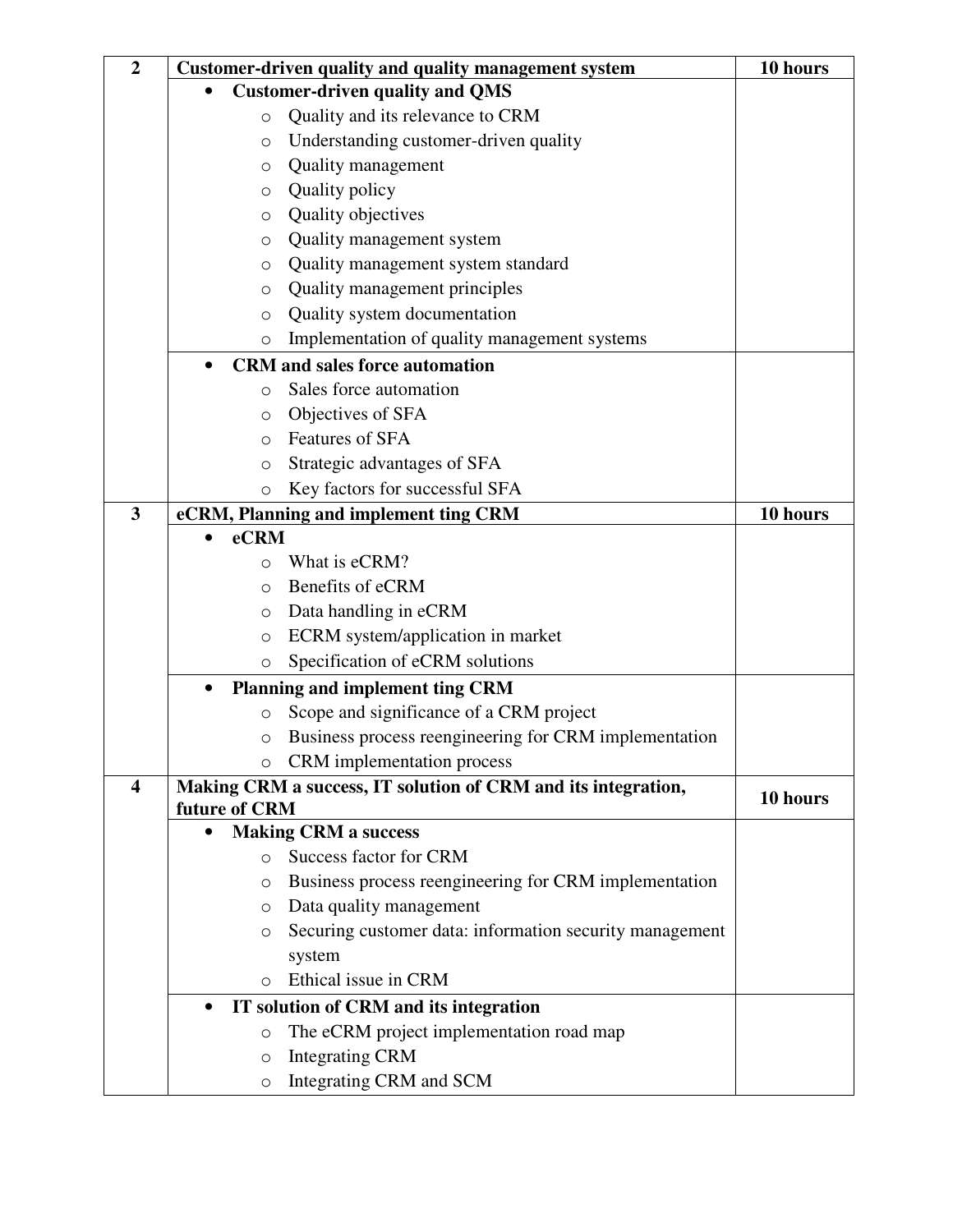| Integrating CRM and SRM<br>$\circ$       |  |
|------------------------------------------|--|
| ERM                                      |  |
| <b>Future of CRM</b>                     |  |
| Emerging technologies and CRM<br>$\circ$ |  |

CRM:Customer Relationship Management Publisher: McGraw Hill By Urvashi Makkar, Harinder Kumar Makkar

- 1. Customer Relationship Management Concepts & Application Publisher: Dreamtech Press By Alok Kumar, Chhabi Sinha, Rakesh Sharma
- 2. Customer Relationship Management Publisher: Dreamtech Press By Dr. Jaspret Kaur Bhasin
- 3. Customer Relationship Management Getting It Right! Publisher: Pearson By Judith W. Kincaid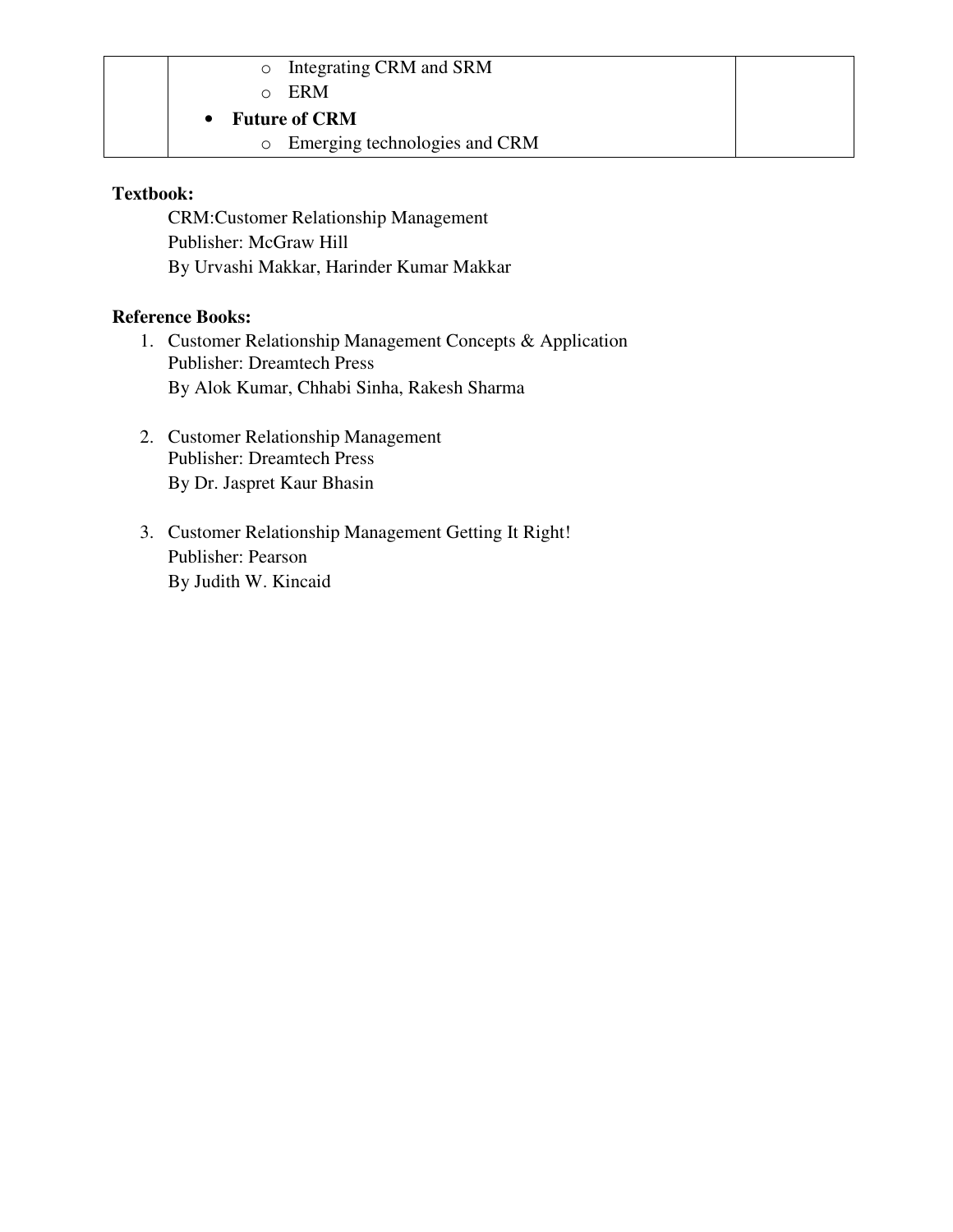# **Subject Elective Course SEC-302(1) Mobile Application Development**

### **Course Introduction:**

This course will introduce students to mobile computing and mobile application development. It discusses overview of mobile computing, technologies and wireless communication. Students will be expected to learn basics of Android Framework.

## **Objectives:**

The student would be able

- 1) To understand how mobile network works.
- 2) To understand the process of developing software for the mobile device.
- 3) To create simple mobile applications on the Android Platform.

## **No. of Credits:** 3 **Theory Sessions per week:** 3 **Teaching Hours:** 40 hours

| <b>UNIT</b>    | <b>TOPICS / SUBTOPICS</b>                                                    | <b>TEACHING</b><br><b>HOURS</b> |
|----------------|------------------------------------------------------------------------------|---------------------------------|
| $\mathbf{1}$   | <b>Introduction</b>                                                          | 10 hours                        |
|                | <b>Introduction to Mobile Computing and Wireless Networking</b><br>$\bullet$ |                                 |
|                | What is Mobile Computing?<br>$\circ$                                         |                                 |
|                | Mobile Computing vs. Wireless Networking<br>$\circ$                          |                                 |
|                | <b>Mobile Computing Applications</b><br>$\circ$                              |                                 |
|                | <b>Characteristics of Mobile Computing</b><br>$\circ$                        | 5 hrs                           |
|                | Structure of Mobile Computing Application<br>$\circ$                         |                                 |
|                | Cellular Mobile Communication<br>$\circ$                                     |                                 |
|                | <b>GSM</b><br>$\circ$                                                        |                                 |
|                | <b>GPRS</b><br>$\Omega$                                                      |                                 |
|                | <b>UMTS</b><br>$\circ$                                                       |                                 |
|                | <b>MAC Protocols</b><br>$\bullet$                                            |                                 |
|                | Properties of MAC Protocols<br>$\circ$                                       |                                 |
|                | <b>Wireless MAC Protocols</b><br>$\bigcirc$                                  | 5 hrs                           |
|                | A Taxonomy of MAC Protocols<br>$\Omega$                                      |                                 |
|                | <b>Fixed Assignment Schemes</b><br>$\Omega$                                  |                                 |
|                | <b>Random Assignment Schemes</b><br>$\Omega$                                 |                                 |
| $\overline{2}$ | Mobile Internet Protocol, Mobile Transport Layer and Mobile                  | 10 hours                        |
|                | <b>Database</b>                                                              |                                 |
|                | <b>Mobile Internet Protocol</b><br>$\bullet$                                 |                                 |
|                | Mobile IP<br>$\circ$                                                         |                                 |
|                | Overview of Mobile IP<br>$\bigcirc$                                          | 4 hrs                           |
|                | Packet Delivery<br>O                                                         |                                 |
|                | Desirable Features of Mobile IP<br>$\Omega$                                  |                                 |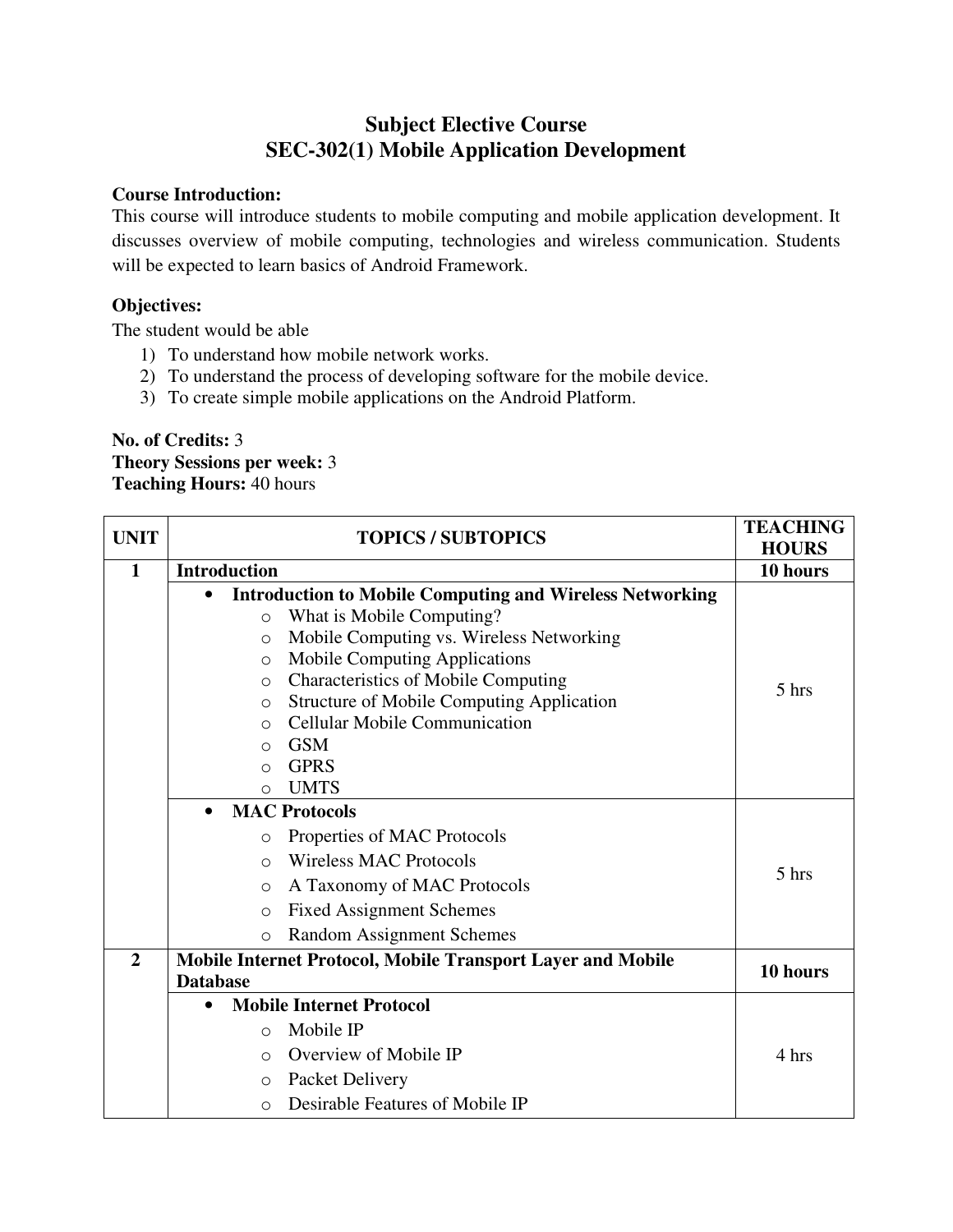|                         | $\circ$                        | Key Mechanism in Mobile IP                                |          |
|-------------------------|--------------------------------|-----------------------------------------------------------|----------|
|                         | $\bullet$                      | <b>Mobile Transport Layer</b>                             |          |
|                         | $\Omega$                       | Overview of TCP/IP                                        |          |
|                         | $\circ$                        | Terminologies of TCP/IP                                   | 3 hrs    |
|                         | $\circ$                        | Improvements in TCP Performance                           |          |
|                         | $\bullet$                      | <b>Operating System for Mobile Computing</b>              |          |
|                         | $\circ$                        | Operating System Responsibilities in Mobile Device        |          |
|                         | $\circ$                        | Mobile OS – A Few Basic Concepts                          |          |
|                         | $\circ$                        | Special Constraints and Requirements of Mobile OS         | 3 hrs    |
|                         | $\circ$                        | A Survey of Commercial Mobile OS                          |          |
|                         | O                              | A Comparative Study of Mobile OSs.                        |          |
| $\overline{\mathbf{3}}$ | <b>Introduction to Android</b> |                                                           | 10 hours |
|                         | $\bullet$                      | <b>Getting Started with Android</b>                       |          |
|                         | O                              | Android SDK                                               |          |
|                         | O                              | Creating an Emulator                                      | 3 hrs    |
|                         | $\circ$                        | Creating a New Android Project                            |          |
|                         | $\bullet$                      | <b>Exploring the Application Basics</b>                   |          |
|                         | $\Omega$                       | The Files                                                 |          |
|                         | $\Omega$                       | The Manifest                                              |          |
|                         | $\circ$                        | The Activity Class                                        |          |
|                         | $\circ$                        | Watching the Activity in Action                           |          |
|                         | O                              | Implementing your own Activity                            |          |
|                         | O                              | The Intent Class                                          |          |
|                         | $\circ$                        | <b>Manifest Registration</b>                              | 7 hrs    |
|                         | $\circ$                        | Adding an Intent                                          |          |
|                         | O                              | Listening for Intents at Runtime                          |          |
|                         | O                              | Moving your Own Data                                      |          |
|                         | O                              | The Application Class                                     |          |
|                         | $\circ$                        | The Default Application Declaration                       |          |
|                         | $\circ$                        | Customizing your own Application                          |          |
|                         | $\circ$                        | Accessing the Application                                 |          |
| $\overline{\mathbf{4}}$ | <b>User Interfaces</b>         |                                                           | 10 hours |
|                         | $\bullet$                      | <b>Creating User Interface</b>                            |          |
|                         | $\circ$                        | The View Class                                            |          |
|                         | $\circ$                        | Creating a View                                           |          |
|                         | $\circ$<br>O                   | Altering the UI at Runtime<br><b>Crating custom Views</b> |          |
|                         | $\circ$                        | <b>Resource Management</b>                                | 10 hrs   |
|                         | $\circ$                        | <b>Resource Folder Overview</b>                           |          |
|                         | $\Omega$                       | Values Folder                                             |          |
|                         | $\circ$                        | <b>Layout Folders</b>                                     |          |
|                         | O                              | Drawable Folders                                          |          |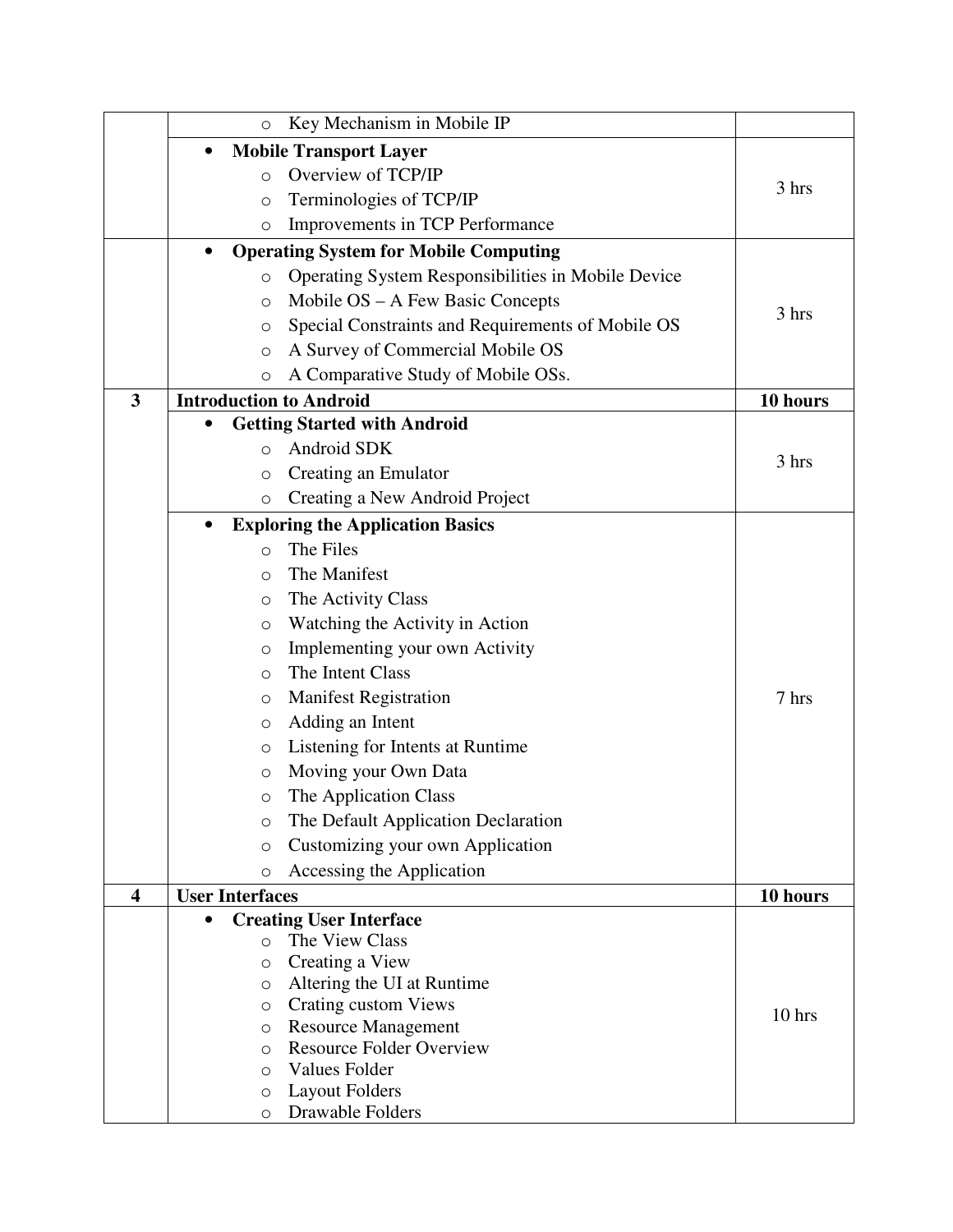|         | <b>O</b> Layout Management |
|---------|----------------------------|
| $\circ$ | The ViewGroup              |
| $\circ$ | The AbsoluteLayout         |
| $\circ$ | The LinearLayout           |
|         | The RelativeLayout         |

- 1. Fundamentals of Mobile Computing Publisher: PHI By Prasant Kumar Pattnaik and Rajib Mall
- 2. Creating Android Applications Develop and Design Publisher: Pearson By Chris Haseman

### **Reference Book:**

Beginning Android 4 Application Development Publisher: Wiley By Wei-Meng Lee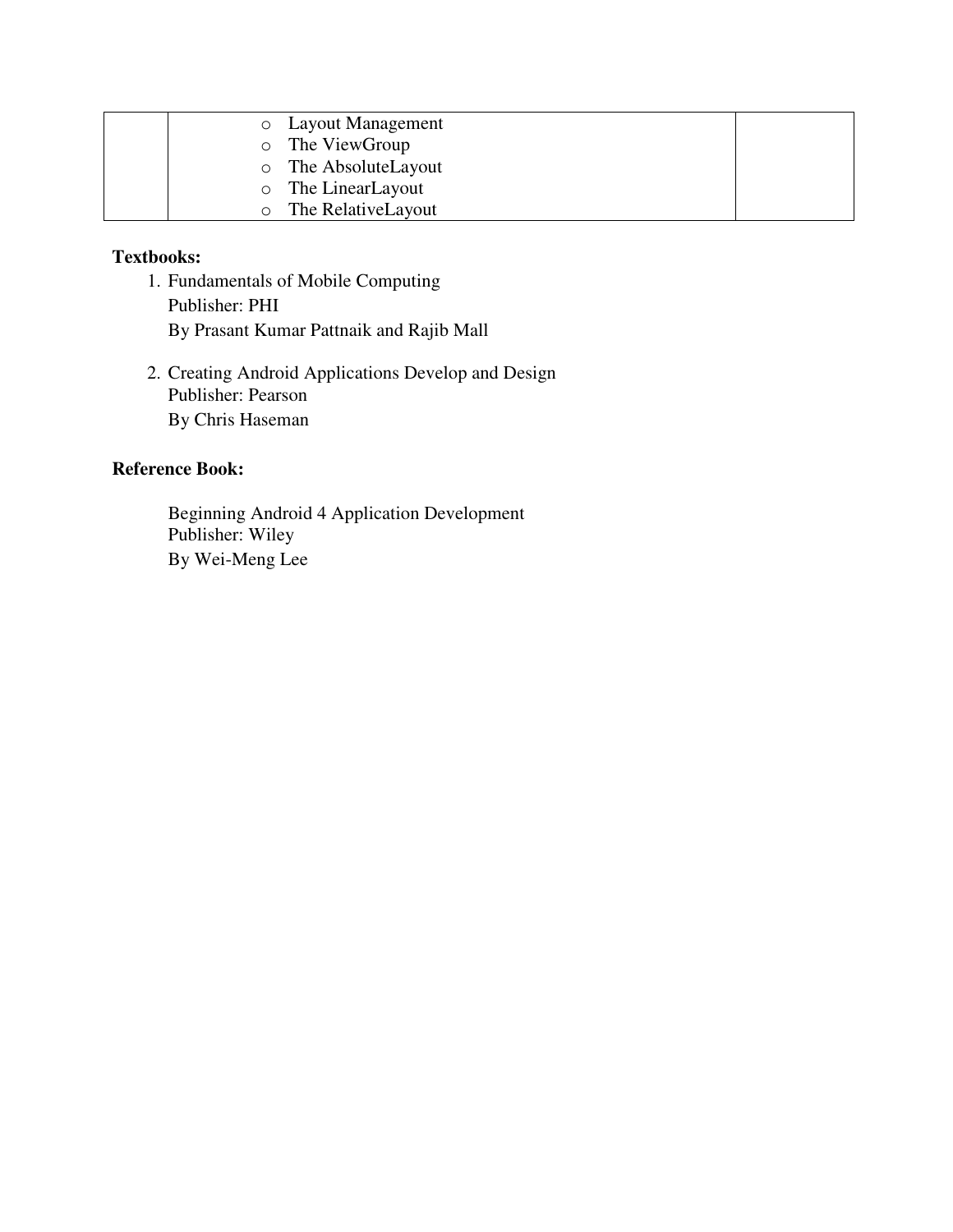# **Subject Elective Course SEC-302(2) Website Frameworks (Joomla, Ruby on Rails)**

### **Course Introduction:**

This course enables the students to build web sites and powerful online applications using Joomla. It provides students with the opportunity to set up a Joomla community web site in the real world. Ruby on Rails (RoR) course provides the knowledge necessary to design and develop dynamic web pages using Ruby. This course introduces briefly the most important features of Ruby and some of the essentials of Rails.

## **Objectives:**

The student would be able

- 1) To create different types of online applications.
- 2) To create online magazines, newspapers, and publications.
- 3) To configure Joomla templates and populate the site with content and extensions.
- 4) To learn the basics of the Ruby language.
- 5) To understand fundamentals of Rails.

### **No. of credits:** 3 **Theory sessions per week:** 3 **Teaching Hours:** 40 hours

| <b>UNIT</b> |                                                                   | <b>TEACHING</b> |
|-------------|-------------------------------------------------------------------|-----------------|
|             | <b>TOPICS / SUBTOPICS</b>                                         | <b>HOURS</b>    |
| 1           | Introductiopn to Joomla, sections, articles, categories in Joomla | 10 Hours        |
|             | <b>Understanding Joomla!</b>                                      |                 |
|             | What is Joomla?<br>$\bullet$                                      |                 |
|             | Comparing static websites and content management system           |                 |
|             | Choosing the right solution                                       |                 |
|             | <b>Planning your website</b>                                      |                 |
|             | Determining the goal of an organization or project<br>$\bullet$   |                 |
|             | How will the website help to achieve the goal?<br>$\bullet$       |                 |
|             | Who will visit the website?                                       |                 |
|             | What do the website visitors want? Identifying and<br>$\bullet$   |                 |
|             | organizing the website's information                              |                 |
|             | Identifying important functionality<br>$\bullet$                  | 4 hrs           |
|             | A tour of the Joomla! Administrator interface                     |                 |
|             | Logging in<br>$\bullet$                                           |                 |
|             | Joomla!'s Menus                                                   |                 |
|             | Site menu<br>$\bigcirc$                                           |                 |
|             | Menus<br>$\Omega$                                                 |                 |
|             | Content<br>$\Omega$                                               |                 |
|             | Components<br>$\circ$                                             |                 |
|             | Extensions<br>$\Omega$                                            |                 |
|             | <b>Tools</b><br>$\Omega$                                          |                 |
|             | Help<br>$\circ$                                                   |                 |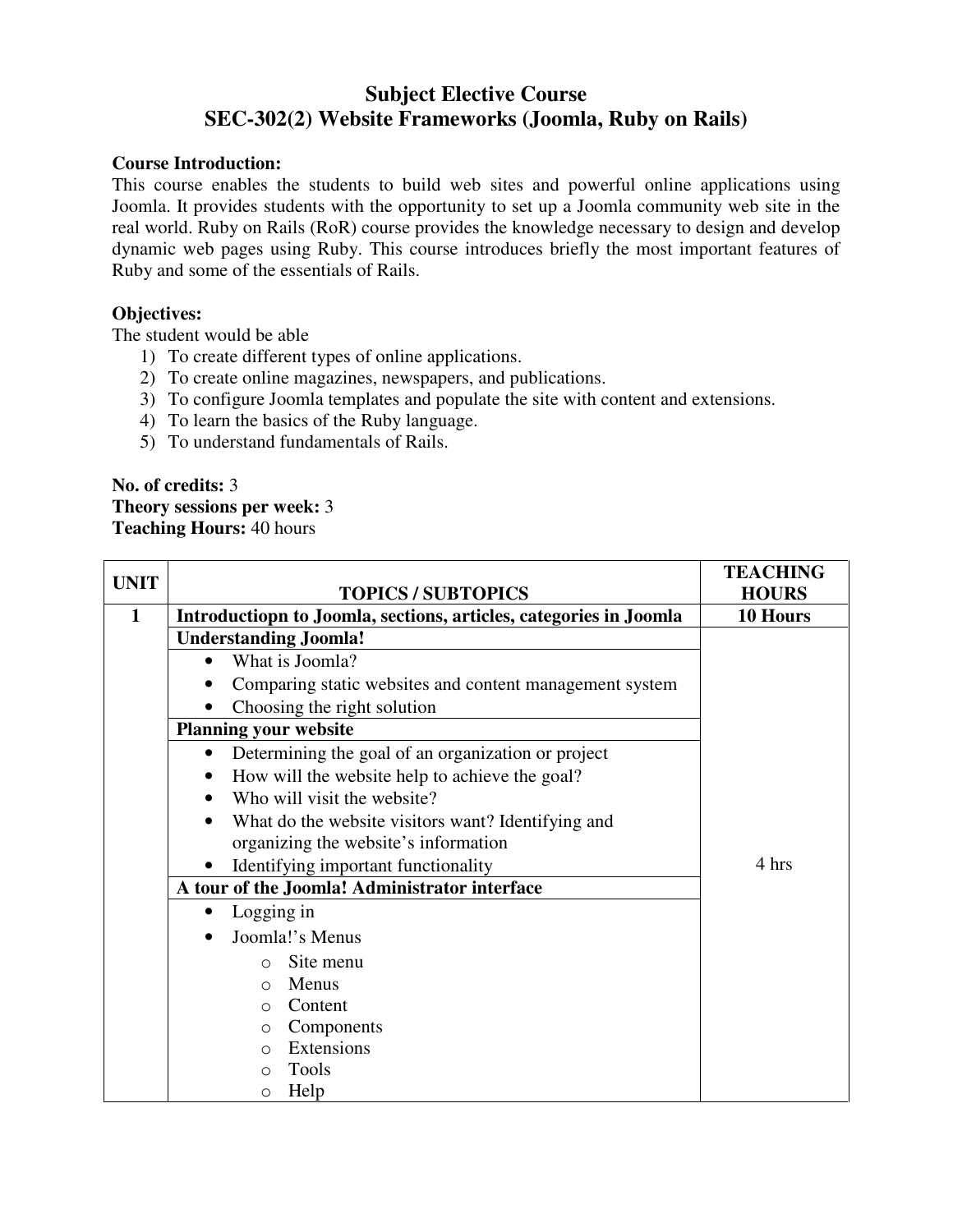|                  | Common Interface buttons                           |          |
|------------------|----------------------------------------------------|----------|
|                  | <b>New</b><br>O                                    |          |
|                  | Edit<br>$\Omega$                                   |          |
|                  | Publish and Unpublish                              |          |
|                  | Defining section and category structure            |          |
|                  | Making sections and categories useful              |          |
|                  | Assigning sections and categories to your site map |          |
|                  | <b>Creating, editing and deleting sections</b>     |          |
|                  | Creating sections                                  |          |
|                  | Editing sections                                   |          |
|                  | Deleting sections                                  |          |
|                  | Creating, editing and deleting categories          |          |
|                  | Creating categories<br>$\bullet$                   |          |
|                  | Editing categories<br>٠                            |          |
|                  | Category parameters                                |          |
|                  | Deleting categories                                |          |
|                  | Creating, editing and deleting articles            |          |
|                  | Creating articles<br>$\bullet$                     |          |
|                  | Editing articles<br>$\bullet$                      |          |
|                  | Deleting and restoring articles                    |          |
|                  | o Filtering articles                               |          |
|                  | Adding articles to the home page                   | 6 hrs    |
|                  | Toggling the front page state of an article        |          |
|                  | Working the front page manager                     |          |
|                  | Into text vs. full article text                    |          |
|                  | <b>Using advanced article options</b>              |          |
|                  | <b>Adjusting TinyMCE settings</b>                  |          |
|                  | Paste from world                                   |          |
|                  | Creating links to other pages on the website       |          |
|                  | Creating a link to another website                 |          |
|                  | Setting a start and finish publishing date         |          |
|                  | Setting a different author name                    |          |
|                  | Accessing the article manager options              |          |
|                  | Including media in articles                        |          |
|                  | Joomla!'s Media manager                            |          |
|                  | Inserting images into articles                     |          |
|                  | Including video from youtube in your article       |          |
|                  | <b>Joomla Menus, Templates and Modules</b>         |          |
| $\boldsymbol{2}$ | Linking articles to the menu                       | 10 Hours |
|                  | Linking an individual article to the menu          |          |
|                  | Creating a category blog                           |          |
|                  | Creating article lists from a category             |          |
|                  | <b>Using advanced menu options: articles</b>       |          |
|                  | Section layout and category list layout            | 4 hrs    |
|                  | Parameters (Basic)<br>$\circ$                      |          |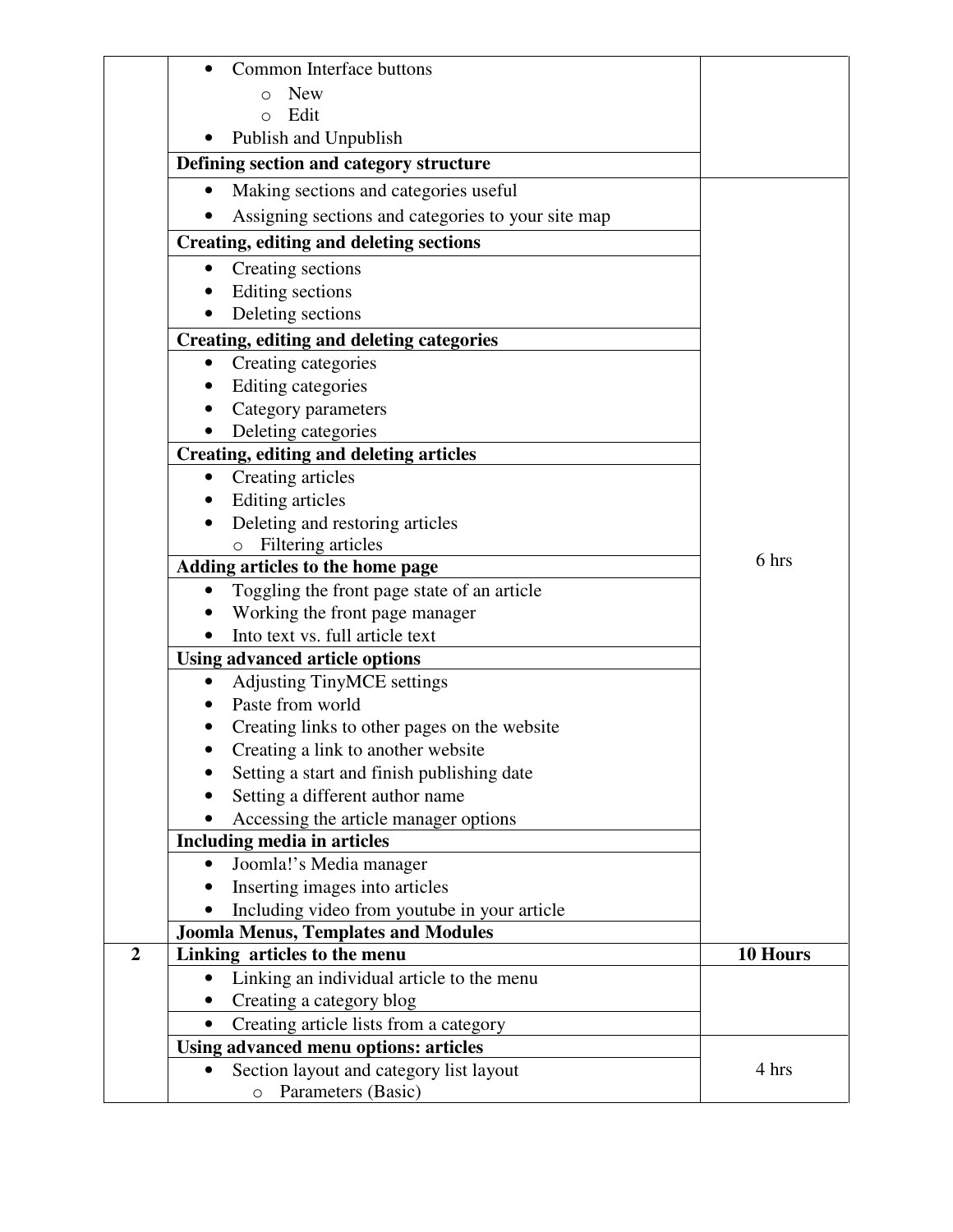|   | Parameters (Advanced)<br>$\circ$                             |          |
|---|--------------------------------------------------------------|----------|
|   | Sections and category blog                                   |          |
|   | Parameters (Basic)<br>$\circ$                                |          |
|   | Parameters (Advanced)<br>$\circ$                             |          |
|   | Create article                                               |          |
|   | Archived articles                                            |          |
|   | Using advanced menu options: creating new menus              |          |
|   | Creating new menu<br>٠                                       |          |
|   | Moving menu items                                            |          |
|   | Displaying the menu module                                   |          |
|   | Using advanced menu options: wrappers and external links     |          |
|   | Wrappers<br>$\bullet$                                        |          |
|   | <b>External links</b>                                        |          |
|   | <b>Choosing and installing templates</b>                     |          |
|   | Joomla!'s default template<br>$\bullet$                      |          |
|   | o Template parameters                                        |          |
|   | o Assigning a template                                       |          |
|   | Which templates are better: free or commercial?<br>$\bullet$ |          |
|   | Downloading and installing templates from other sites        |          |
|   | <b>Configuring Latest News and Newsflash</b>                 |          |
|   | Creating and configuring the latest news module<br>$\bullet$ |          |
|   | Creating and configuring the newsflash module                |          |
|   | <b>Configuring Random Images</b>                             |          |
|   | Image consideration                                          |          |
|   | Configuring your photos<br>٠                                 |          |
|   | Creating and editing the random image module                 |          |
|   | <b>Reordering Modules</b>                                    |          |
|   | <b>Configuring search</b>                                    | 6 hrs    |
|   | Creating and configuring the search module                   |          |
|   | Specific Search components settings                          |          |
|   | <b>Configuring Contacts</b>                                  |          |
|   | Creating the contact category<br>$\bullet$                   |          |
|   | Creating the contact                                         |          |
|   | Menus: Displaying a single contact                           |          |
|   | Menus: Displaying contacts within a category                 |          |
|   | <b>Configuring Web Links</b>                                 |          |
|   | Creating categories<br>$\bullet$                             |          |
|   | <b>Creating links</b>                                        |          |
|   | Menus: Displaying links                                      |          |
|   | <b>Extending Joomla! and Introduction to Ruby</b>            |          |
| 3 | <b>Adding extensions to Joomla!</b>                          | 10 hours |
|   | Introducing the Joomla! Extension directory<br>$\bullet$     |          |
|   | Choosing a good extension                                    |          |
|   | Paid vs. Free: which is better?                              | 3 hrs    |
|   | Changing the editor in Joomla! To JCE                        |          |
|   | Downloading JCE<br>$\bullet$                                 |          |
|   |                                                              |          |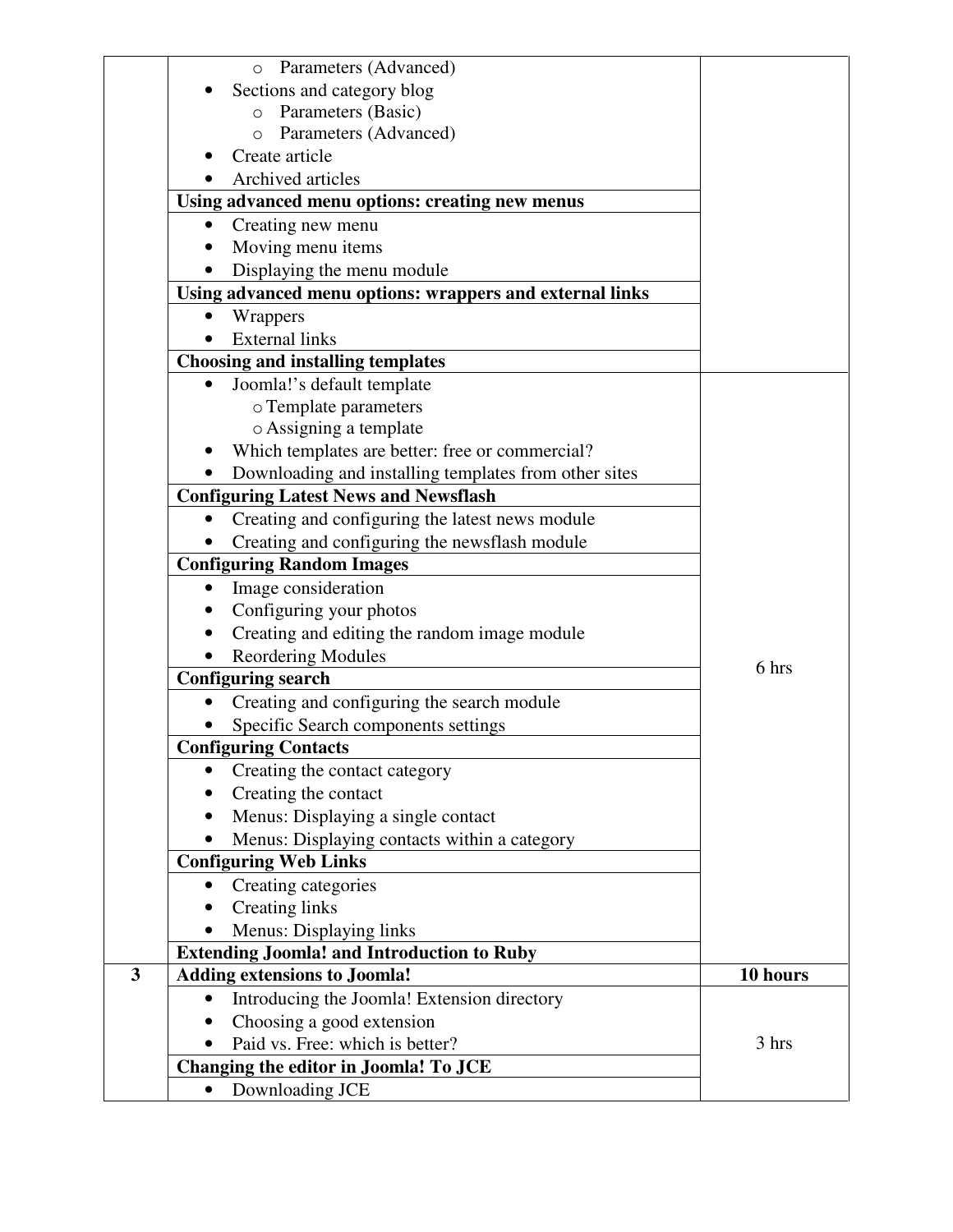|                         | $\bullet$      | <b>Installing JCE</b>                                     |          |
|-------------------------|----------------|-----------------------------------------------------------|----------|
|                         |                | Assigning JCE as the default editor globally              |          |
|                         |                | Assigning JCE as the Editor for specific users            |          |
|                         |                | Using JCE                                                 |          |
|                         |                | o Creating and editing links to site articles             |          |
|                         |                | Uploading documents and creating links to them<br>$\circ$ |          |
|                         |                | JCE configuration                                         |          |
|                         |                | Installing and configuring simple image gallery           |          |
|                         | ٠              | Downloading simple image gallery                          |          |
|                         |                | Installing simple image gallery                           |          |
|                         |                | Configuring simple image gallery                          |          |
|                         |                | uploading images                                          |          |
|                         |                | displaying simple image gallery in an article             |          |
|                         |                | <b>Creating and editing users</b>                         |          |
|                         | $\bullet$      | Creating a user                                           |          |
|                         |                | Understanding groups                                      |          |
|                         | $\bullet$      | Editing and deleting users                                |          |
|                         |                | The importance of good passwords                          |          |
|                         |                | <b>Introduction to Ruby</b>                               |          |
|                         |                | <b>Ruby Basics</b>                                        |          |
|                         |                | Hello, Matz                                               |          |
|                         |                | <b>Interactive Ruby</b>                                   |          |
|                         |                | A quick tour of Ruby                                      |          |
|                         | $\bullet$      | Ruby is object-oriented                                   |          |
|                         |                | Ruby's reserved words                                     |          |
|                         |                | Comments and variables                                    |          |
|                         | ٠              | <b>Strings</b>                                            |          |
|                         | $\bullet$      | Numbers and operators                                     |          |
|                         |                | Conditional statements                                    |          |
|                         |                | Arrays and hashes                                         | 7 hrs    |
|                         |                | Methods and blocks                                        |          |
|                         |                | symbols                                                   |          |
|                         |                | <b>Conditional Love</b>                                   |          |
|                         | ٠              | The if statement                                          |          |
|                         | ٠              | The case statement                                        |          |
|                         |                | The while loop                                            |          |
|                         |                | The loop method                                           |          |
|                         |                | The for loop                                              |          |
|                         |                | Execution before or after a program                       |          |
|                         |                | Strings, math, arrays and guide to ruby on rails          |          |
| $\overline{\mathbf{4}}$ | <b>Strings</b> |                                                           | 10 hours |
|                         |                | Creating, Concatenating, Accessing, comparing,            |          |
|                         |                | manipulating strings                                      |          |
|                         | ٠              | Case conversion and managing white spaces                 |          |
|                         |                | Incrementing and converting strings                       |          |
|                         |                | Regular expressions                                       |          |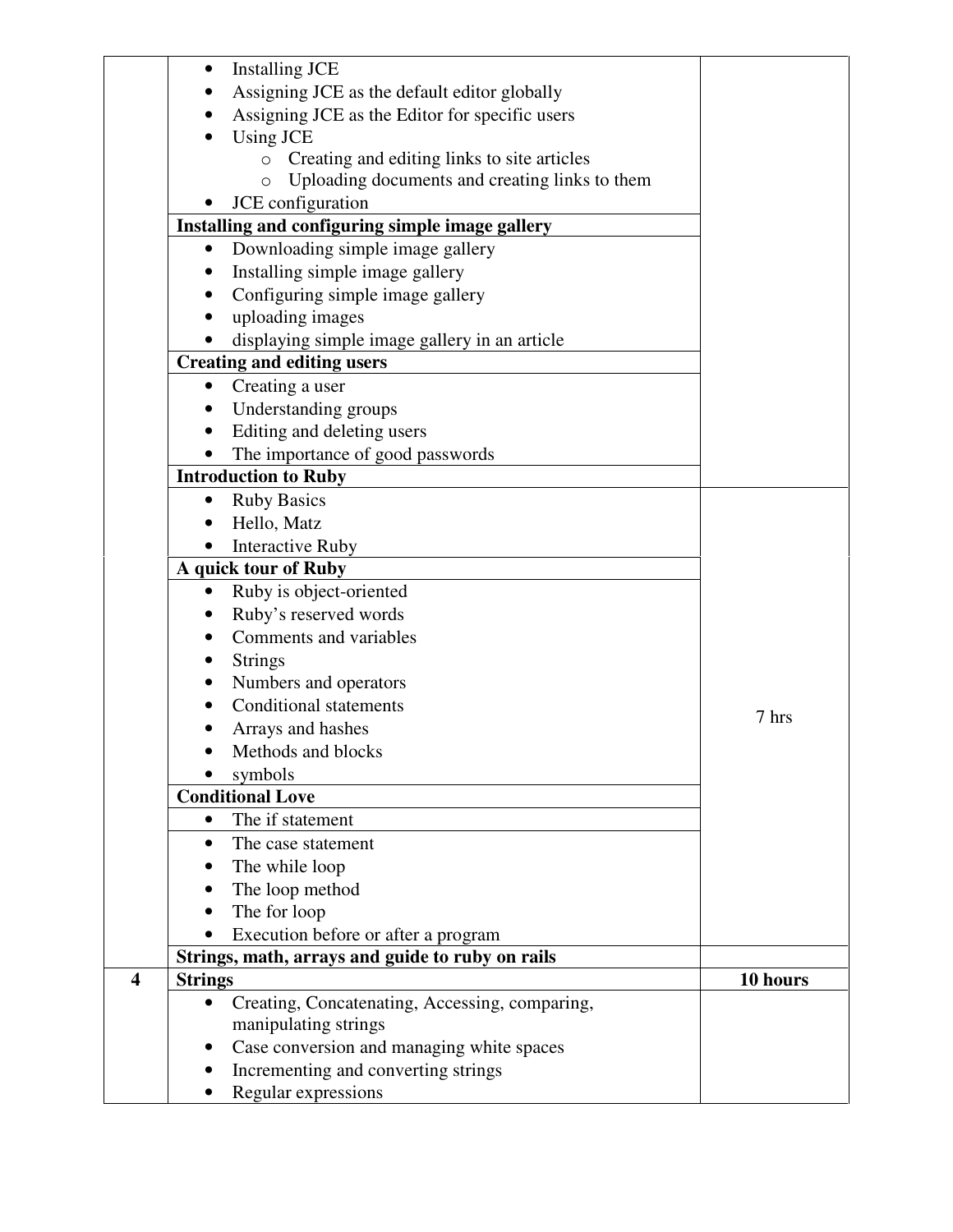| <b>Math</b>   |                                |       |
|---------------|--------------------------------|-------|
| $\bullet$     | Converting numbers             | 3 hrs |
|               | Basic math operations          |       |
| <b>Arrays</b> |                                |       |
| $\bullet$     | Creating arrays                |       |
|               | Accessing elements             |       |
|               | Concatenation                  |       |
|               | Set operations                 |       |
|               | Unique elements                |       |
| ٠             | Comparing arrays               |       |
| $\bullet$     | Changing elements              |       |
| $\bullet$     | Deleting elements              | 7 hrs |
|               | Arrays and blocks              |       |
|               | Sorting things and about face  |       |
|               | A short guide to ruby on rails |       |
| $\bullet$     | Where did rails come from?     |       |
|               | Why rails?                     |       |
|               | Learning rails                 |       |
| $\bullet$     | A brief tutorial               |       |
|               |                                |       |
|               |                                |       |

**Note: It is desirable to teach Joomla and Ruby on Rails preferably in laboratory or through extensive demonstrations in classrooms.** 

## **Textbooks:**

- 1. Joomla! 24-Hour Trainer Publisher : WILEY- INDIA By Jen Lramer
- 2. Learning Ruby Publisher : O'REILLY By Michael Fitzgerald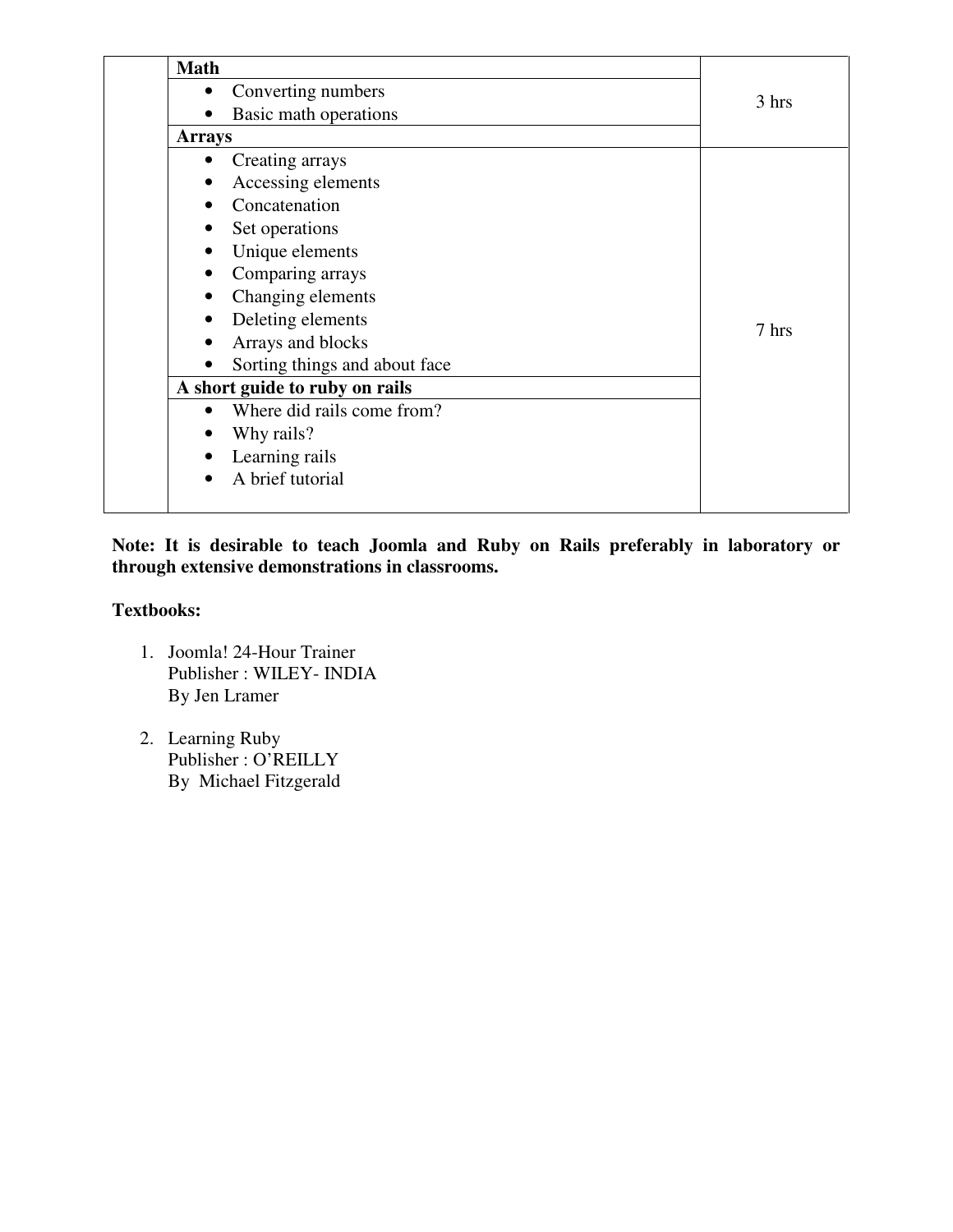# **Subject Elective Course SEC-302(3) Web-Site Development-II (PHP, AJAX)**

## **Course Introduction:**

This course would make students capable to develop web site using open source technology like PHP and AJAX. Through this course, students will learn the basic programming concepts of PHP technology like Looping, Arrays, Functions, and Forms etc. Through AJAX, students can learn the concept of validations, web services and how to implement AJAX in PHP technology.

## **Objectives:**

The student would be able

- 1) To develop web site using open source technology like PHP and AJAX.
- 2) To do coding in quiet easy and understandable format.
- 3) To know flexible but powerful language PHP & AJAX, most suitable for developing dynamic web pages.

7 hrs

# **No. of Credits:** 3 **Theory Sessions per week:** 3

|                | <b>Teaching Hours: 40 hours</b>                   |                                 |
|----------------|---------------------------------------------------|---------------------------------|
| <b>UNIT</b>    | <b>TOPICS / SUBTOPICS</b>                         | <b>TEACHING</b><br><b>HOURS</b> |
| 1              | <b>Introduction to XAMPP</b>                      | 10 hours                        |
|                | <b>Introduction XAMPP</b>                         |                                 |
|                | <b>Installation of XAMPP</b><br>$\bullet$         |                                 |
|                | <b>Characteristics of XAMPP</b><br>٠              | 4hrs                            |
|                | PHP MyAdmin                                       |                                 |
|                | <b>Starting with PHP Programming</b><br>$\bullet$ |                                 |
|                | <b>Starting with PHP Programming</b><br>$\circ$   |                                 |
|                | <b>Basic Syntax and Commands</b><br>$\circ$       | 4 hrs                           |
|                | <b>PHP</b> Operators<br>$\Omega$                  |                                 |
|                | <b>Conditional Statements</b><br>$\bigcirc$       |                                 |
|                | <b>PHP Programming</b><br>$\bullet$               |                                 |
|                | <b>Looping Statements</b><br>$\circ$              | 2 hrs                           |
|                | Arrays<br>$\circ$                                 |                                 |
| $\overline{2}$ | PHP Programming and MySQL Database Connection     | 10 hours                        |
|                | <b>PHP Programming</b><br>$\bullet$               |                                 |
|                | Forms<br>$\Omega$                                 | 3 hrs                           |
|                | Functions<br>$\bigcirc$                           |                                 |
|                | Global Variables<br>$\circ$                       |                                 |

• **PHP and MySQL Programming**  o Function Accessing MySQL from PHP o Creating a Table in PHP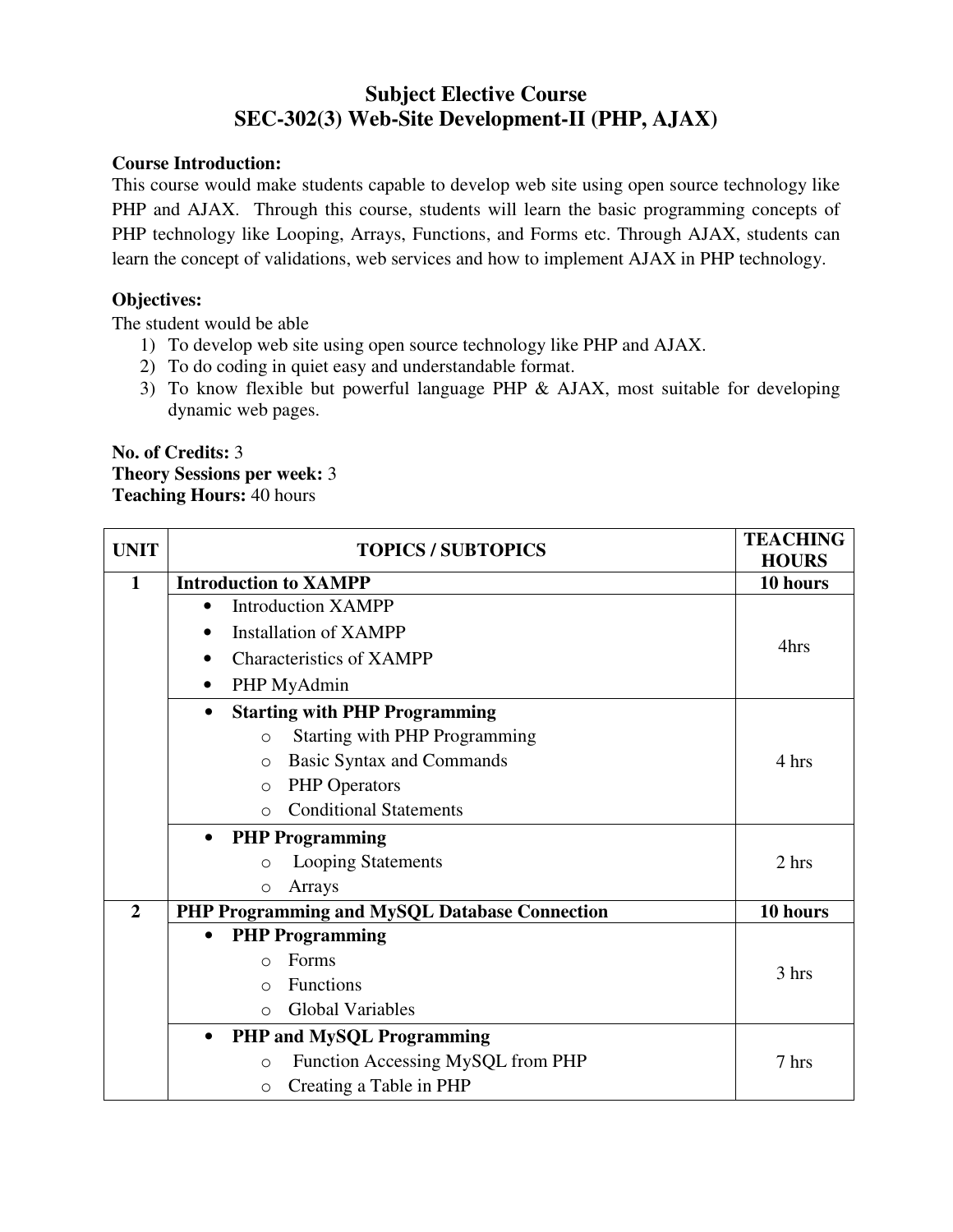|                         | $\circ$                    | Getting Information from the User                    |          |
|-------------------------|----------------------------|------------------------------------------------------|----------|
|                         | $\circ$                    | Inserting Records in the Table                       |          |
|                         | $\circ$                    | Searching Records from the Table                     |          |
|                         | $\circ$                    | Deleting Records from the Table                      |          |
| $\overline{\mathbf{3}}$ | <b>AJAX</b>                |                                                      | 10 hours |
|                         |                            | <b>Ajax Basics</b>                                   |          |
|                         | $\circ$                    | Limitations fo Traditional Web Applications          | 2 hrs    |
|                         | $\circ$                    | Items for Implementing AJAX                          |          |
|                         | $\bullet$                  | PHP and AJAX                                         |          |
|                         | $\circ$                    | <b>Understanding DOM</b>                             |          |
|                         | $\circ$                    | Steps to place Asynchronous Requests to the Server   |          |
|                         | $\circ$                    | <b>Accessing Form Elements</b>                       |          |
|                         | $\circ$                    | <b>XMLHttp Post Requests</b>                         | 8 hrs    |
|                         | O                          | Separating JavaScript Code in Another File           |          |
|                         | $\circ$                    | Accessing JavaScript Function Using Hyperlink        |          |
|                         | $\circ$                    | Specifying functions in .js file                     |          |
| $\overline{\mathbf{4}}$ | <b>AJAX</b> and Validation |                                                      | 10 hours |
|                         |                            | <b>AJAX and MySQL</b>                                |          |
|                         | $\circ$                    | Sending Data From Combobox to Server Asynchronously  |          |
|                         | $\circ$                    | Sending Multiple Items Selected from List box to the |          |
|                         |                            | Server Asynchronously                                | 4 hrs    |
|                         | $\circ$                    | Sending items selected from Radio and Check Box to   |          |
|                         |                            | server Asynchronously                                |          |
|                         | $\circ$                    | AJAX, PHP and MySQL all combined for accessing       |          |
|                         |                            | Database                                             |          |
|                         | <b>Validation</b>          |                                                      |          |
|                         | $\circ$                    | Checking Blank field                                 |          |
|                         | $\circ$                    | Checking field has less data than required           | 3 hrs    |
|                         | O                          | Validating emailed                                   |          |
|                         | $\circ$                    | Validating Form and string the record in the table   |          |
|                         | $\bullet$                  | <b>Introduction to Web Services</b>                  |          |
|                         | O                          | What are Web Services                                | 3 hrs    |
|                         | $\circ$                    | Terms Related to Web Service                         |          |
|                         | $\circ$                    | Methods of Producing and Consuming Web Services      |          |

Developing Web Applications in PHP and AJAX Publisher: McGraw Hill By B M Harwani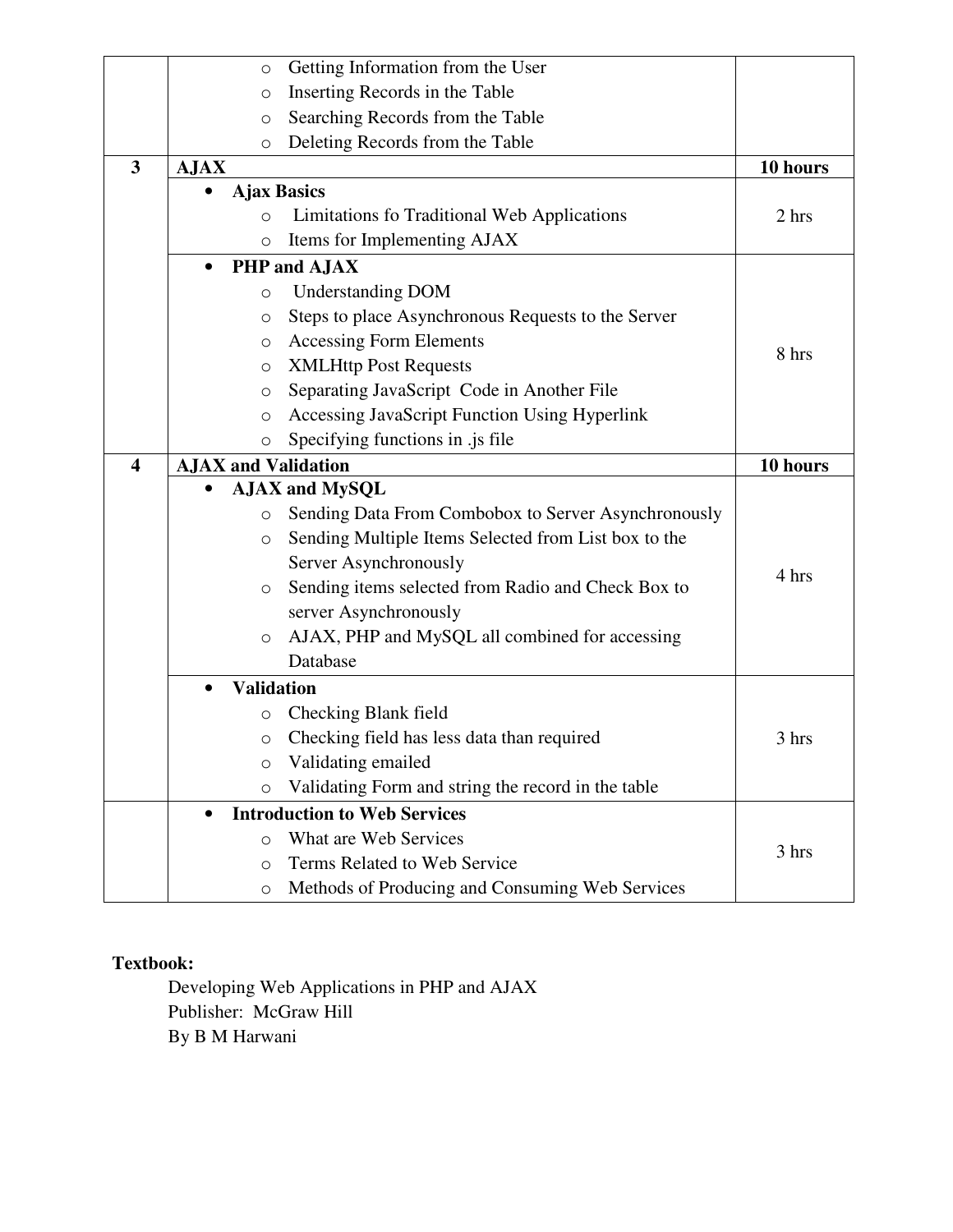# **Reference Book:**

Teach yourself PHP, MySQL and Apache Publisher: Pearson By Julie C. Meloni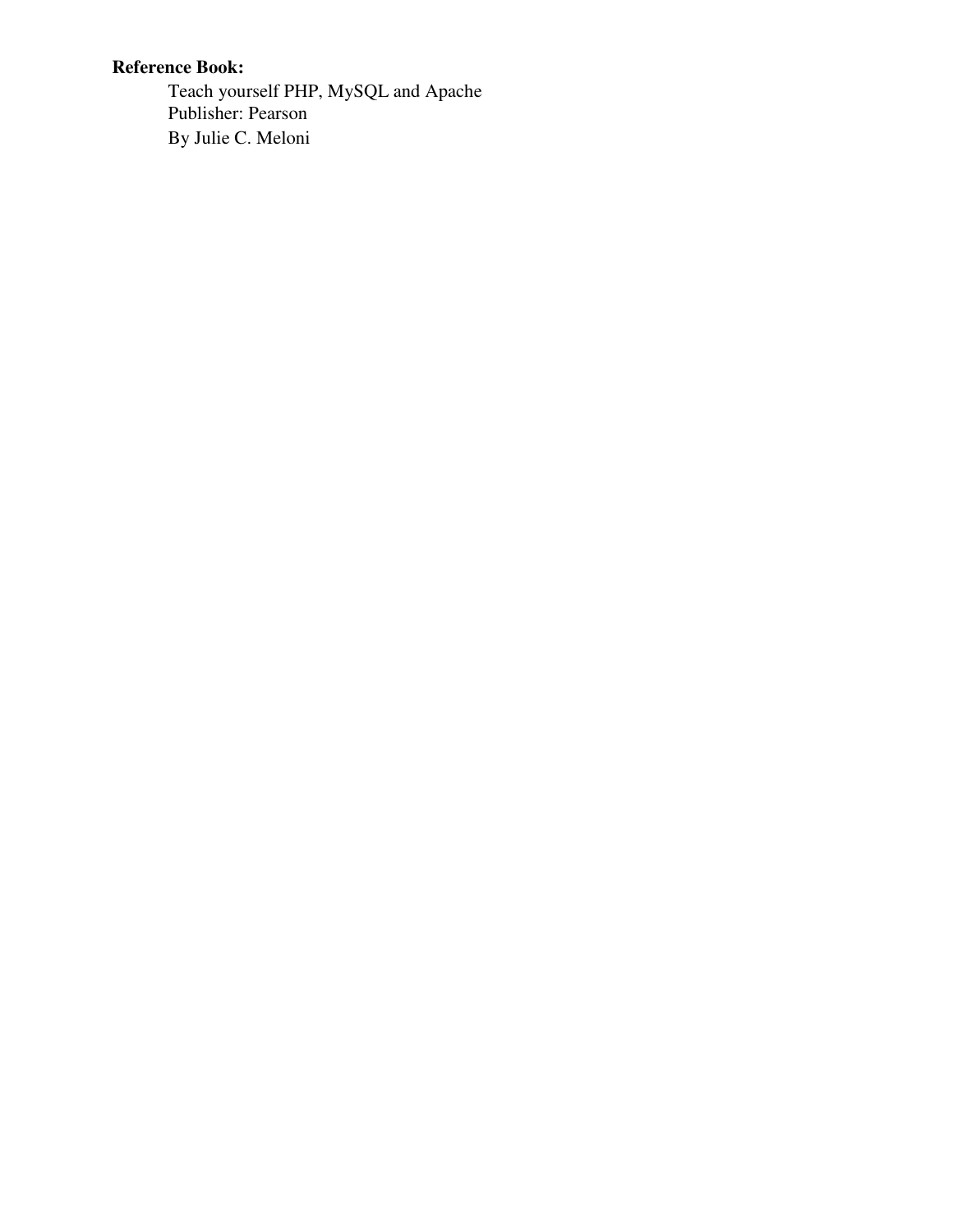# **Subject Elective Course SEC-302(4) Information Security**

### **Course Introduction:**

This course familiarizes the students with the security issues and technologies involved in modern information systems, including computer systems and networks. Students will gain an understanding of the various ways in which information systems can be attacked and tradeoffs in protecting networks.

### **Objectives:**

The student would be able

- 1) To identify the information assets.
- 2) To identify threats to information assets.
- 3) To define an information security strategy and architecture.
- 4) To plan for and respond to intruders in an information system.

#### **No. of Credits:** 3 **Theory Sessions per week:** 3 **Teaching Hours:** 40 hours

| <b>UNIT</b>    | <b>TOPICS / SUBTOPICS</b>                                          | <b>TEACHING</b><br><b>HOURS</b> |
|----------------|--------------------------------------------------------------------|---------------------------------|
| $\mathbf{1}$   | <b>Introduction , Principles of Success, Law and Ethics</b>        | 10 hours                        |
|                | <b>Information Security</b><br>$\bullet$                           |                                 |
|                | Introduction<br>$\bigcirc$                                         | 2 hrs                           |
|                | Opportunities<br>$\circ$                                           |                                 |
|                | <b>Contextualizing Information Security</b><br>$\circ$             |                                 |
|                | <b>Information Security Principles of Success</b><br>$\bullet$     | 3 hrs                           |
|                | The Information Security Common Body of Knowledge<br>$\bullet$     | 2 hrs                           |
|                | <b>Law, Investigations and Ethics</b><br>$\bullet$                 |                                 |
|                | Introduction<br>$\bigcirc$                                         |                                 |
|                | Types of Computer Crime<br>$\circ$                                 |                                 |
|                | How Cyber Criminals Commit Crimes<br>$\circ$                       |                                 |
|                | The Computer and the Law<br>$\circ$                                | 3 hrs                           |
|                | <b>Intellectual Property Law</b><br>$\circ$                        |                                 |
|                | Privacy and the Law<br>$\circ$                                     |                                 |
|                | <b>Computer Forensics</b><br>$\circ$                               |                                 |
|                | The Information Security Professional's Code of Ethics<br>$\Omega$ |                                 |
|                | <b>Other Ethics Standards</b><br>$\Omega$                          |                                 |
| $\overline{2}$ | <b>Physical Security Control and Operations Security</b>           | 10 hours                        |
|                | <b>Physical Security Control</b><br>$\bullet$                      |                                 |
|                | Introduction<br>$\circ$                                            | 5 hrs                           |
|                | Understanding the Physical Security Domain<br>$\circ$              |                                 |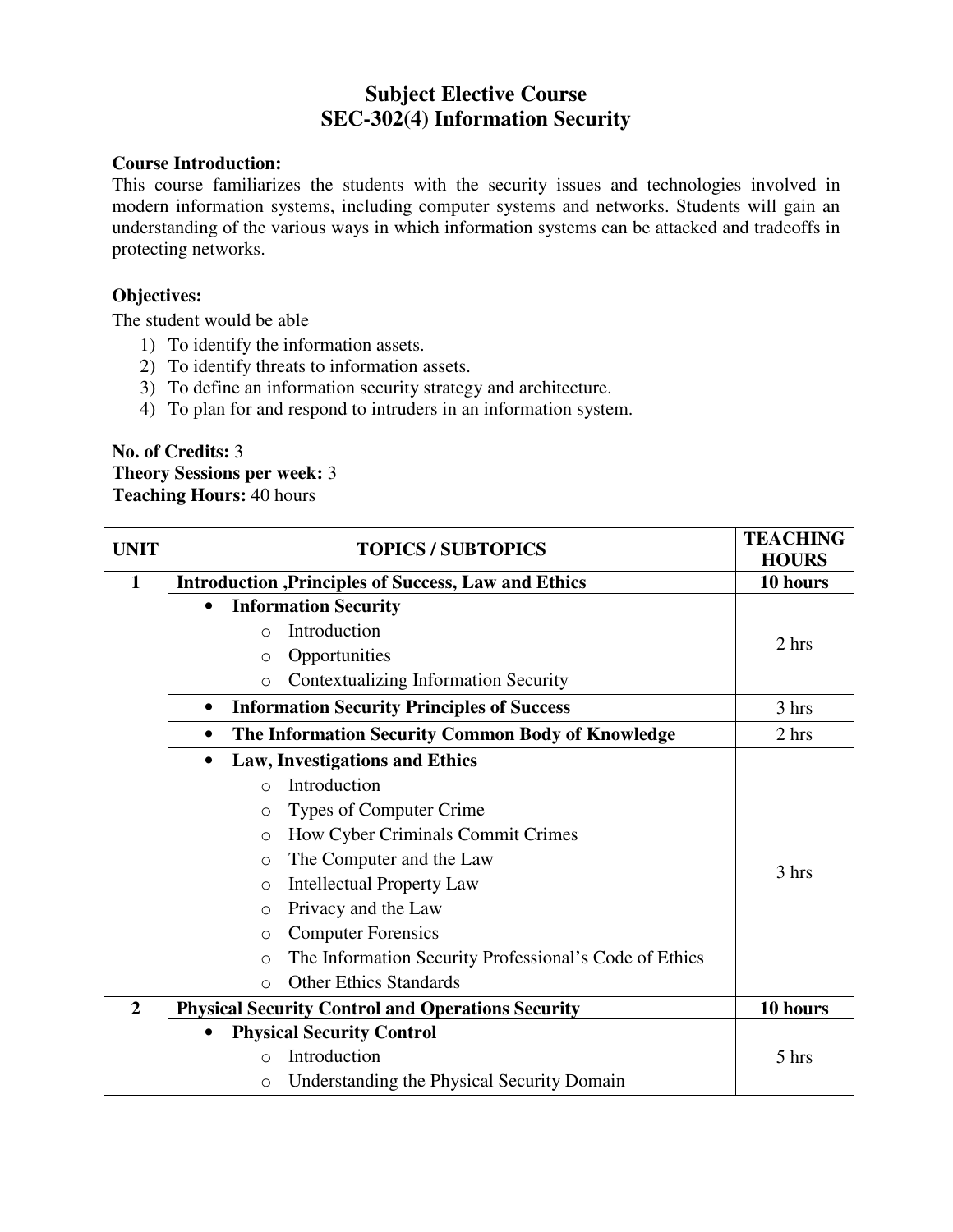|                         | <b>Physical Security Threats</b><br>$\circ$                                |          |
|-------------------------|----------------------------------------------------------------------------|----------|
|                         | <b>Providing Physical Security</b><br>$\circ$                              |          |
|                         | <b>Operations Security</b><br>$\bullet$                                    |          |
|                         | Introduction<br>$\Omega$                                                   |          |
|                         | <b>Operation Security Principles</b><br>$\circ$                            | 5 hrs    |
|                         | <b>Operations Security Process and Controls</b><br>$\circ$                 |          |
|                         | <b>Operations Security Controls in Action</b><br>$\circ$                   |          |
| 3                       | <b>Access Control System and Methodology and Cryptography</b>              | 10 hours |
|                         | <b>Access Control Systems Methodology</b>                                  |          |
|                         | Introduction<br>$\Omega$                                                   |          |
|                         | Terms and Concepts<br>$\circ$                                              |          |
|                         | Principles of Authentication<br>$\circ$                                    | 4 hrs    |
|                         | <b>Biometrics</b><br>$\Omega$                                              |          |
|                         | Single Sign-On<br>$\circ$                                                  |          |
|                         | Remote User Access and Authentication<br>$\circ$                           |          |
|                         | Cryptography<br>$\bullet$                                                  |          |
|                         | Introduction<br>$\circ$                                                    |          |
|                         | Applying Cryptography to Information Systems<br>$\circ$                    |          |
|                         | <b>Basic Terms and Concepts</b><br>$\circ$                                 | 6 hrs    |
|                         | Strength of Cryptosystems<br>O                                             |          |
|                         | Putting the Pieces to Work<br>$\circ$                                      |          |
|                         | <b>Examining Digital Cryptography</b><br>$\circ$                           |          |
| $\overline{\mathbf{4}}$ | <b>Telecommunications, Network and Internet Security and</b>               | 10 hours |
|                         | <b>Application Development Security</b>                                    |          |
|                         | <b>Telecommunications, Network and Internet Security</b>                   |          |
|                         | Introduction<br>$\Omega$                                                   |          |
|                         | Network and Telecommunications Security<br>$\circ$                         |          |
|                         | Feet Up<br>O<br>Network Security in Context<br>0                           |          |
|                         | The OSI Reference Model<br>$\circ$                                         |          |
|                         | Data Network Types<br>$\circ$                                              | 6 hrs    |
|                         | Protecting TCP/IP Networks<br>$\circ$                                      |          |
|                         | <b>Basic Security Infrastructures</b><br>O                                 |          |
|                         | Firewalls<br>$\Omega$                                                      |          |
|                         | <b>Intrusion Detection Systems</b><br>$\circ$                              |          |
|                         | <b>VPNs</b><br>$\circ$                                                     |          |
|                         | <b>Application Development Security</b><br>$\bullet$                       |          |
|                         | Introduction<br>$\circ$                                                    |          |
|                         | The Practice of Software Engineering<br>$\circ$                            |          |
|                         | <b>SDLC</b><br>$\circ$                                                     | 4 hrs    |
|                         | $\circ$                                                                    |          |
|                         | Distributed Systems                                                        |          |
|                         | Malware<br>$\circ$                                                         |          |
|                         | <b>Antivirus Software</b><br>$\circ$<br>Improving Security Across the SDLC |          |